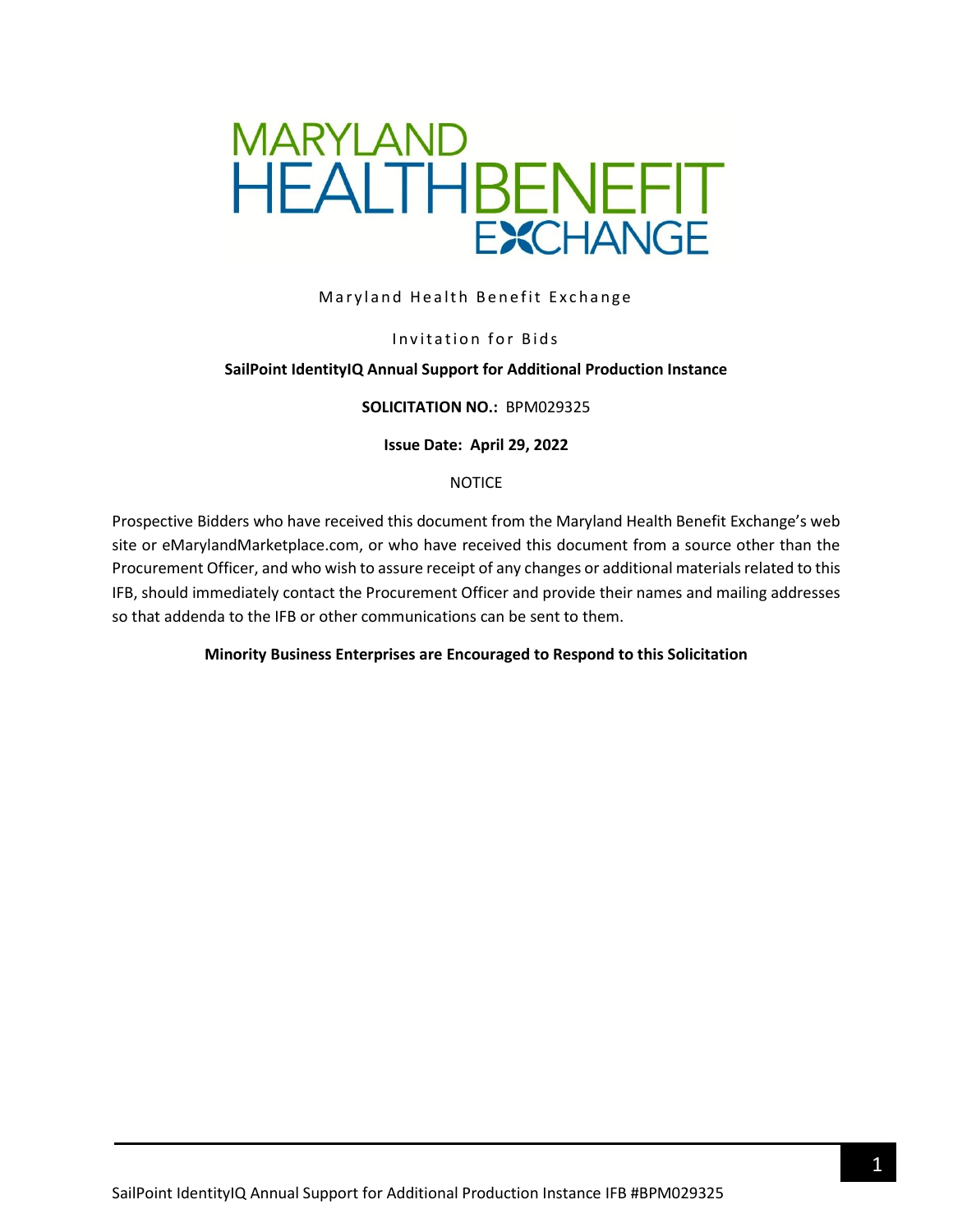## **MARYLAND HEALTH BENEFIT EXCHANGE KEY INFORMATION SUMMARY SHEET SailPoint IdentityIQ Annual Support for Additional Production Instance Invitation for Bids # - BPM029325**

| <b>Invitation For Bids:</b>                                    | SailPoint IdentityIQ Annual Support for Additional Production Instance                                                                                                                                                                                                                                                              |  |  |
|----------------------------------------------------------------|-------------------------------------------------------------------------------------------------------------------------------------------------------------------------------------------------------------------------------------------------------------------------------------------------------------------------------------|--|--|
| <b>Issue Date:</b>                                             | April 29, 2022                                                                                                                                                                                                                                                                                                                      |  |  |
| <b>Procurement Officer:</b>                                    | Tracey D. Gamble<br><b>Procurement Officer</b><br>750 E. Pratt Street<br>6th Floor<br>Baltimore, MD 21202<br>Phone Number: 410-547-152<br>Email: hix.procurement@maryland.gov                                                                                                                                                       |  |  |
| <b>Contract Monitor:</b>                                       | Mr. Greg Yaculak<br>750 East Pratt Street<br>6 <sup>th</sup> Floor<br>Baltimore, MD 21202<br>greg.yaculak@maryland.gov                                                                                                                                                                                                              |  |  |
| <b>Procurement Method:</b>                                     | Competitive Sealed Bids (Firm Fixed Price)                                                                                                                                                                                                                                                                                          |  |  |
| Bids are to be sent to (email<br>delivery strongly preferred): | Maryland Health Benefit Exchange<br>750 East Pratt Street<br>6 <sup>th</sup> Floor<br>Baltimore, MD 21202<br>Attn: Tracey D. Gamble<br>or via email in pdf format<br>https://marylandhealthconnection.sharefile.com/r-<br>rd78adfadf0e0410fa7f3ec69d71fdb3d<br>A confirmation email will be sent within 24 hours of receipt of bid. |  |  |
| <b>Closing Date and Time:</b>                                  | 11:00 AM Eastern Standard Time (EST) on 05/31/2022                                                                                                                                                                                                                                                                                  |  |  |
| <b>Bid Opening Date and Time:</b>                              | 11:30 AM Eastern Standard Time (EST) on 05/31/2022 at 750 E. Pratt<br>Street, 6 <sup>th</sup> Floor, Baltimore, MD 21202 (Registration Required)                                                                                                                                                                                    |  |  |
| <b>MBE Subcontracting Goal:</b>                                | 0%                                                                                                                                                                                                                                                                                                                                  |  |  |

NOTE: Bidders must agree to the terms and conditions of the IFB including Attachment A - Contract. MHBE is issuing this IFB separate from any other State Master Contract. In addition, Bidders must complete Attachment D – Bid Form as is, please see bid form instruction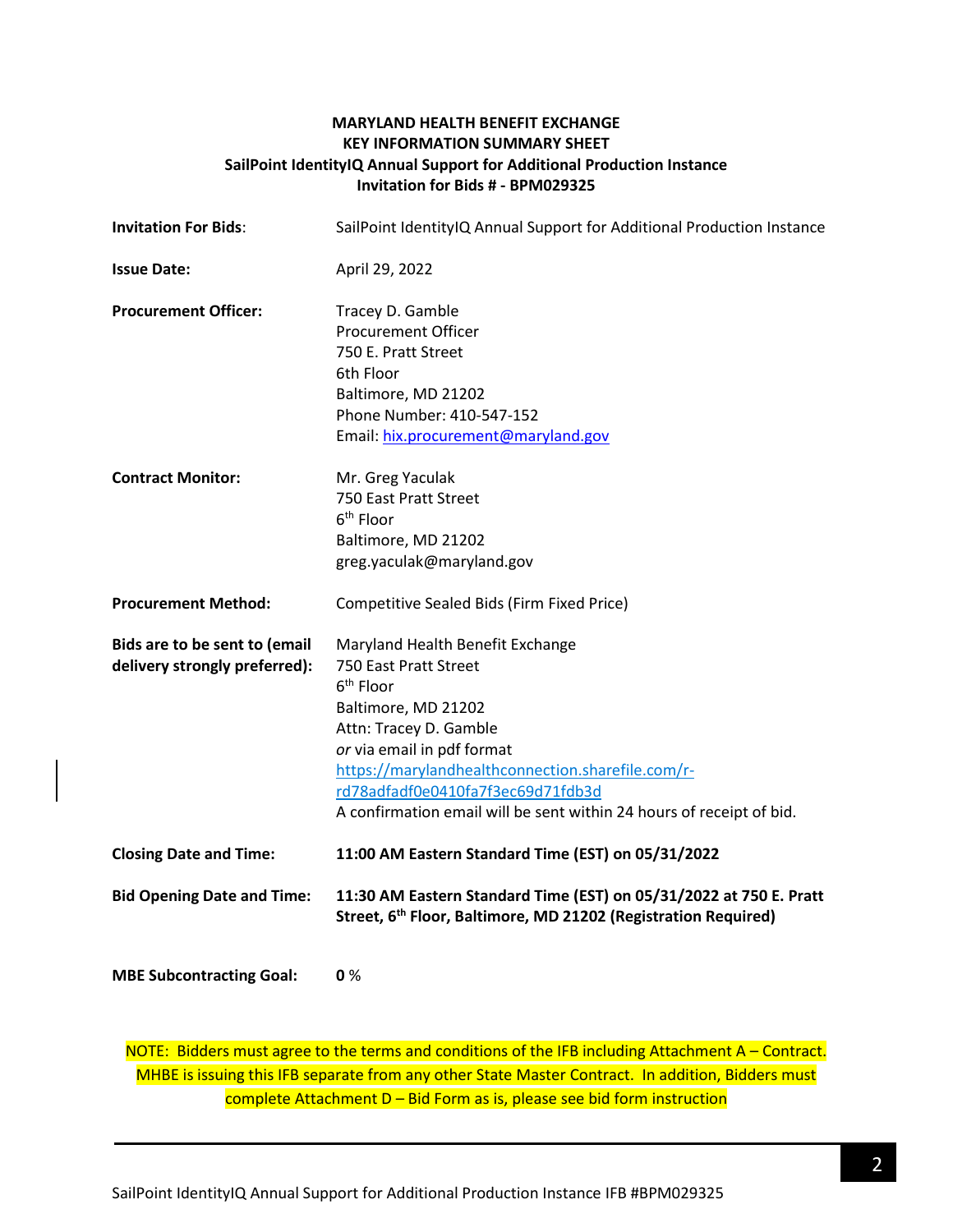# **Table of Contents**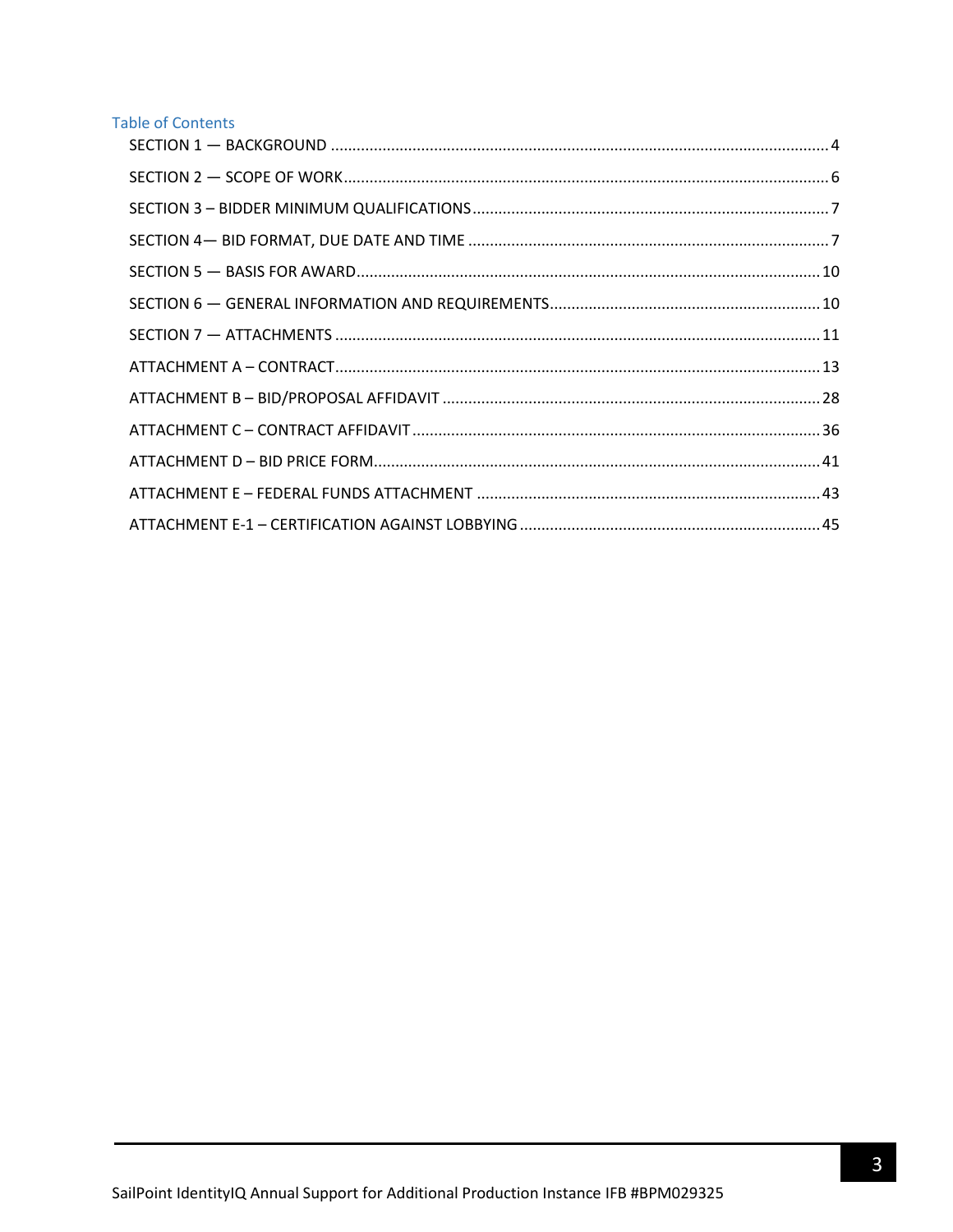### **SECTION 1 — BACKGROUND**

## <span id="page-3-0"></span>**1.1 Background on the Affordable Care Act**

The Maryland Health Benefit Exchange ("MHBE") is an independent unit of State government established to provide Maryland's residents and small businesses with the opportunity to compare rates, benefits, and quality among health insurance plans and to facilitate individuals' enrollment in plans that best suit their needs. MHBE also evaluates eligibility for expanded Medicaid coverage, advanced premium tax credits ("APTC") and other cost-sharing programs designed to make coverage more affordable for individuals with household incomes below 400 percent of the federal poverty level ("FPL").

# **1.2 Background on Maryland Health Benefit Exchange Procurement**

Under § 31-103 of the Insurance Article of the Maryland Code, the MHBE is subject to the provisions of State law governing procurement by "exempt units." See Md. Code Ann., State Fin. & Proc. § 12-401. The principal body that oversees MHBE procurements is the Maryland Health Benefit Exchange Board of Trustees. This procurement method is Competitive Sealed Bidding (Firm Fixed Price) as allowed under II. A. of the Maryland Health Benefit Exchange Procurement Policies and Procedures, which the Board of Trustees adopted in a resolution dated June 27, 2011.

### **1.3 Federal Funding Acknowledgement**

This procurement contains federal funds from the following source: Medicaid Funds, CFDA number 93.778. Execution of a Contract awarded as a result of this bid indicates the Contractor's agreement with all federal funding terms and conditions that apply to contractors receiving federal funds from these sources, including the applicable provisions described in Attachment E.

### **1.4 Receipt, Opening and Recording of Bids**

- 1.4.1 Upon receipt, each Bid and any timely modification(s) to a Bid shall remain unopened until the time and date set for Bid opening. Before Bid opening, the State may not disclose the identity of any Bidder.
- 1.4.2 Bids and timely modifications to Bids shall be opened publicly at the time, date and place set forth in the Key Information Summary Sheet. The name of each Bidder, the Total Bid Price, and such other information as is deemed appropriate shall be read aloud or otherwise made available. The MHBE requests that Bidders interested in attending the Bid Opening inform the MHBE via email 2 days prior to the Bid Opening Date identified in the Key Information Summary Sheet. Registration to attend the Bid opening is required.

### **1.5 Confidentiality of Bids**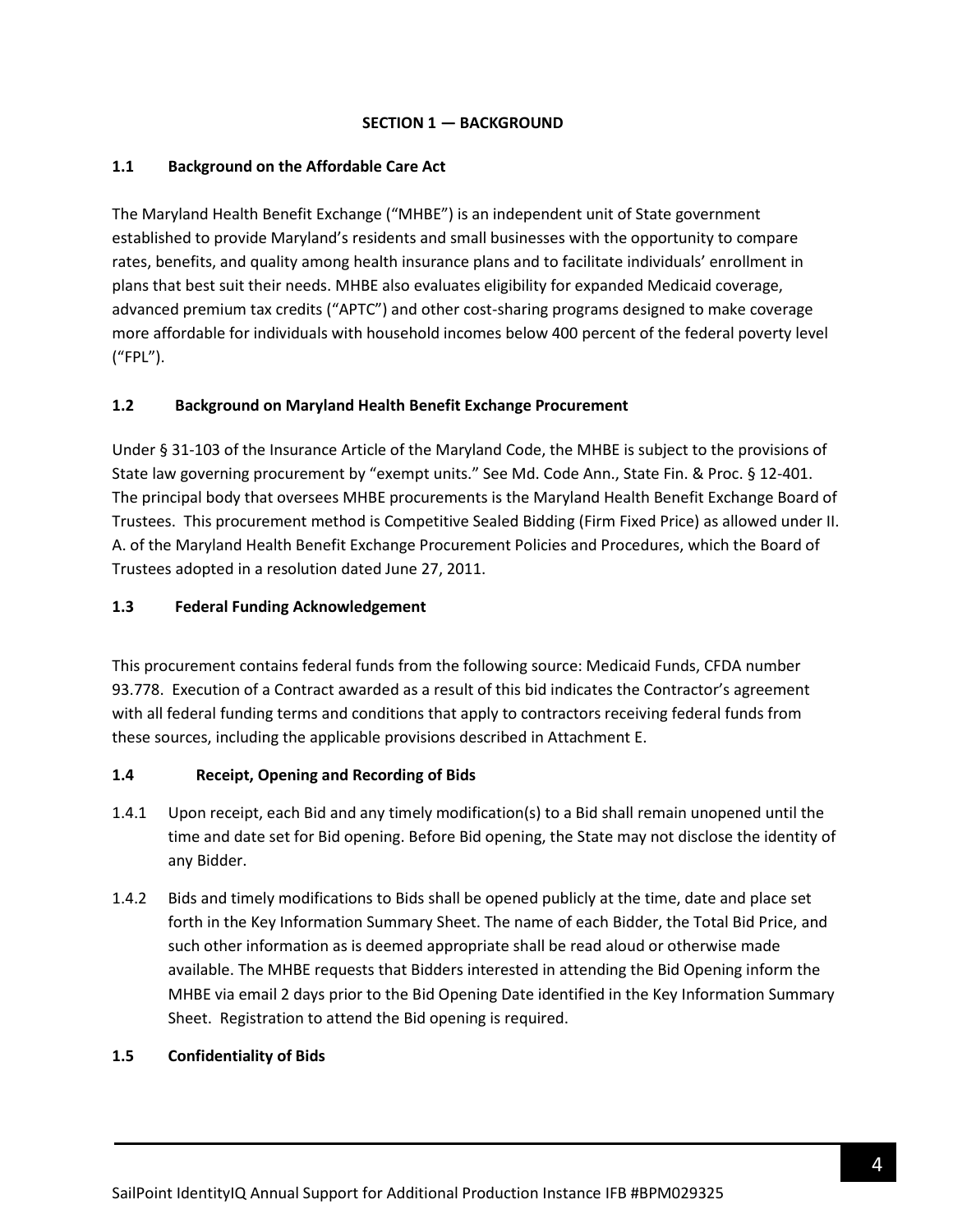1.5.1 The Bids shall be tabulated, or a Bid abstract made. The opened Bids shall be available for public inspection at a reasonable time after Bid opening, but in any case, before Contract award, except to the extent the Bidder designates trade secrets or other proprietary data to be confidential as set forth in this solicitation. See Sections 1.6, 4.1.3 for further information.

#### **1.6 Public Information Act Notice**

1.6.1 A Bidder should give specific attention to the clear identification of those portions of its submission that it considers confidential and/or proprietary commercial information or trade secrets, and provide justification why such materials, upon request, should not be disclosed by the State under the Public Information Act, Md. Code Ann., General Provisions Article, Title 4.

Bidders are advised that, upon request for this information from a third party, the MHBE is required to make an independent determination whether the information must be disclosed.

### **1.7 Protest/Disputes**

Any protest or dispute related, respectively, to this solicitation or the resulting Contract shall be subject to the provisions of Section VII of the MHBE Procurement Policies & Procedures and the Dispute provisions of the Contract resulting from this IFB (Refer to IFB Attachment A).

### **REMAINDER OF PAGE INTENTIONALLY LEFT BLANK**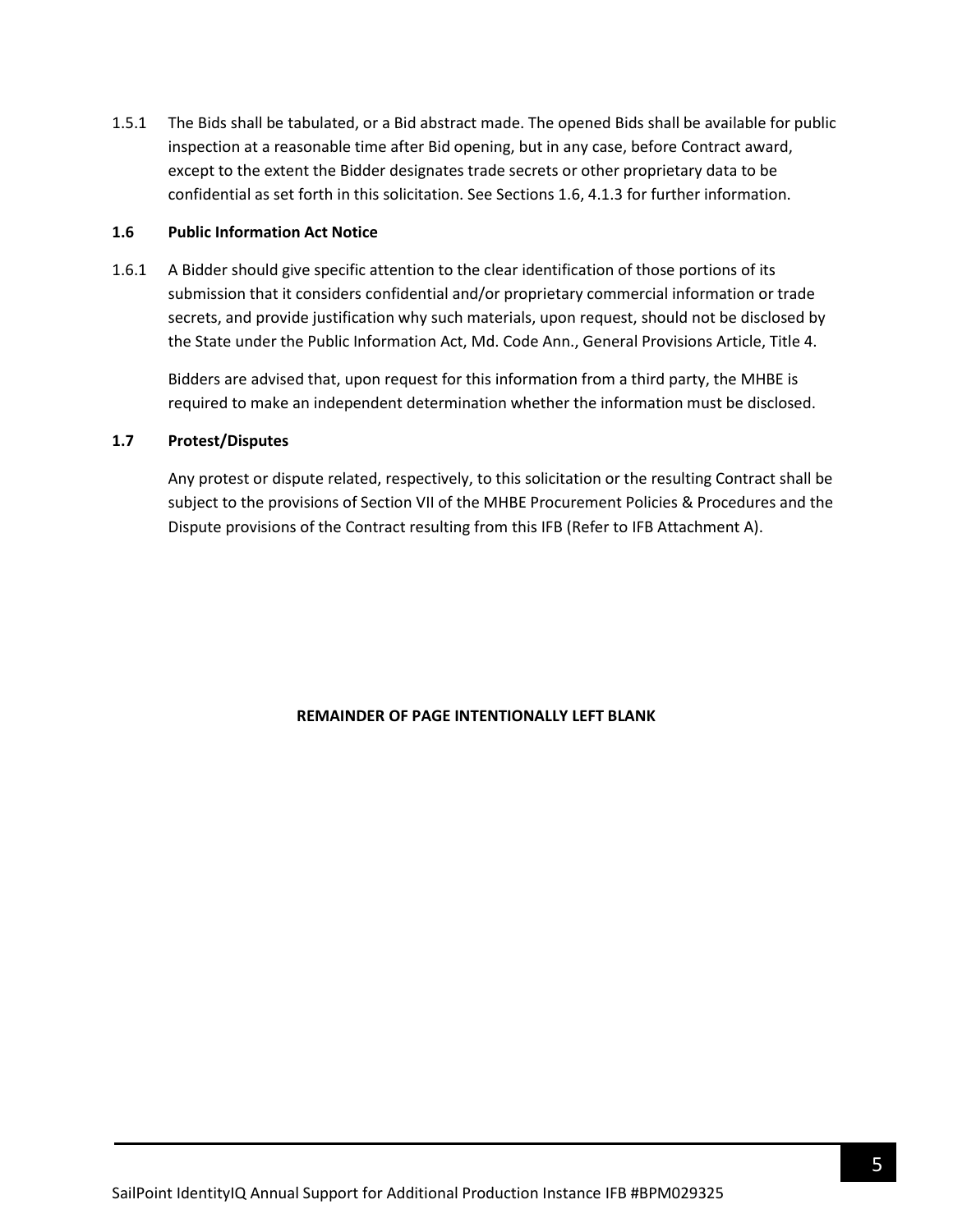### **SECTION 2 — SCOPE OF WORK**

### <span id="page-5-0"></span>**Section 2.1 Purpose:**

The purpose of this solicitation is to get SailPoint IdentityIQ Annual Support for an additional production instance which would be for MHBEs Disaster Recovery (DR) environment for a thirty-six-month period.

### **Section 2.2 Requirements:**

The vendor shall provide MHBE with the following SailPoint IdentityIQ Annual Support for an Additional Production Instance as mentioned in the table below:

| Part #                   | <b>Description</b>                                                 | Term                 | Qtv |
|--------------------------|--------------------------------------------------------------------|----------------------|-----|
| IIQ SPT - ADDL SUP<br>NZ | IdentityIQ Annual Support<br>for Additional Production<br>Instance | 36 Months/3<br>vears |     |

### **Section 2.3: Scope of Maintenance & Support**

As part of this subscription, MHBE shall receive support from SailPoint through the following channels:

- Online support portal
- Phone
- Email
- Compass, which is an online SailPoint user community

# **2.4 Invoicing**

All invoices shall be submitted by the Contractor within 30 days of receipt of equipment, software or services and shall include, at the minimum, the following information:

- Name and address of the MHBE
- Contractor name
- Products(s) and/or service(s) purchased listed separately including the amount for each individual charge (i.e.,  $5 - ABC$  Hardware @ \$2,000 Total \$10,000.00, Support @ \$100.00 Total \$200.00)
- Supporting Documentation
- E-mail address/phone number of Contractor's POC
- Remittance address
- Federal taxpayer identification or (if owned by an individual) Contractor's social security number
- Invoice period, invoice date, invoice number and amount due
- Purchase Order # being billed

Invoices submitted without the required information will not be processed for payment until the Contractor provides the required information. The MHBE is generally exempt from Federal excise taxes, Maryland sales and use taxes, District of Columbia sales taxes and transportation taxes. The Contractor, however, is not exempt from such sales and use taxes and may be liable for the same.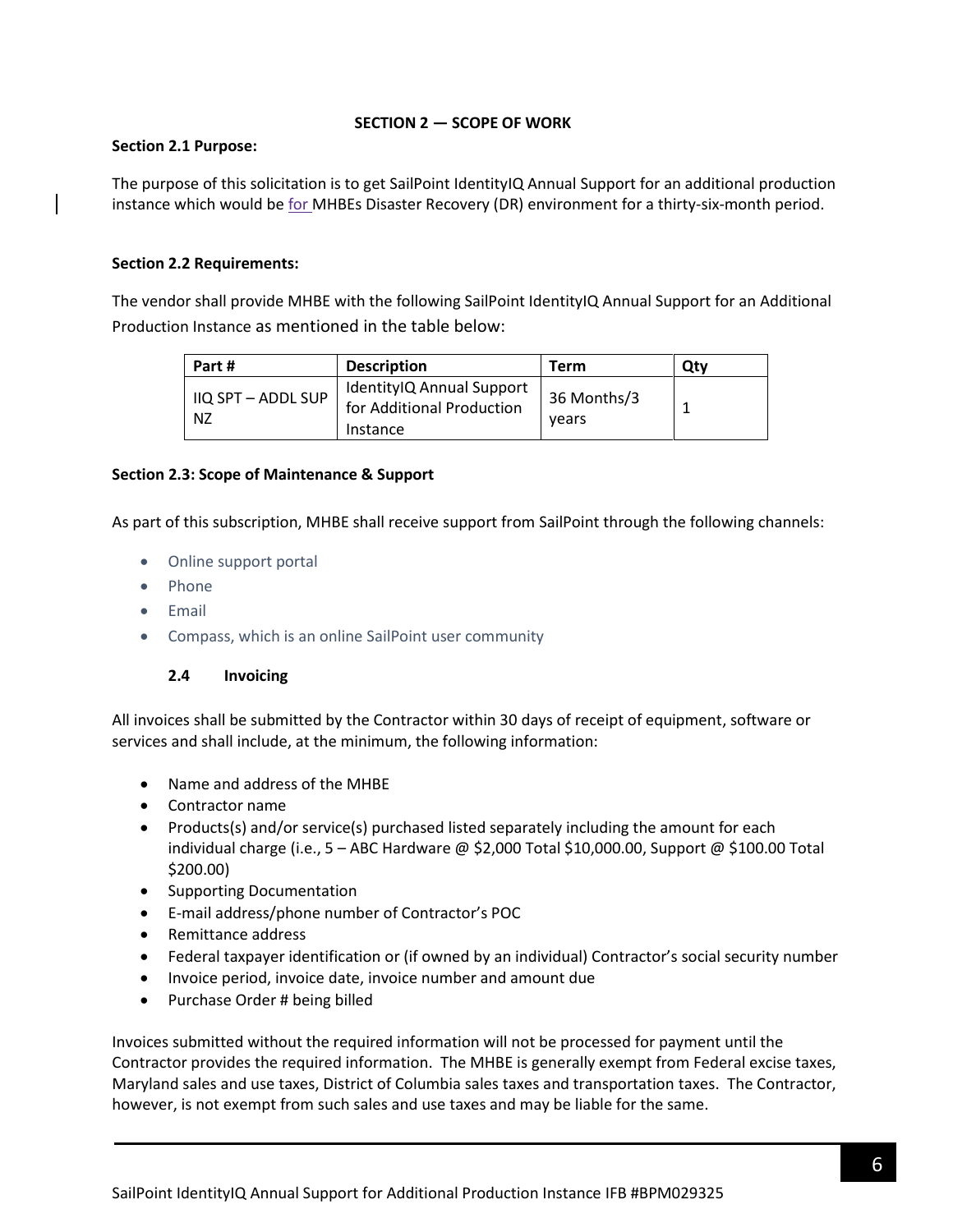#### **SECTION 3 – BIDDER MINIMUM QUALIFICATIONS**

<span id="page-6-0"></span>The Bidder must be an authorized reseller of SailPoint IdentityIQ. As proof, the Bidder must submit with the bid a letter of authorization from the manufacturer or providing evidence of the rights to resell all products and services required by this IFB.

### **SECTION 4— BID FORMAT, DUE DATE AND TIME**

#### <span id="page-6-1"></span>**4.1 One Part Submission**

- 4.1.1 **To minimize duplication costs, MHBE strongly desires e-mail delivery of Bids***.*
- 4.1.2 Bidders submitting via email must submit their bids and all required attachments in pdf format to

#### https://marylandhealthconnection.sharefile.com/r-rd78adfadf0e0410fa7f3ec69d71fdb3d

Bidders must submit with their Bid the required minimum qualification documentation (see Section 3), and any required bid submissions (see Section 4.2.4) with one document clearly labeled as "Bid, SailPoint IdentityIQ Additional Production Instance # BPM029325" in time to be received by **11:00 AM, Eastern Standard Time, May 31, 2022**.

- 4.1.3 A second attachment labeled "Bid, SailPoint IdentityIQ Additional Production Instance # BPM029325 PIA", in searchable Adobe .pdf format for Public Information Act (PIA) requests (this copy shall be redacted so that confidential and/or proprietary information has been removed (see Section 1.6 "Public Information Act Notice"). If a Bidder chooses to submit its Bid without identifying any information that is confidential/proprietary, it should still provide the second attachment required here and label it "PIA", even though no information therein will be redacted.
- 4.1.4 Bidders choosing to provide paper submissions shall email the Procurement Officer at the email address specified in the Key Information summary sheet for submission instructions.
- 4.1.5 **Bids delivered by facsimile shall not be considered**.
- 4.1.6 The Procurement Officer must receive all files by the IFB due date and time specified in the Key Information Summary Sheet and Section 4.1.2. If submitted via e-mail, the date and time of submission is determined by the date and time of arrival in the https://marylandhealthconnection.sharefile.com/r-rd78adfadf0e0410fa7f3ec69d71fdb3d

e-mail box. Requests for extension of this date and time will not be granted. Except as provided in COMAR 21.05.02.10, Bids received by the Procurement Officer after the due date will not be considered.

### **4.2 Required Bid Submissions**

Bidders shall include the following with their Bid: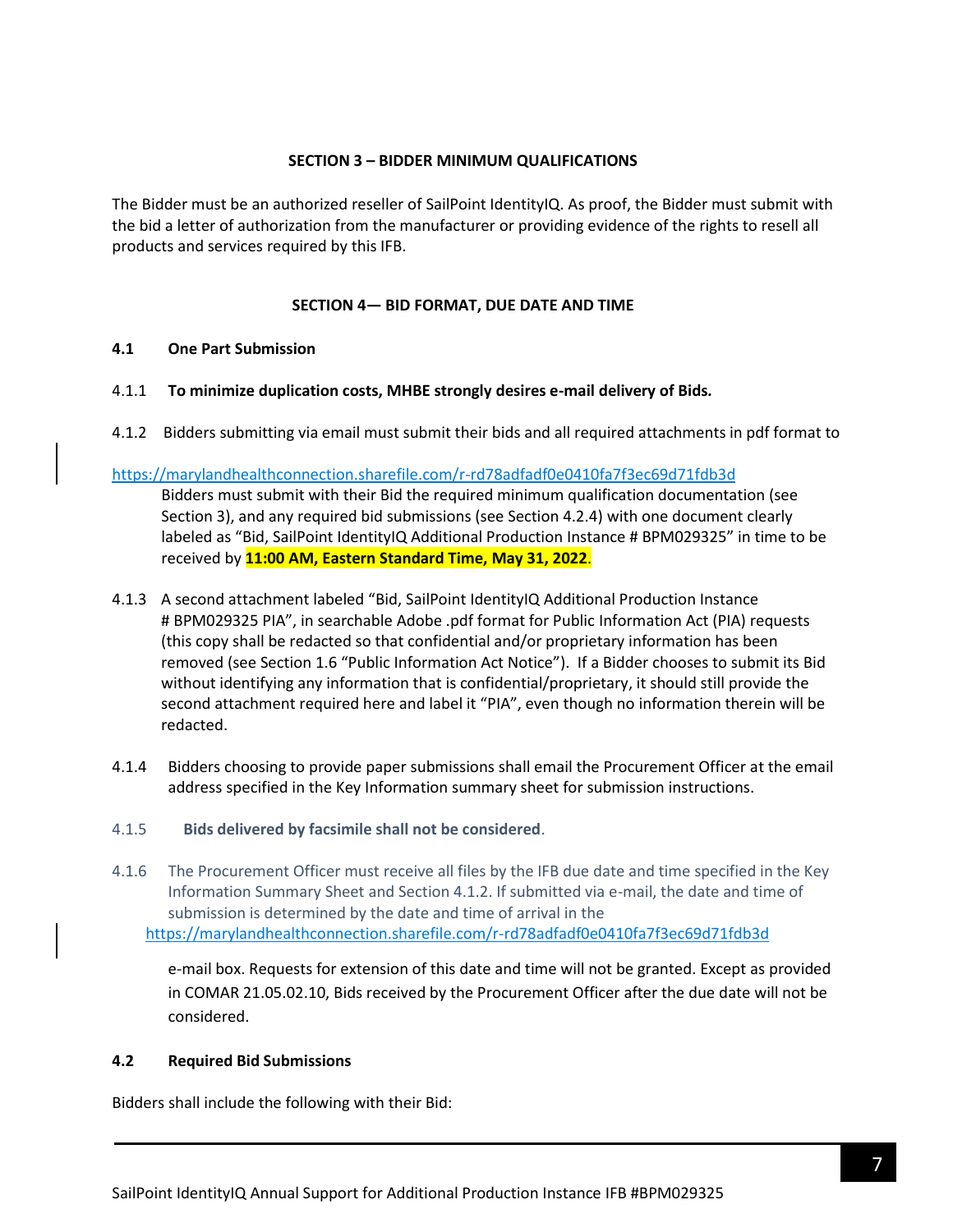# 4.2.1 **Transmittal Letter:**

A Transmittal Letter shall accompany the Bid. The purpose of this letter is to transmit the Bid and acknowledge the receipt of any addenda. The Transmittal Letter should be brief and signed by an individual who is authorized to commit the Bidder to the services and requirements as stated in this IFB. The Transmittal Letter should include the following:

- Name and address of the Bidder;
- Name, title, e-mail address, and telephone number of primary contact for the Bidder;
- "SailPoint IdentityIQ Annual Support for Additional Production Instance #BPM029325" and Solicitation Number that the Bid is in response to;
- Signature, typed name, and title of an individual authorized to commit the Bidder to its Bid;
- Federal Employer Identification Number (FEIN) of the Bidder, or if a single individual, that individual's Social Security Number (SSN);
- Bidder's eMMA number;
- Bidder's MBE certification number (if applicable);
- Acceptance of all State IFB and Contract terms and conditions; and
- Acknowledgement of all addenda to this IFB.

### 4.2.2 **Minimum Qualifications Documentation:**

The Bidder shall submit any Minimum Qualifications documentation that may be required, as forth in Section 3 "Bidder Minimum Qualifications."

### 4.2.3 **Bid Price Form**

The Bid shall contain all price information in the format specified on **IFB Attachment D - Bid Form.** Complete the Bid Form only as provided in the Bid Pricing Instructions. **Do not amend, alter, or leave blank any items on the Bid Form or include additional clarifying or contingent language on or attached to the Bid Form**. Failure to adhere to any of these instructions may result in the Bid being determined to be non-responsive and rejected by MHBE.

### 4.2.4 **Completed Required Attachments**

For email submissions, submit one (1) copy of each with original signatures.

- Attachment B Bid/Proposal Affidavit
- Attachment E Federal Funds Attachment, **including E-1 and E-2**

### **4.3 Electronic Transactions Authorized**

- 4.3.1 This procurement authorizes electronic transactions in keeping with COMAR 21.03.05 *et seq*. and pursuant to the Maryland Uniform Electronic Transactions Act, Maryland Code Annotated, Commercial Law Article, Title 21.
- 4.3.2 In addition to specific electronic transactions specifically authorized in other sections of this IFB, including its attachments (e.g., Sections 4.1 (One Part Submission Via Email Preferred) and 6 (Bidder agrees to accept payments by electronic funds transfer)) and subject to the exclusions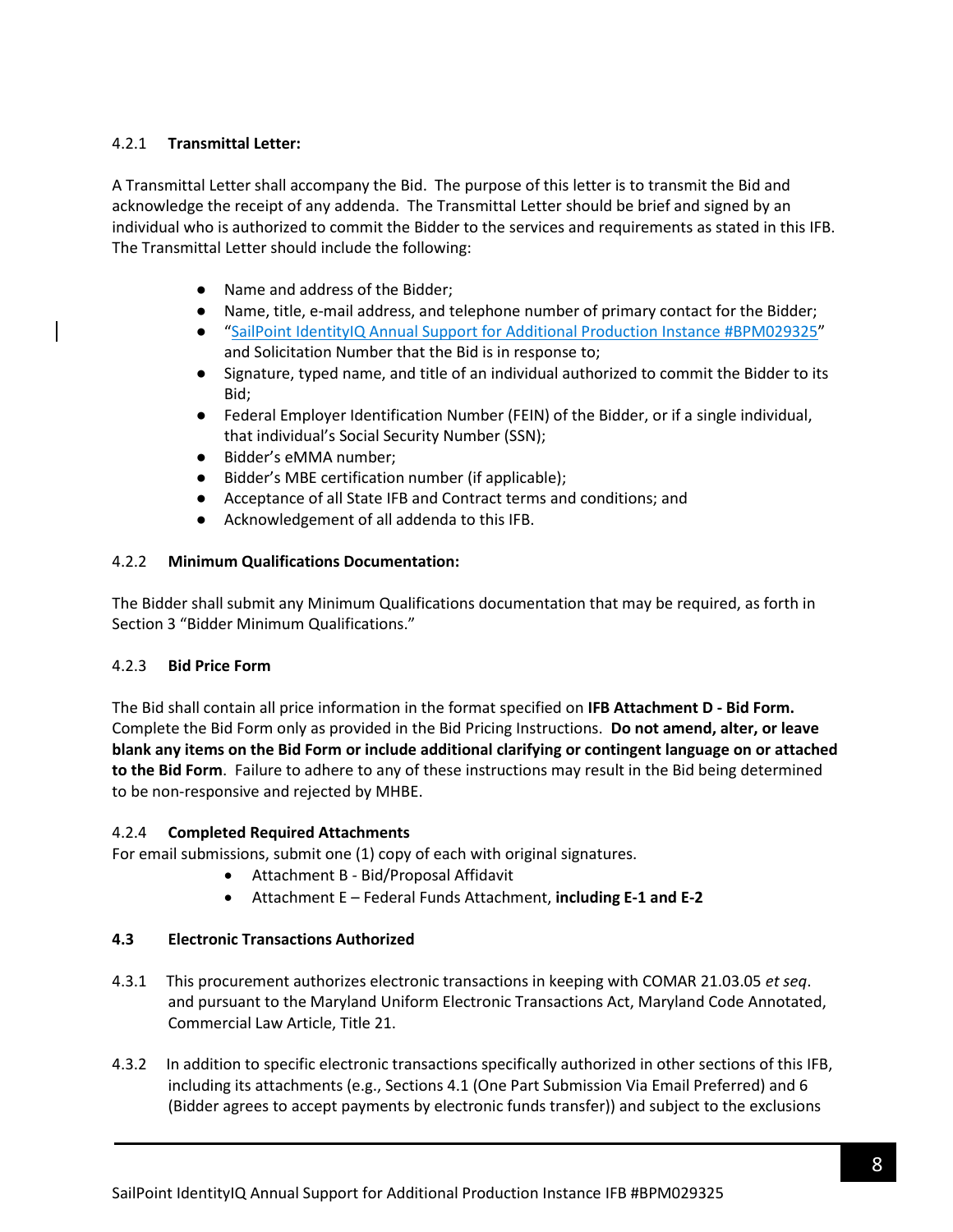noted in Section 4.3.3, below, the following transactions are authorized to be conducted by electronic means on the terms described:

- A. The Procurement Officer may conduct the procurement using eMMA, the Maryland Health Benefit Exchange website a[t https://www.marylandhbe.com/solicitations/](https://www.marylandhbe.com/solicitations/) or e-mail to issue:
	- a) the solicitation (e.g., the IFB/RFP);
	- b) any amendments;
	- c) pre-Bid/Proposal conference documents;
	- d) questions and responses;
	- e) communications regarding the solicitation or Bid/Proposal to any Bidder/Offeror or potential Bidder/Offeror;
	- f) notices of award selection or non-selection; and
	- g) the Procurement Officer's decision on any Bid protest or Contract claim.
	- h) Contract award
	- i) Contract Modifications
- B. A Bidder/Offeror or potential Bidder/Offeror may use e-mail to:
	- a) submission of initial Bids or Proposals;
	- b) ask questions regarding the solicitation;
	- c) reply to any material received from the Procurement Officer by electronic means that includes a Procurement Officer's request or direction to reply by e-mail or facsimile, but only on the terms specifically approved and directed by the Procurement Officer;
	- d) submit a "No Bid/Proposal Response" to the solicitation.
	- e) submit a Pre-Proposal Conference Response Form
	- f) submit a signed Contract, Contract Affidavit, Non-Exchange Entity Agreement, Non-Disclosure Agreement or other attachment required to be returned with an executed Contract or within five days of award
	- g) submit a signed Contract Modification
- C. The Procurement Officer, the Contract Monitor, and the Contractor may conduct day-to-day Contract administration, except as outlined in Section E of this subsection utilizing e-mail, facsimile, or other electronic means if authorized by the Procurement Officer or Contract Monitor.
- 4.3.3 The following transactions related to this procurement and any Contract awarded pursuant to it are *not authorized* to be conducted by electronic means:
	- a) filing of Bid Protests;
	- b) filing of Contract Claims; or
	- c) any transaction, submission, or communication where the Procurement Officer has specifically directed that a response from the Contractor or Bidder/Offeror be provided in writing or hard copy.
- 4.3.4 Any facsimile or e-mail transmission is only authorized to the facsimile numbers or e-mail addresses for the identified person as provided in the solicitation, the Contract, or in the direction from the Procurement Officer or Contract Monitor.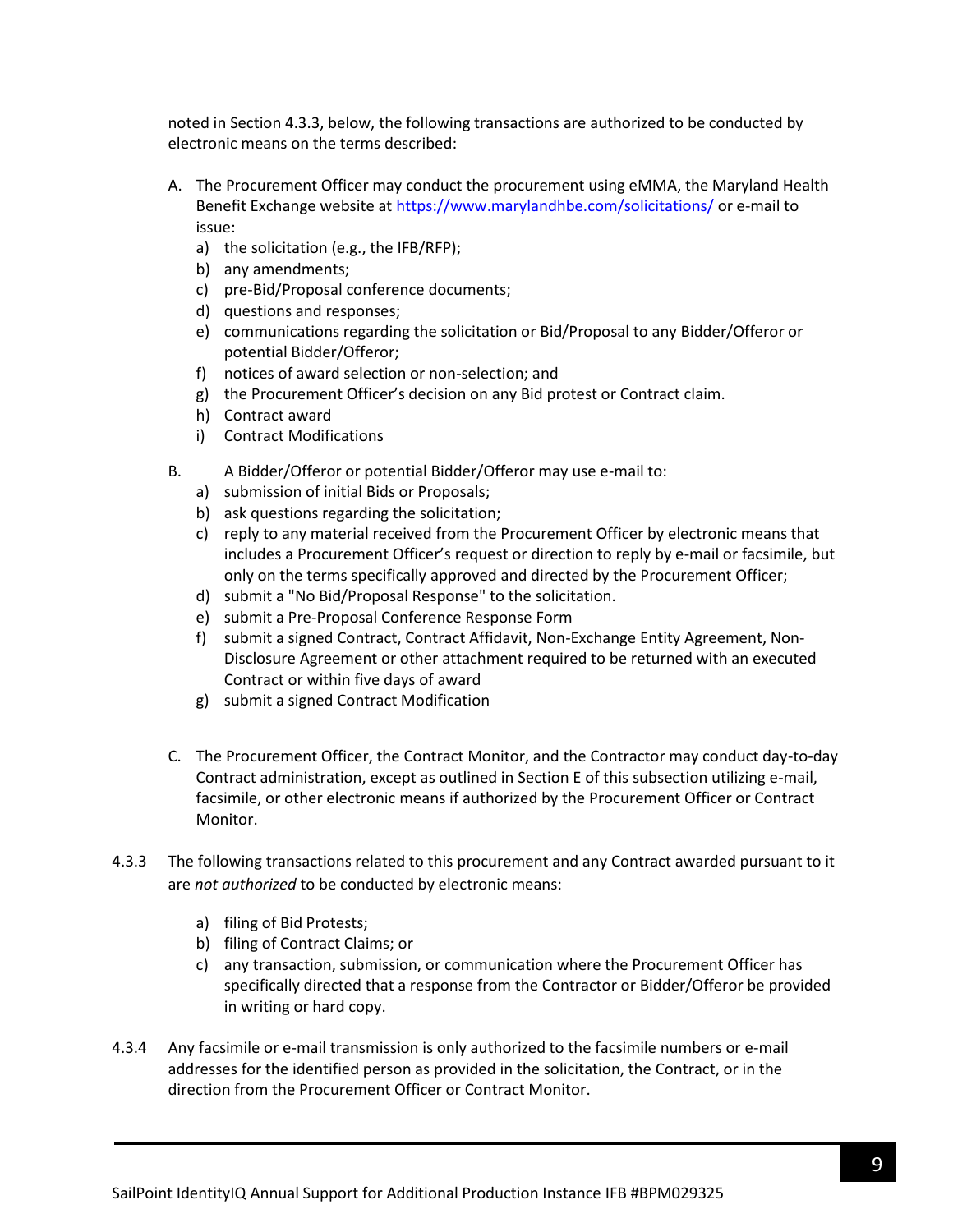4.3.5 MHBE requires original signatures on all submissions that this IFB or the document form requires to be signed, including but not limited to all Transmittal Letters, Bids, the Contract or Contract Modifications resulting from this IFB. However, the Contractor may scan and submit electronically any document containing such original signature(s). The Contract and other contractual documents each may be signed by the Parties in counterparts, each of which shall be deemed to be an original but all of which, taken together, shall constitute one and the same Contract.

### **4.4 Documents Required upon Notice of Recommendation for Contract Award**

Upon receipt of a Notification of Recommendation for Contract Award, the following documents shall be completed and submitted electronically, via email, by the recommended awardee within five (5) Business Days, unless noted otherwise:

- Attachment A Standard Contract
- Attachment C Contract Affidavit

### **SECTION 5 — BASIS FOR AWARD**

<span id="page-9-0"></span>A contract shall be awarded to the responsible Bidder submitting a responsive Bid with the most favorable Total Bid Price for providing the products/services as specified in this IFB. **The most favorable Total Bid Price will be the lowest price on IFB Attachment D - Bid Form.**

### **SECTION 6 — GENERAL INFORMATION AND REQUIREMENTS**

- <span id="page-9-1"></span>• The Contract that results from this IFB shall be a firm fixed price contract.
- The Contract resulting from this IFB shall commence as of the date of the full execution by the Parties and, from that date, run a full 24 months. The anticipated end date is at or around March 14, 2024. The Contractor shall provide services upon receipt of a written Notice to Proceed. Audit, confidentiality, document retention, patents, copyrights & intellectual property, warranty and indemnification obligations under the Contract and any other obligations specifically identified in the Contract shall survive termination of the Contract.
- If it becomes necessary to revise this IFB before the due date for bids, addenda will be provided to all prospective Bidders who were sent this IFB or otherwise are known by the Procurement Officer to have obtained this IFB. In addition, addenda to the IFB will be posted on the MHBE web page and through eMaryland Marketplace Advantage. Addenda made after the due date for bids will be sent only to those Bidders who submitted a timely bid.
- The MHBE reserves the right to cancel this IFB, accept or reject any and all bids (in whole or in part) received in response to this IFB, to waive or permit cure of minor irregularities. The MHBE also reserves the right, in its sole discretion, to award a Contract based upon the written bids received without prior discussions or negotiations.
- The MHBE is not responsible for Contractor's costs incurred in preparing and submitting a bid or in performing any other activities relative to this solicitation.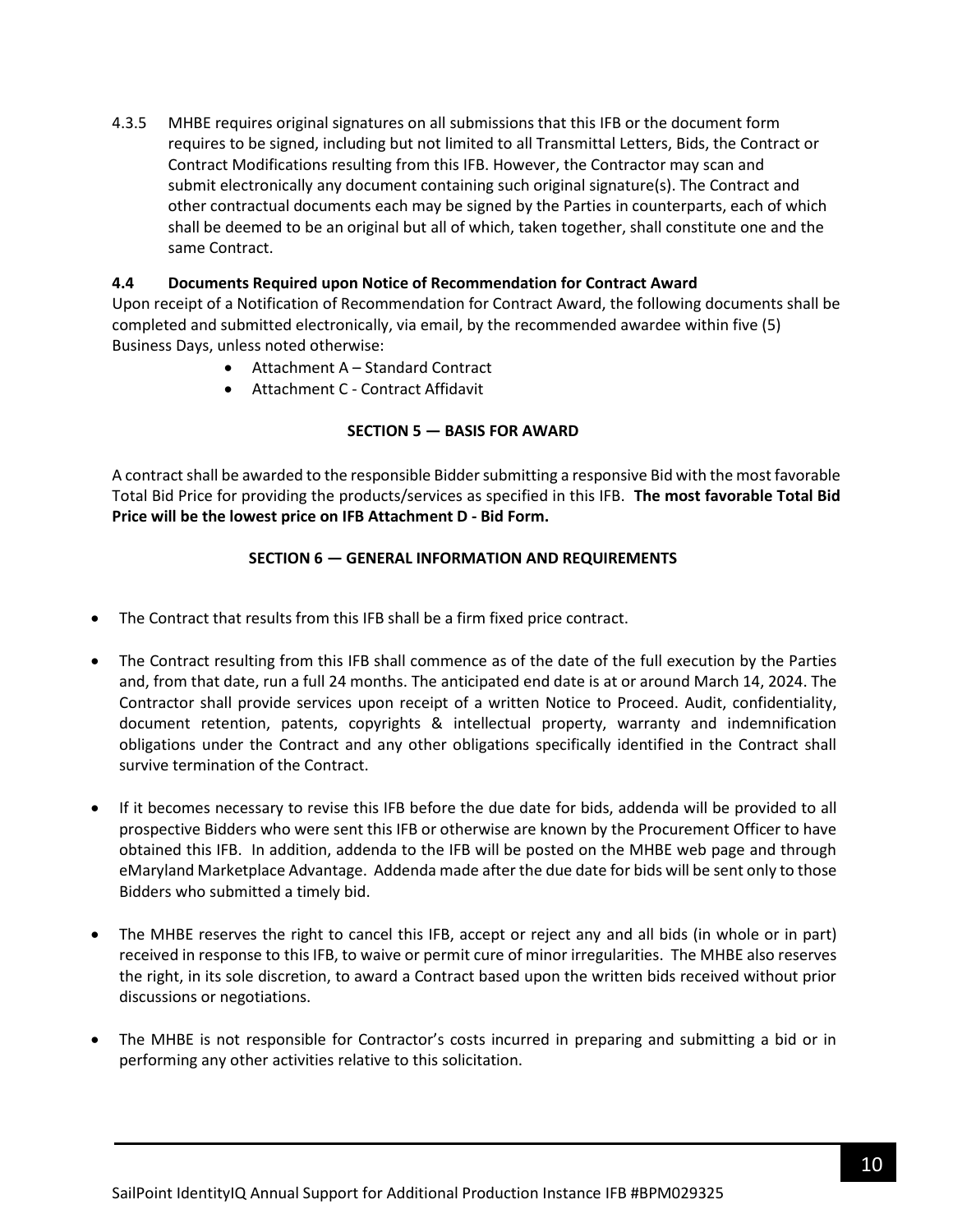- By submitting a response to this solicitation, the Bidder agrees to accept payments by electronic funds transfer if selected for Contract unless the State Comptroller's Office grants an exemption. Payment by electronic funds transfer is mandatory for contracts exceeding \$100,000. The selected Contractor shall register using the COT/GAD X-10 Vendor Electronic Funds (EFT) Registration.
- Request Form. Any request for exemption must be submitted to the State Comptroller's Office for approval at the address specified on the COT/GAD X-10 form and must include the business identification information as stated on the form and include the reason for the exemption. The COT/GAD X-10 form can be downloaded at[: http://compnet.comp.state.md.us/gad/pdf/GADX-10.pdf.](http://compnet.comp.state.md.us/gad/pdf/GADX-10.pdf)
- The sole point of contact at the MHBE for purposes of this IFB, prior to the award of any contract, is the Procurement Officer at the address listed below:

Tracey D. Gamble Title: Procurement Officer Address: 750 E. Pratt Street, 6th Floor, Baltimore, MD 21202 Email Address: [hix.procurement@maryland.gov](mailto:hix.procurement@maryland.gov)

- The MHBE may change the Procurement Officer and/or the Contract Monitor at any time by written notice.
- The individual responsible for day-to-day administration and management of the Contract issued pursuant to this IFB shall be the Contract Monitor identified below:

Name: Greg Yaculak Address: 750 East Pratt Street, 6<sup>th</sup> Floor, Baltimore, MD 21202 Email address: [greg.yaculak@maryland.gov](mailto:greg.yaculak@maryland.gov) 

- The MHBE may change the Procurement Officer and/or the Contract Monitor at any time by written notice.
- Bids submitted in response to this IFB are irrevocable for 120 days following the closing date of bids. This period may be extended at the Procurement Officer's request only with the Bidder's written agreement.

### **SECTION 7 — ATTACHMENTS**

- <span id="page-10-0"></span>• Attachment A - Standard Contract – Must be signed and submitted within five (5) business days of notification of proposed Contract award
- Attachment B Bid/Proposal Affidavit Must be completed and submitted with the Bid
- Attachment C State Contract Affidavit Must be completed and submitted within five (5) business days of notification of proposed Contract award
- Attachment D Bid Form Must be completed and submitted with the Bid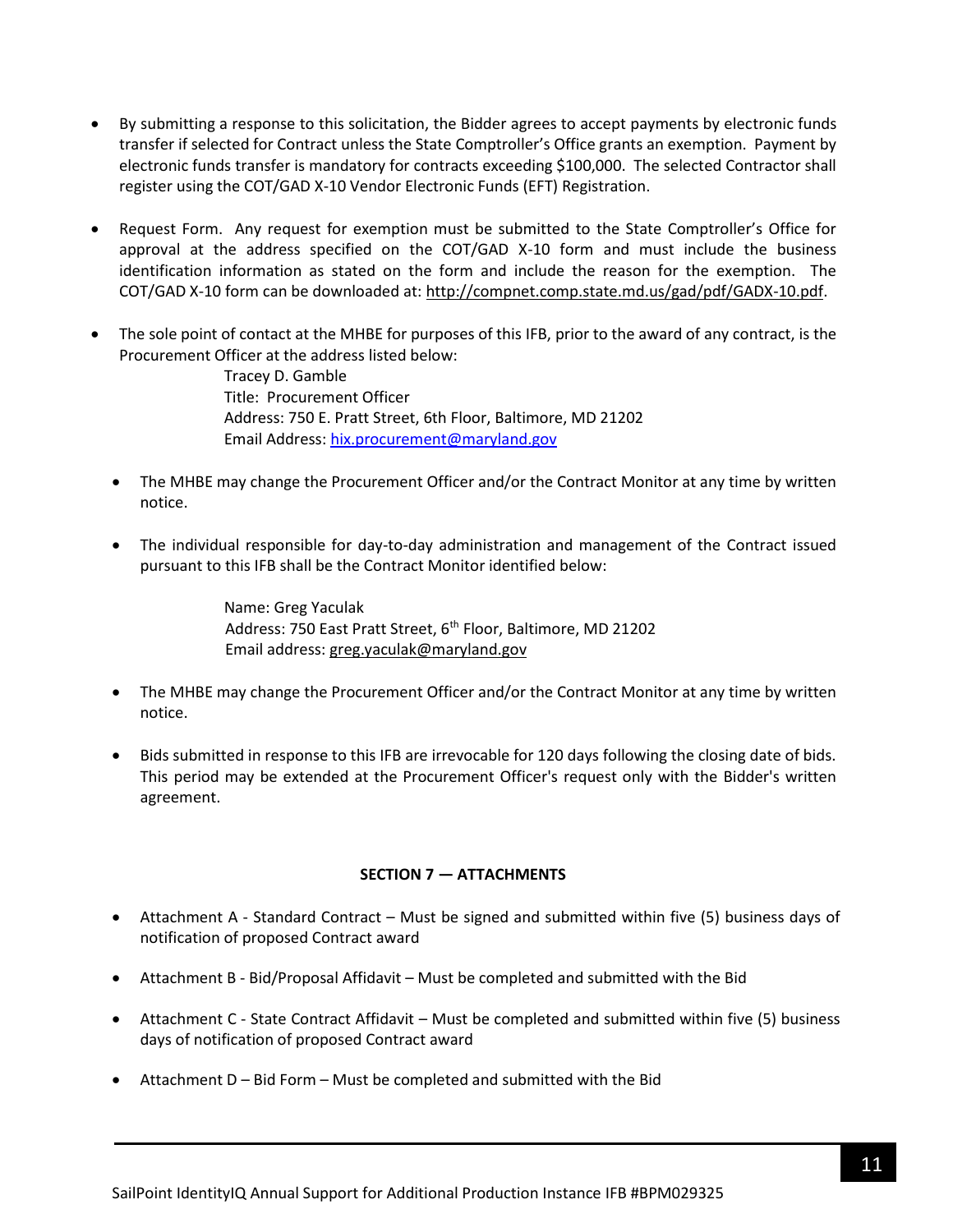• Attachment E – Federal Funds Attachment – This attachment describes requirements and restrictions associated with the federal funds to be used in this Contract. Execution of a Contract awarded as a result of this IFB indicates a Contractor's agreement with all applicable requirements and restrictions. This attachment must be completed and submitted with the Bid.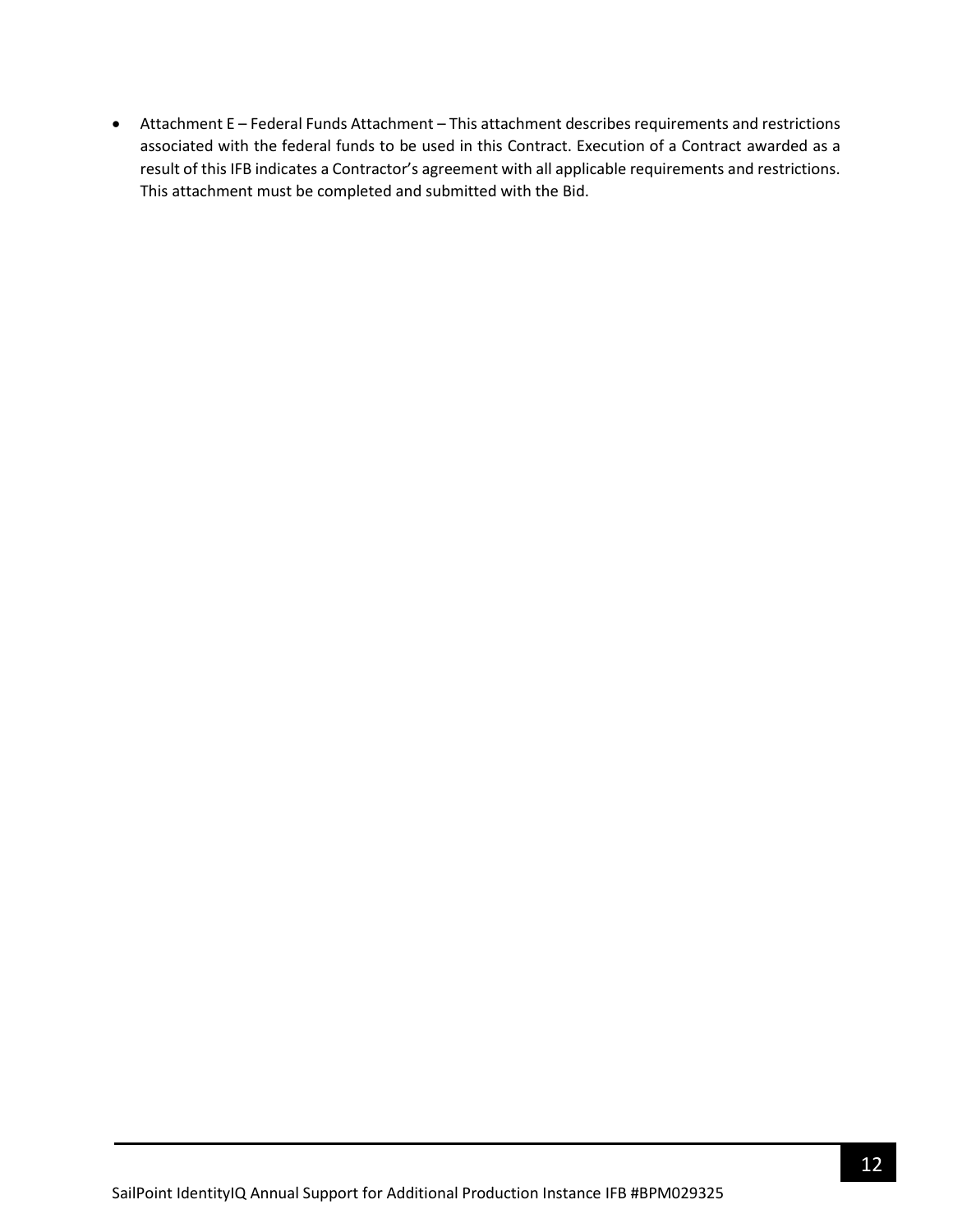# **ATTACHMENT A – CONTRACT SailPoint IdentityIQ Annual Support for Additional Production Instance IFB # BPM029325**

<span id="page-12-0"></span>THIS CONTRACT (the "Contract") is made as of the Effective Date defined below by and between [Contractor's name] (the "Contractor") and the MARYLAND HEALTH BENEFIT EXCHANGE, a unit of the STATE OF MARYLAND (the "MHBE"). The Contractor and the MHBE each are a "Party" and, together, are the "Parties".

In consideration of the premises and the covenants herein contained, the Parties agree as follows:

### **1. Definitions**

In this Contract, the following words have the meanings indicated:

- 1.1 "Bid" means the Contractor's Bid dated \_\_\_\_\_\_\_\_.
- 1.2 "COMAR" means Code of Maryland Regulations.
- 1.3 "Contract Monitor" means the MHBE employee identified in Section 6 of the IFB as the Contract Monitor or a successor designated by the MHBE.
- 1.4 "Contractor" means \_\_\_\_\_\_\_\_\_\_\_\_\_\_\_\_\_\_\_\_\_\_\_\_\_\_\_\_\_\_\_\_ [Contractor's name] whose principal business address is \_\_\_\_\_\_\_\_\_\_\_\_\_\_\_\_\_\_\_\_\_\_\_\_\_\_\_\_\_\_\_\_\_\_\_\_\_[Contractor's primary address] and whose principal office in Maryland is \_\_\_\_\_\_\_\_\_\_\_\_\_\_\_\_\_\_\_\_\_\_\_\_\_\_\_\_\_\_\_[Contractor's local address.
- 1.5 "Effective Date" means the date on which the last of the two Parties signs this Contract.
- 1.6 "MHBE" means the Maryland Health Benefit Exchange.
- 1.7 "IFB" means the Invitation for Bids for SailPoint IdentityIQ Annual Support for Additional Production Instance # BPM029325, and any addenda thereto issued in writing by the MHBE.
- 1.8 "Procurement Officer" means the MHBE employee identified in Section 6 of the IFB as the Procurement Officer or a successor designated by the MHBE.
- 1.9 "Software" means the object code version of computer programs licensed pursuant to this Contract. Embedded code, firmware, internal code, microcode, and any other term referring to software that is necessary for proper operation is included in this definition of Software. Software includes all prior, current, and future versions of the Software and all maintenance updates and error corrections. "Software" also includes any upgrades, updates, bug fixes or modified versions or backup copies of the Software licensed to the MHBE by Contractor or an authorized distributor.
- 1.10 "State" means the State of Maryland.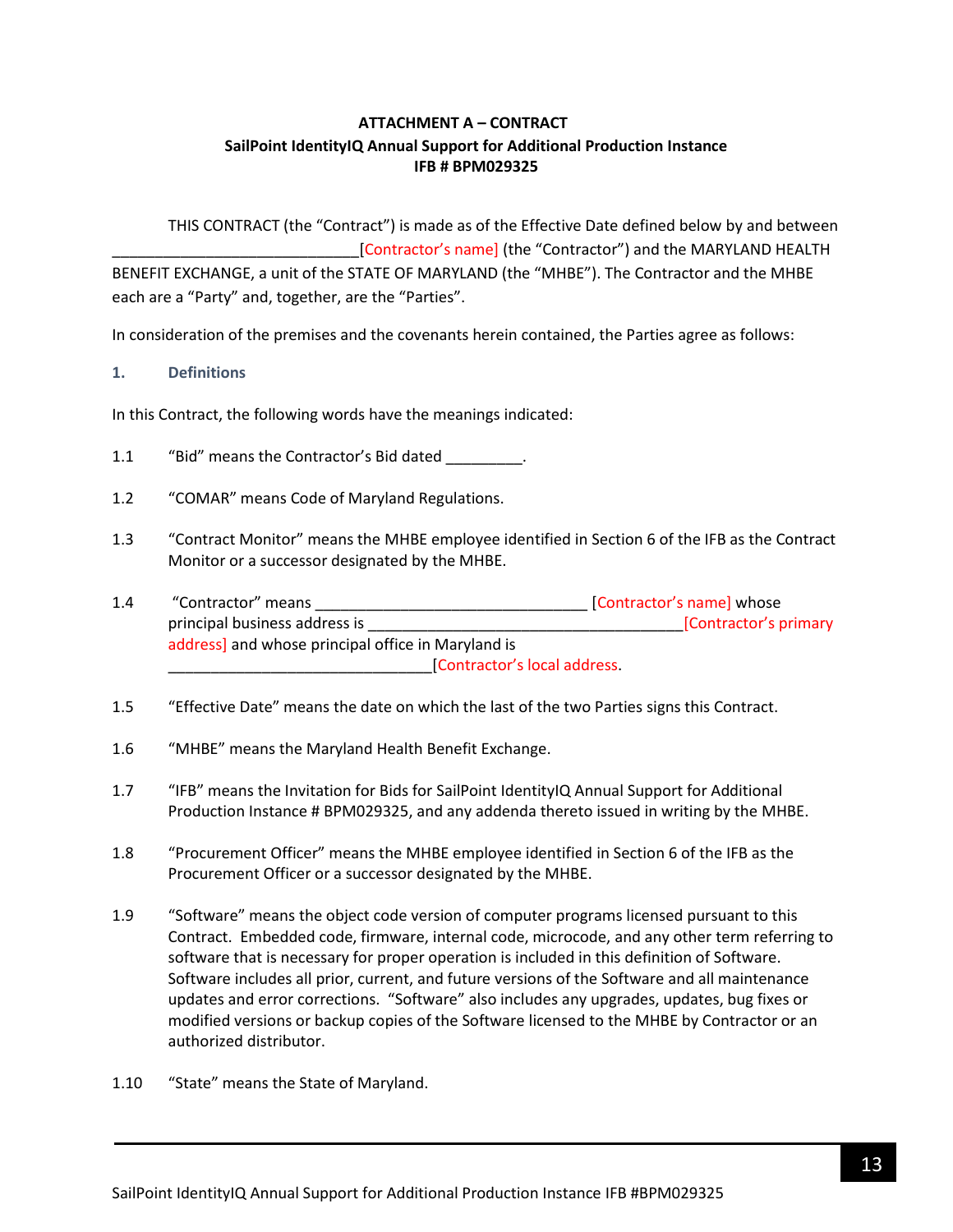#### **2. Scope of Contract**

2.1 The Contractor shall provide products and services as described in the IFB for SailPoint IdentityIQ Annual Support for Additional Production Instance awarded in accordance with Exhibits A-D listed in this section and hereby incorporated as part of this Contract. If there is any conflict between this Contract and the Exhibits, the terms of the Contract shall govern. If there is any conflict among the Exhibits, the following order of precedence shall determine the prevailing provision:

Exhibit A – The IFB

Exhibit B – State Contract Affidavit, executed by the Contractor and dated Exhibit C – The Federal Funds Attachment (Attachment E to the IFB, including E-1 and E-2) Exhibit D – The Bid (Attachment D to the IFB)

- 2.2 The Procurement Officer may, at any time, by written order, make changes in the work within the general scope of the Contract or the IFB. No other order, statement, or conduct of the Procurement Officer or any other person shall be treated as a change or entitle the Contractor to an equitable adjustment under this section. Except as otherwise provided in this Contract, if any change under this section causes an increase or decrease in the Contractor's cost of, or the time required for, the performance of any part of the work, whether or not changed by the order, an equitable adjustment in the Contract price shall be made and the Contract modified in writing accordingly. The Contractor must assert in writing its right to an adjustment under this section within thirty (30) days of receipt of written change order and shall include a written statement setting forth the nature and cost of such claim. No claim by the Contractor shall be allowed if asserted after final payment under this Contract. Failure to agree to an adjustment under this section shall be a dispute under the Disputes clause. Nothing in this section shall excuse the Contractor from proceeding with the Contract as changed.
- 2.3 While the Procurement Officer may, at any time, by written change order, make unilateral changes in the work within the general scope of the Contract as provided in Section 2.2 above, the Contract may be modified by mutual agreement of the parties, provided: (a) the modification is made in writing; (b) all parties sign the modification; and (c) all required approvals are obtained.
- 2.4 Contracts awarded in violation of the MHBE Procurement Policies and Procedures are voidable at the election of MHBE.
- **3. Period of Performance.**
- 3.1 The Contract shall start as of the date of full execution by the Parties. From this date, the Contract shall be for a period of 36 months, or through June 24, 2025, whichever is later.
- 3.2 Audit, confidentiality, document retention, patents, copyrights and intellectual property, warranty and indemnification obligations under this Contract and any other obligations specifically identified shall survive expiration or termination of the Contract.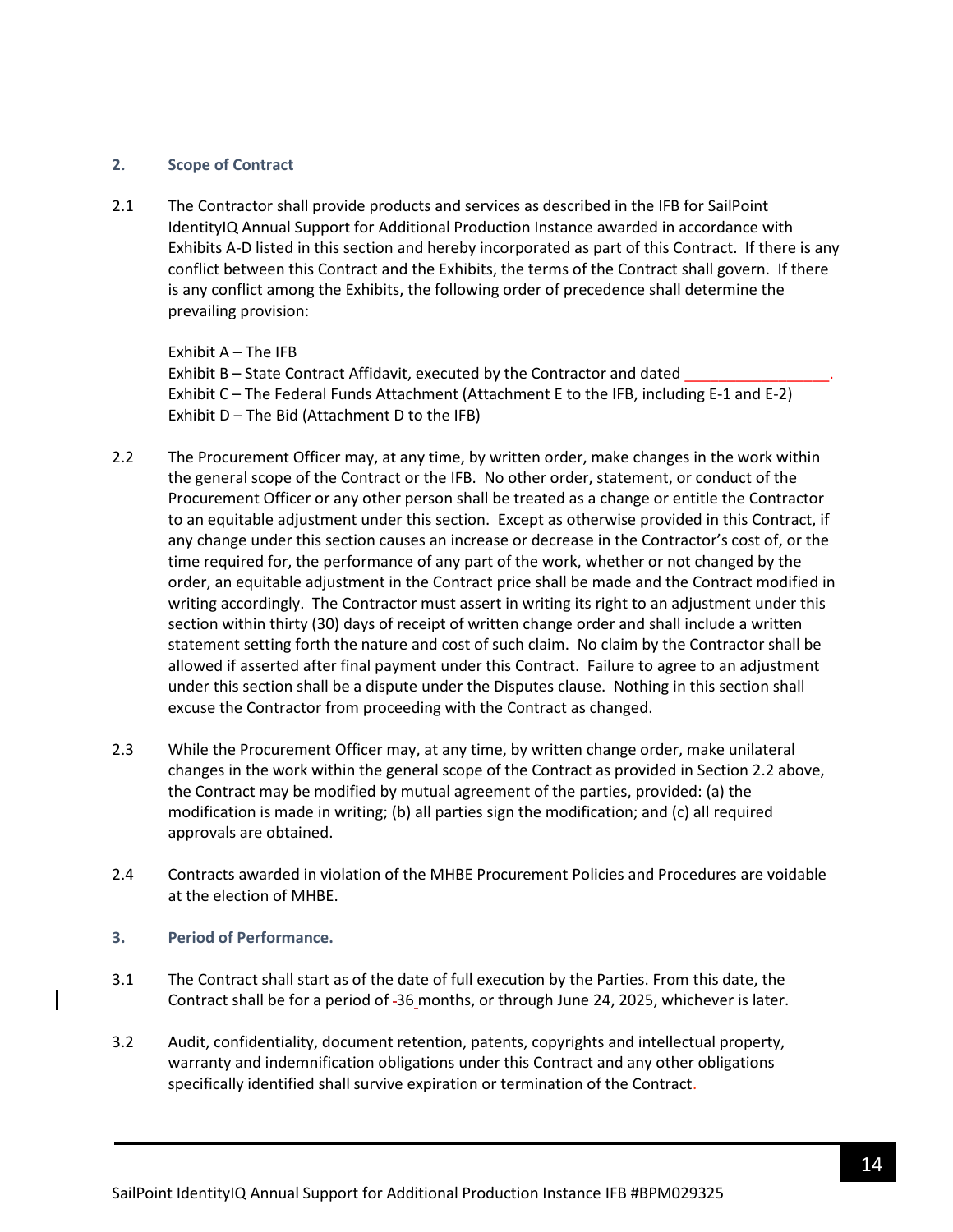### **4. Consideration and Payment**

- 4.1 In consideration of the satisfactory performance of the work set forth in this Contract, the MHBE shall pay the Contractor in accordance with the terms of this Contract and at the prices quoted in the Bid.
- 4.2 Payments to the Contractor shall be made no later than thirty (30) days after the MHBE's receipt of a proper invoice for services provided by the Contractor, acceptance by the MHBE of services provided by the Contractor, and pursuant to the conditions outlined in Section 4 of this Contract. Each invoice must include the Contractor's Federal Tax Identification or Social Security Number for a Contractor who is an individual which is [Contractor's FEIN or SSN-]. Charges for late payment of invoices other than as prescribed at Md. Code Ann., State Finance and Procurement Article, §15-104 are prohibited. Invoices shall be submitted to the Contract Monitor at hbe.finance@maryland.gov. Electronic funds transfer shall be used by the MHBE to pay Contractor pursuant to this Contract and any other State payments due Contractor unless the State Comptroller's Office grants Contractor an exemption.
- 4.3 In addition to any other available remedies, if, in the opinion of the Procurement Officer, the Contractor fails to perform in a satisfactory and timely manner, the Procurement Officer may refuse or limit approval of any invoice for payment and may cause payments to the Contractor to be reduced or withheld until such time as the Contractor meets performance standards as established by the Procurement Officer.
- 4.4 Payment of an invoice by the MHBE is not evidence that services were rendered as required under this Contract.
- 4.5 Contractor's eMaryland Marketplace Advantage vendor ID number is (Contractor's eMMA number).
- **5. Patents, Copyrights, and Intellectual Property**
- 5.1 If the Contractor furnishes any design, device, material, process, or other item, which is covered by a patent, trademark or service mark, or copyright or which is proprietary to, or a trade secret of, another, the Contractor shall obtain the necessary permission or license to permit the State to use such item or items.
- 5.2 Except as provided in Section 5.4 of this Contract, the Contractor agrees that all documents and materials, including but not limited to, reports, drawings, studies, specifications, estimates, tests, maps, photographs, designs, software, equipment, graphics, mechanical, artwork, computations and data prepared by or for the Contractor for purposes of this Contract (Work Product) shall become and remain the sole and exclusive property of the State and shall be available to the MHBE at any time. The MHBE shall have the right to use the same without restriction and without compensation to the Contractor other than that specifically provided by this Contract.
- 5.3 Except as provided in Section 5.4 of this Contract, the Contractor agrees that at all times during the term of this Contract and thereafter, the Work Product shall be "works made for hire" as that term is interpreted under U.S. copyright law and shall be owned by the State. Ownership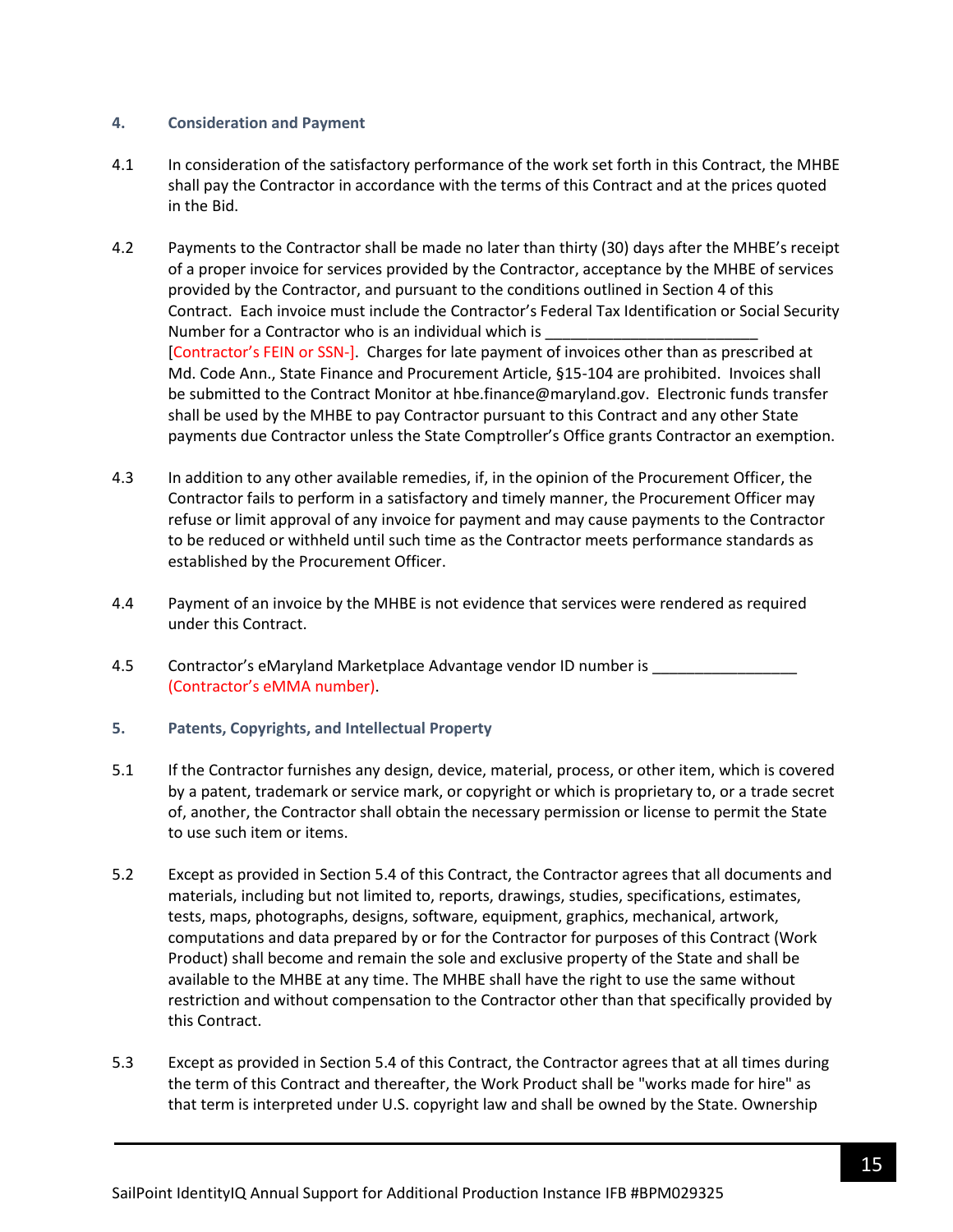includes the right to copyright, patent, register and the ability to transfer these rights and all information used to formulate such Work Product. In the event any Work Product is or may not be considered a work made for hire under applicable law, Contractor assigns and transfers to the State the entire right, title and interest in and to all rights in the Work Product and any registrations and copyright applications relating thereto and any renewals and extensions thereof. Contractor shall execute all documents and perform such other proper acts as the State may deem necessary to secure for it the rights pursuant to this section.

- 5.4 Notwithstanding anything to the contrary in this Contract, to the extent (i) the Work Product incorporates any commercial-off-the shelf software (COTS) and/or any Pre-Existing Intellectual Property or (ii) any COTS and/or Pre-Existing Intellectual Property (other than a computer's operating system, supported internet browser, browser accessibility software or hardware if needed by the user, and software required to access a commonly-available data transmission tool or export format) is required to access, install, build, compile or otherwise use the Work Product (such COTS and Pre-Existing Intellectual Property individually and collectively referred to herein as "Third-party Intellectual Property," which shall be the sole property of Contractor or its third-party licensors, as applicable), Contractor hereby grants, on behalf of itself and any third-party licensors, to the State a royalty-free, paid-up, non-exclusive, unrestricted, unconditional, irrevocable, worldwide right and license, with the right to use, execute, reproduce, display, perform, distribute copies of internally, modify and prepare derivative works based upon, such Third-party Intellectual Property as may be necessary for the State to use the Work Product for the purposes for which such Work Product was designed and intended. "Pre-Existing Intellectual Property" means any program, utility or tool owned by Contractor or its third-party licensors that was created by Contractor or its third-party licensors independently from its performance of this Contract and not solely using funds from this Contract.
- 5.5 Subject to the terms of Section 6, Contractor shall defend, indemnify, and hold harmless the State, including, but not limited to, the Agency and its agents, officers, and employees, from and against any and all claims, costs, losses, damages, liabilities, judgments and expenses (including without limitation reasonable attorneys' fees) arising out of or in connection with any claim the Work Product or any Third-party Intellectual Property infringes, misappropriates or otherwise violates any Third-party Intellectual Property rights. Contractor shall not enter into any settlement involving third party claims that contains any admission of or stipulation to any guilt, fault, liability or wrongdoing by the State or that adversely affects the State's rights or interests, without the State's prior written consent, which consent may be withheld in the State's sole and absolute discretion. Contractor shall be entitled to control the defense or settlement of such claim (with counsel reasonably satisfactory to the State), provided that the State will, upon requesting indemnification hereunder: (a) provide reasonable cooperation to Contractor in connection with the defense or settlement of any such claim, at Contractor's expense; and (b) be entitled to participate in the defense of any such claim. Contractor's obligations under this section will not apply to the extent any Third-party Intellectual Property infringes, misappropriates or otherwise violates any third-party intellectual rights as a result of modifications made by the State in violation of the license granted to the State pursuant to section 5.4; provided that such infringement, misappropriation or violation would not have occurred absent such modification.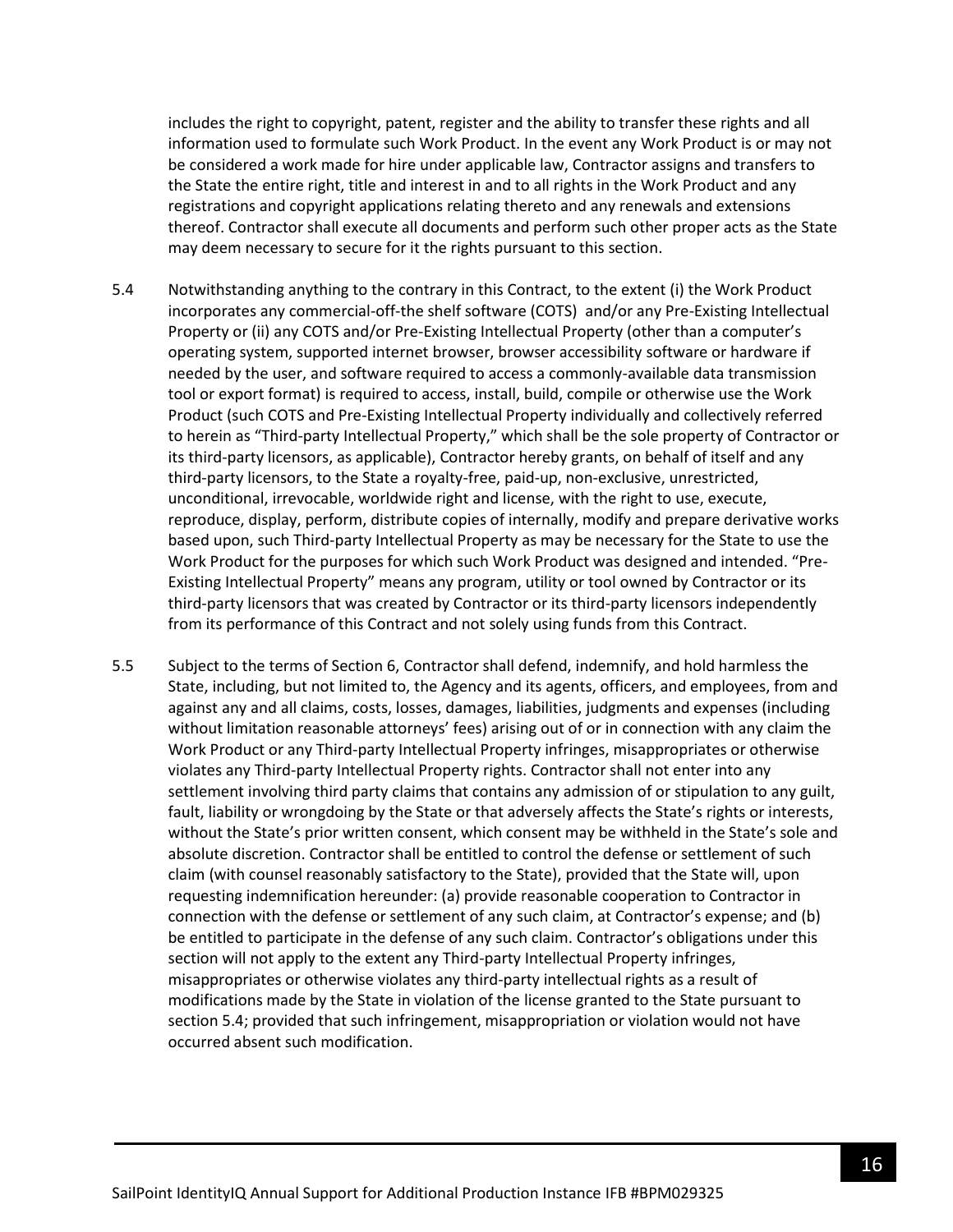- 5.6 Without limiting Contractor's obligations under Section 5.5, if all or any part of the Work Product or any Third Party Intellectual Property is held, or Contractor or the State reasonably determines that it could be held, to infringe, misappropriate or otherwise violate any third party intellectual property right, Contractor (after consultation with the State and at no cost to the State): (a) shall procure for the State the right to continue using the item in accordance with its rights under this Contract; (b) replace the item with an item that does not infringe, misappropriate or otherwise violate any third party intellectual property rights and, in the State's sole and absolute determination, complies with the item's specifications, and all rights of use and/or ownership set forth in this Contract; or (c) modify the item so that it no longer infringes, misappropriates or otherwise violates any third party intellectual property right and, in the State's sole and absolute determination, complies with the item's specifications and all rights of use and/or ownership set forth in this Contract.
- 5.7 Except for any Pre-Existing Intellectual Property and Third-Party Intellectual Property, Contractor shall not acquire any right, title or interest (including any intellectual property rights subsisting therein) in or to any goods, software, technical information, specifications, drawings, records, documentation, data or any other materials (including any derivative works thereof) provided by the State to the Contractor. Notwithstanding anything to the contrary herein, the State may, in its sole and absolute discretion, grant the Contractor a license to such materials, subject to the terms of a separate writing executed by the Contractor and an authorized representative of the State.
- 5.8 Contractor, on behalf of itself and its subcontractors, hereby agrees not to incorporate, link, distribute or use any Third-party Intellectual Property in such a way that: (a) creates, purports to create or has the potential to create, obligations with respect to any State software (including any deliverable hereunder), including without limitation the distribution or disclosure of any source code; or (b) grants, purports to grant, or has the potential to grant to any third-party any rights to or immunities under any State intellectual property or proprietary rights. Without limiting the generality of the foregoing, neither Contractor nor any of its subcontractors shall incorporate, link, distribute or use, in conjunction with the Work Product, any code or software licensed under the GNU General Public License ("GPL"), Lesser General Public License ("LGPL"), Affero GPL ("AGPL"), European Community Public License ("ECPL"), Mozilla, or any other open source license, in any manner that could cause or could be interpreted or asserted to cause any State software (or any modifications thereto) to become subject to the terms of the GPL, LGPL, AGPL, ECPL, Mozilla or such other open source software.
- 5.9 Without limiting the generality of the foregoing, neither Contractor nor any of its subcontractors shall use any software or technology in a manner that will cause any patents, copyrights or other intellectual property which are owned or controlled by the State or any of its affiliates (or for which the State or any of its subcontractors has received license rights) to become subject to any encumbrance or terms and conditions of any third-party or open source license (including, without limitation, any open source license listed on http://www.opensource.org/licenses/alphabetical) (each an "Open Source License"). These restrictions, limitations, exclusions and conditions shall apply even if the State or any of its subcontractors becomes aware of or fails to act in a manner to address any violation or failure to comply therewith. No act by the State or any of its subcontractors that is undertaken under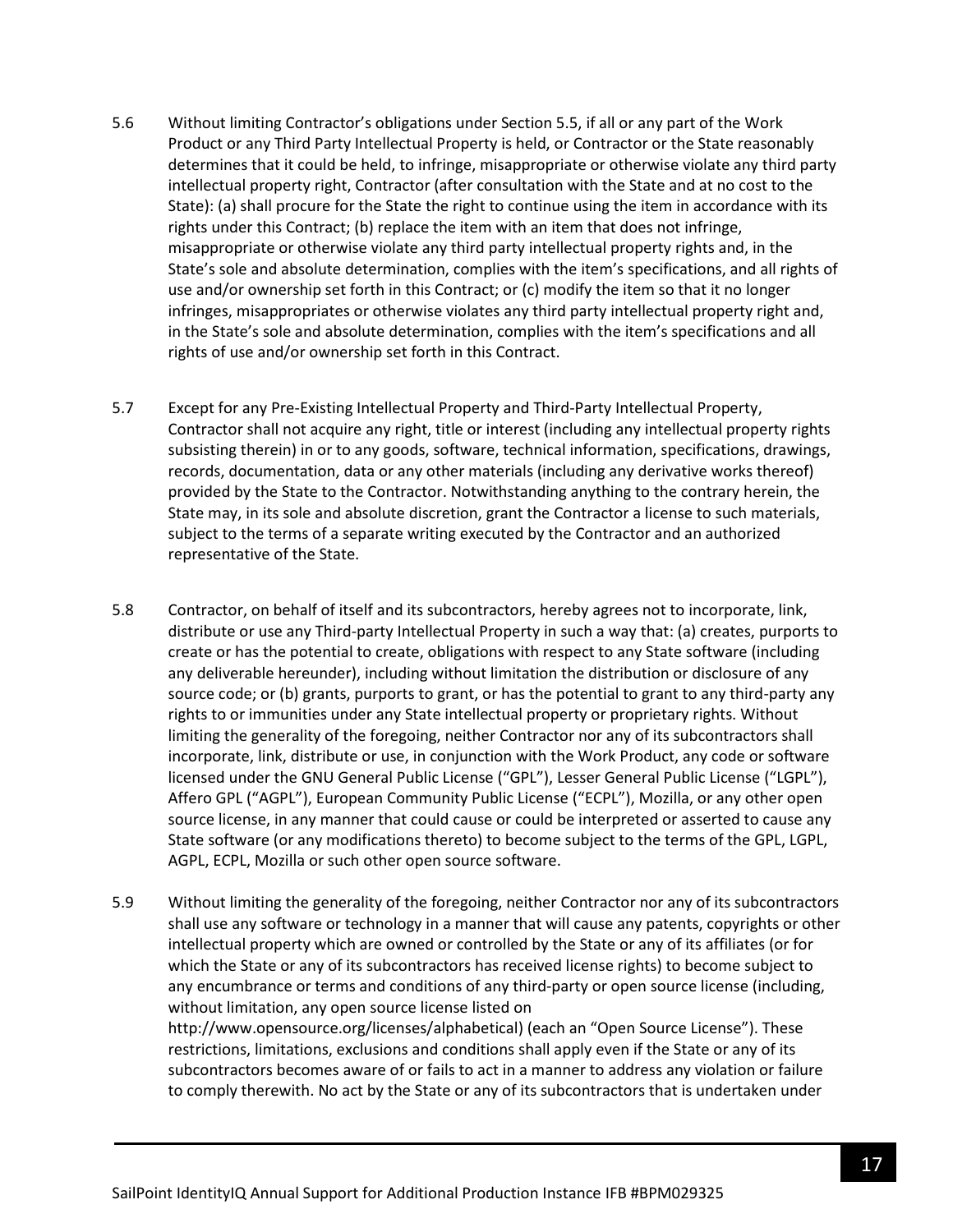this Contract as to any software or technology shall be construed as intending to cause any patents, copyrights or other intellectual property that are owned or controlled by the State (or for which the State has received license rights) to become subject to any encumbrance or terms and conditions of any Open-Source License.

5.10 The Contractor shall report to the MHBE, promptly and in written detail, each notice or claim of copyright infringement received by the Contractor with respect to all Work Product delivered under this Contract.

#### **6. Indemnification**

- 6.1 Contractor shall indemnify, defend, and hold the State, its directors, officers, employees and agents harmless from third-party liability for tangible property damage, bodily injury and death, and for fraud or willful misconduct of Contractor, including all related defense costs and expenses (including reasonable attorneys' fees and costs of investigation, litigation, settlement, judgments, interest and penalties) arising from or relating to the performance of the Contractor or its subcontractors under this Contract.
- 6.2 The State has no obligation to provide legal counsel or defense to the Contractor or its subcontractors in the event that a suit, claim or action of any character is brought by any person not party to this Contract against the Contractor or its subcontractors as a result of or relating to the Contractor's obligations under this Contract.
- 6.3 The State has no obligation for the payment of any judgments or the settlement of any claims against the Contractor or its subcontractors as a result of or relating to the Contractor's obligations under this Contract.
- 6.4 The Contractor shall immediately notify the Procurement Officer of any claim or suit made or filed against the Contractor or its subcontractors regarding any matter resulting from or relating to the Contractor's obligations under the Contract, and will cooperate, assist, and consult with the State in the defense or investigation of any claim, suit, or action made or filed against the State as a result of or relating to the Contractor's performance under this Contract.
- 6.5 Section 6 shall survive expiration of this Contract.
- **7. Confidential or Proprietary Information and Documentation**
- 7.1 Subject to the Maryland Public Information Act and any other applicable laws and the implementation of regulations promulgated pursuant thereto, all confidential or proprietary information and documentation relating to either party (including without limitation, any information or data stored within the Contractor's computer systems) shall be held in absolute confidence by the other party. Each party shall, however, be permitted to disclose relevant confidential information to its officers, agents, and employees to the extent that such disclosure is necessary for the performance of their duties under this Contract, provided that the data may be collected, used, disclosed, stored, and disseminated only as provided by and consistent with the law. The provisions of this section shall not apply to information that: (a) is lawfully in the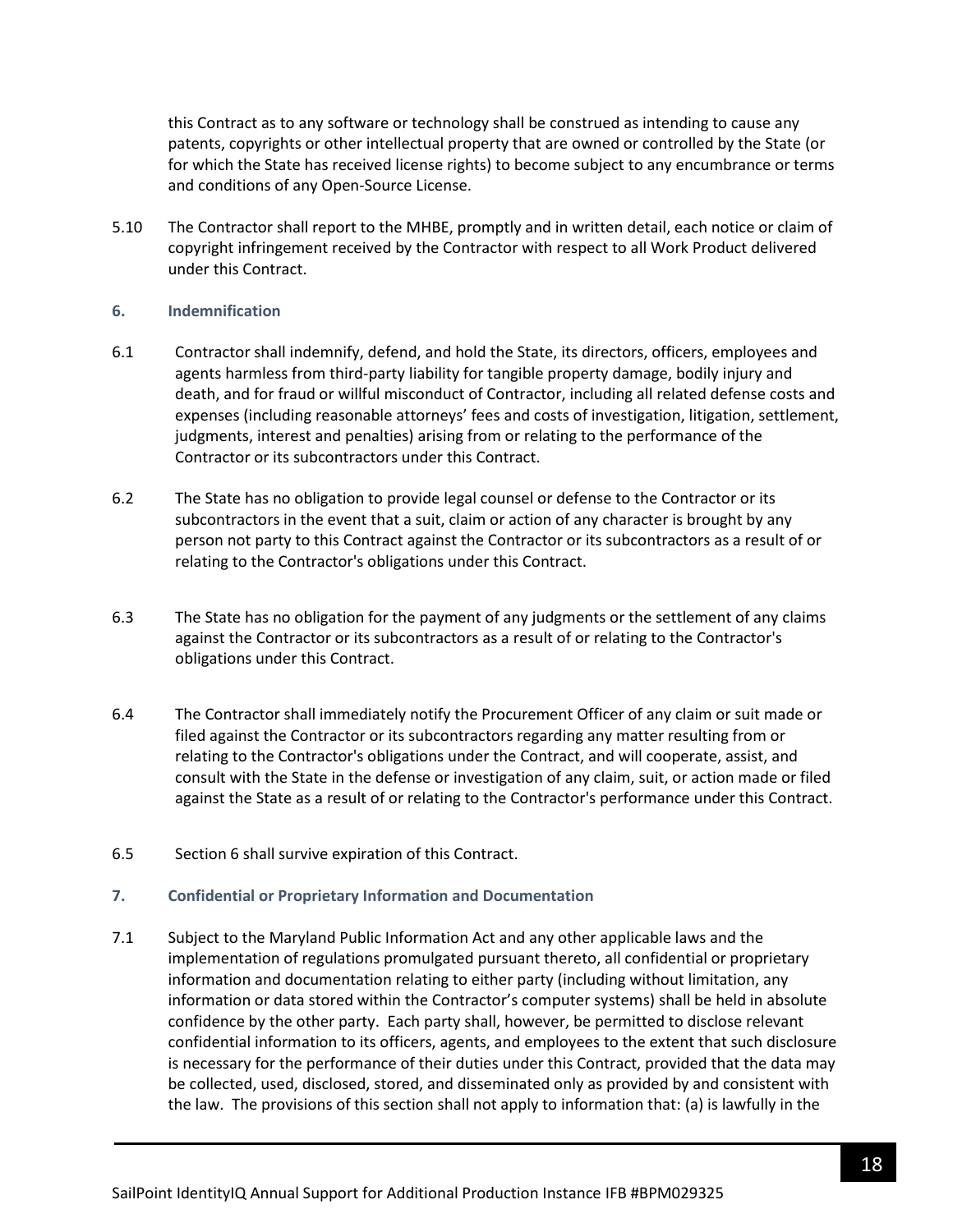public domain; (b) has been independently developed by the other party without violation of this Contract; (c) was already in the possession of such party; (d) was supplied to such party by a third party lawfully in possession thereof and legally permitted to further disclose the information; or (e) which such party is required to disclose by law.

7.2 This Section 7 shall survive expiration or termination of this Contract.

### **8. Loss of Data**

In the event of loss of any State data or records where such loss is due to the intentional act or omission (any failures to act when Contractor has a duty to act) or negligence of the Contractor or any of its subcontractors or agents, the Contractor shall be responsible for recreating such lost data in the manner and on the schedule set by the Contract Monitor. The Contractor shall ensure that all data is backed up and recoverable by the Contractor. Contractor shall use its best efforts to assure that at no time shall any actions undertaken by the Contractor under this Contract, or any failures to act when Contractor has a duty to act, damage or create any vulnerabilities in data bases, systems, platforms, and/or applications with which the Contractor is working hereunder.

### **9. Non-Hiring of Employees**

No official or employee of the State, as defined under Md. Code Ann., General Provisions Article, § 5- 101, whose duties as such official or employee include matters relating to or affecting the subject matter of this Contract, shall, during the pendency and term of this Contract and while serving as an official or employee of the State, become or be an employee of the Contractor or any entity that is a subcontractor on this Contract.

### **10. Disputes**

- 10.1 As used herein, a "claim" means a written demand or assertion by one of the parties seeking, as a legal right, the payment of money, adjustment, or interpretation of contract terms, or other relief, arising under or relating to this Contract. A voucher, invoice, or request for payment that is not in dispute when submitted is not a claim. However, if the submission subsequently is not acted upon in a reasonable time, or is disputed as to liability or amount, it may be converted to claim for the purpose of this clause.
- 10.2 Within thirty (30) days of when the Contractor knows or should have known of the basis for a claim relating to the Contract, it shall file a written notice of claim on its letterhead to the Procurement Officer. Contemporaneously with, or within thirty (30) days after filing the notice of claim, the Contractor shall submit the written claim to the Procurement Officer. The claim shall be in writing and shall contain: a) An explanation of the claim, including reference to all contract provisions upon which it is based; b) The amount of the claim; c) The facts upon which the claim is based; d) All pertinent data and correspondence that the Contractor relies upon to substantiate the claim; and e) a certification by a senior official, officer, or general partner of the Contractor or the subcontractor, as applicable, that, to the best of the person's knowledge and belief, the claim is made in good faith, supporting data are accurate and complete, and the amount requested accurately reflects the contract adjustment for which the person believes the MHBE is liable. The Procurement Officer shall issue a final, written decision on the claim as expeditiously as possible. Any final decision of the Procurement Officer may award a Contract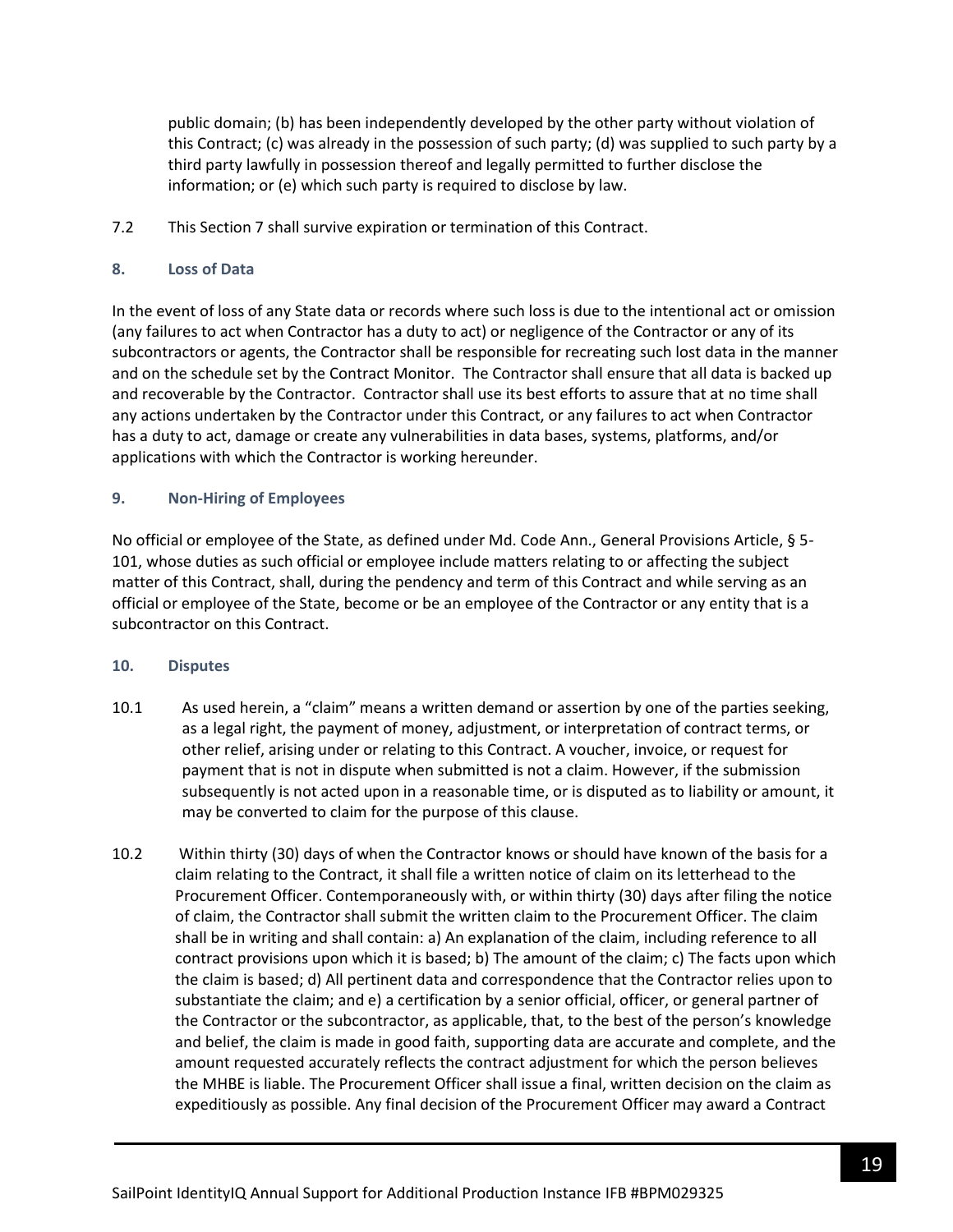claim only for those expenses incurred not more than thirty (30) days before the Contractor initially filed its notice of claim.

- 10.3 If the final decision of the Procurement Officer grants the claim in part and denies the claim in part, the MHBE shall pay the Contractor the undisputed amount. Payment of the partial claim will not be construed as an admission of liability by the MHBE and does not preclude the MHBE from recovering the amount paid if a subsequent determination modifies the final decision.
- 10.4 Within ten (10) days pf receipt of final decision of the Procurement Officer, the Contractor may file an appeal to the MHBE Executive Director for claims for monetary amounts less than \$50,000, and to the Board of Trustees for either claims for monetary amounts of \$50,000 or greater or for claims involving non-monetary relief. Contemporaneously with, or within twenty (20) days after filing the notice of appeal, the Contractor shall submit its written appeal to the MHBE Executive Director or Board of Trustees as applicable. The Executive Director shall issue a final decision resolving the appeal of claims for monetary amounts less than \$50,000. The Board of Trustees shall issue a final decision resolving appeals of claims for \$50,000 or more and those for non-monetary relief. The Contractor's timely appeal to the Executive Director or the Board of Trustees shall be a strict condition precedent to the Contractor pursuing any legal rights which it alleges, or which may exist in any other forum.
- 10.5 Pending resolution of a claim, the Contractor shall proceed diligently with the performance of the Contract in accordance with the procurement officer's decision.
- 10.6 Nothing in this section shall be construed to limit the MHBE's right to withhold payments from the Contractor, assess liquidated damages against the Contractor, direct the Contractor to perform pursuant to the terms of the Contract or any written change order, or to exercise any other rights allowed by Contract or at law.

### **11. Maryland Law**

- 11.1 This Contract shall be construed, interpreted, and enforced according to the laws of the State of Maryland.
- 11.2 The Md. Code Ann., Commercial Law Article, Title 22, Maryland Uniform Computer Information Transactions Act, does not apply to this Contract or to any purchase order or Notice to Proceed issued under this Contract.
- 11.3 Any and all references to the Maryland Code Annotated contained in this Contract shall be construed to refer to such Code sections as are from time to time amended.

### **12. Nondiscrimination in Employment**

The Contractor agrees: (a) not to discriminate in any manner against an employee or applicant for employment because of race, color, religion, creed, age, sex, marital status, national origin, sexual orientation, sexual identity, ancestry, or disability of a qualified individual with a disability; (b) to include a provision similar to that contained in subsection (a), above, in any underlying subcontract except a subcontract for standard commercial supplies or raw materials; and (c) to post and to cause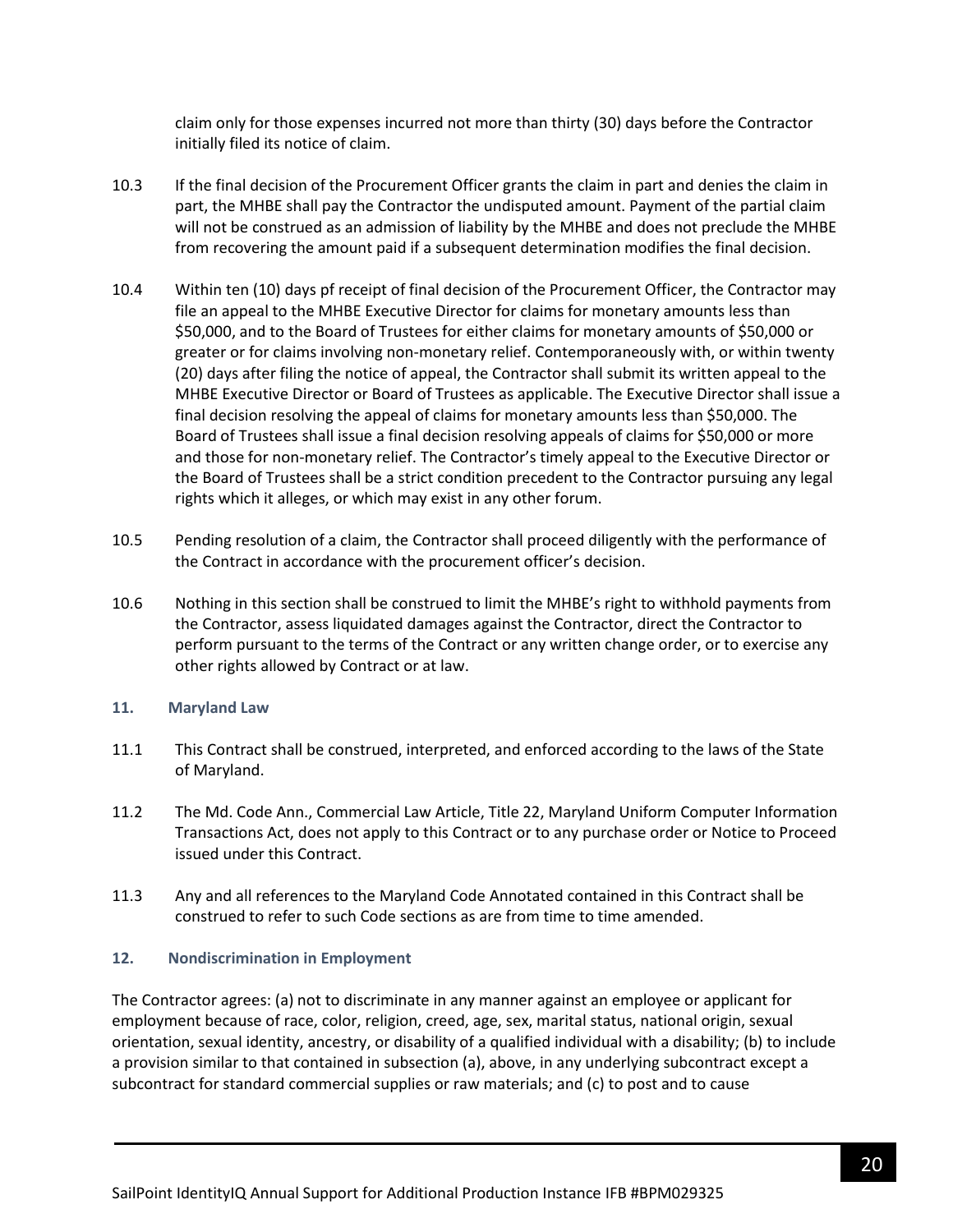subcontractors to post in conspicuous places available to employees and applicants for employment, notices setting forth the substance of this clause.

## **13. Contingent Fee Prohibition**

The Contractor warrants that it has not employed or retained any person, partnership, corporation, or other entity, other than a bona fide employee, bona fide agent, bona fide salesperson, or commercial selling agency working for the business, to solicit or secure the Contract, and that the business has not paid or agreed to pay any person, partnership, corporation, or other entity, other than a bona fide employee, bona fide agent, bona fide salesperson, or commercial selling agency, any fee or any other consideration contingent on the making of this Contract.

### **14. Non-availability of Funding**

If the General Assembly fails to appropriate funds or if funds are not otherwise made available for continued performance for any fiscal period of this Contract succeeding the first fiscal period, this Contract shall be canceled automatically as of the beginning of the fiscal year for which funds were not appropriated or otherwise made available; provided, however, that this will not affect either the State's rights or the Contractor's rights under any termination clause in this Contract. The effect of termination of the Contract hereunder will be to discharge both the Contractor and the State from future performance of the Contract, but not from their rights and obligations existing at the time of termination. The Contractor shall be reimbursed for the reasonable value of any nonrecurring costs incurred but not amortized in the price of the Contract. The State shall notify the Contractor as soon as it has knowledge that funds may not be available for the continuation of this Contract for each succeeding fiscal period beyond the first.

### **15. Termination for Cause**

If the Contractor fails to fulfill its obligations under this Contract properly and on time, or otherwise violates any provision of the Contract, the State may terminate the Contract by written notice to the Contractor. The notice shall specify the acts or omissions relied upon as cause for termination. All finished or unfinished work provided by the Contractor shall, at the State's option, become the State's property. The State shall pay the Contractor fair and equitable compensation for satisfactory performance prior to receipt of notice of termination, less the amount of damages caused by the Contractor's breach. If the damages are more than the compensation payable to the Contractor, the Contractor will remain liable after termination and the State can affirmatively collect damages. Termination hereunder, including the termination of the rights and obligations of the parties, shall be governed by the provisions of COMAR 21.07.01.11B.

# **16. Termination for Convenience**

The performance of work under this Contract may be terminated by the State in accordance with this clause in whole, or from time to time in part, whenever the State shall determine that such termination is in the best interest of the State. The State will pay all reasonable costs associated with this Contract that the Contractor has incurred up to the date of termination, and all reasonable costs associated with termination of the Contract; provided, however, the Contractor shall not be reimbursed for any anticipatory profits that have not been earned up to the date of termination. Termination hereunder,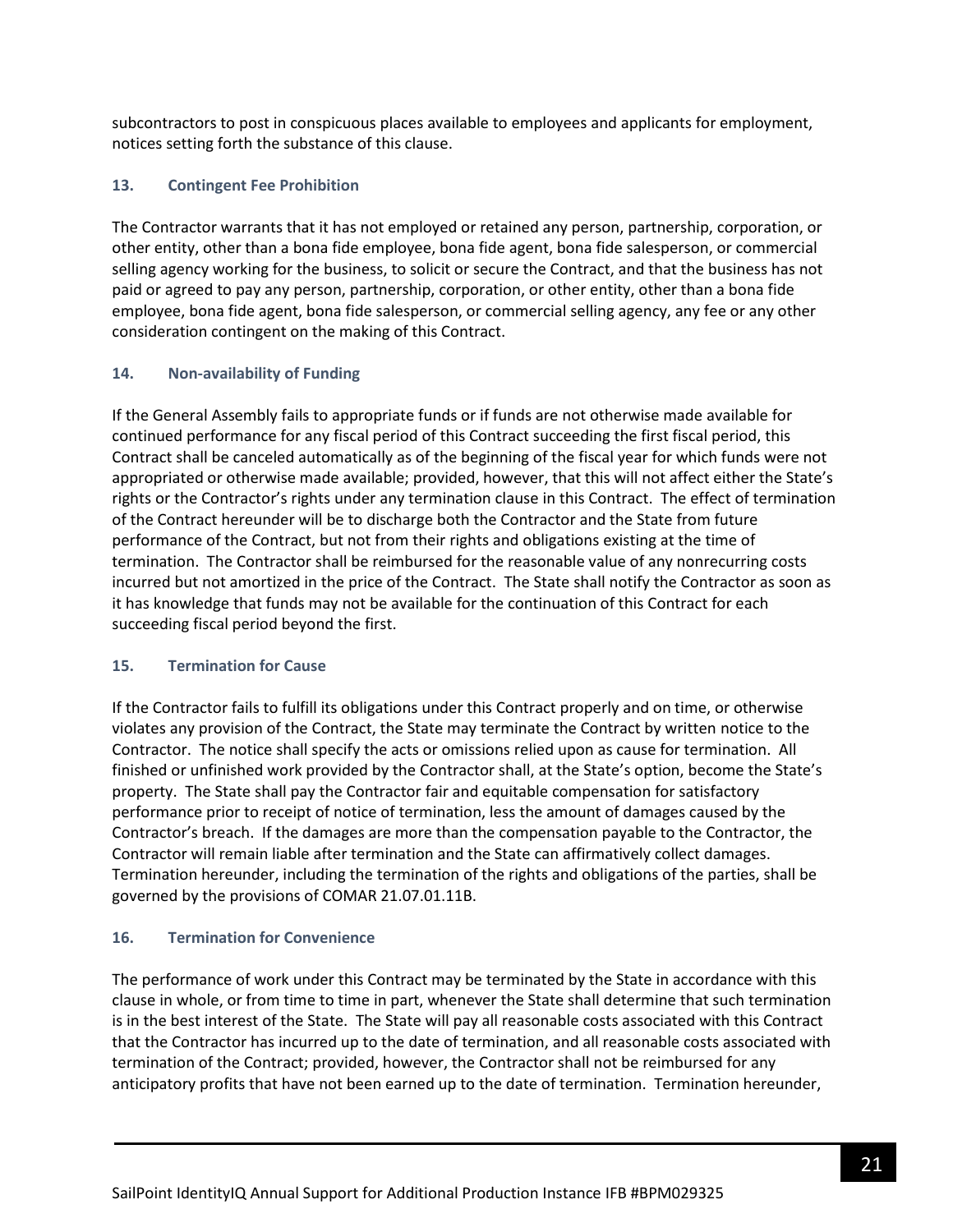including the determination of the rights and obligations of the parties, shall be governed by the provisions of COMAR 21.07.01.12A(2).

### **17. Delays and Extensions of Time**

- 17.1 The Contractor agrees to prosecute the work continuously and diligently and no charges or claims for damages shall be made by it for any delays, interruptions, interferences, or hindrances from any cause whatsoever during the progress of any portion of the work specified in this Contract.
- 17.2 Time extensions will be granted only for excusable delays that arise from unforeseeable causes beyond the control and without the fault or negligence of the Contractor, including but not restricted to, acts of God, acts of the public enemy, acts of the State in either its sovereign or contractual capacity, acts of another Contractor in the performance of a contract with the State, fires, floods, epidemics, quarantine restrictions, strikes, freight embargoes, or delays of subcontractors or suppliers arising from unforeseeable causes beyond the control and without the fault or negligence of either the Contractor or the subcontractors or suppliers.

### **18. Suspension of Work**

The State unilaterally may order the Contractor in writing to suspend, delay, or interrupt all or any part of its performance for such period of time as the Procurement Officer may determine to be appropriate for the convenience of the State.

### **19. Pre-Existing Regulations**

In accordance with the provisions of Md. Code Ann., State Finance and Procurement Article, § 11-206, the regulations set forth in Title 21 of the Code of Maryland Regulations (COMAR 21) in effect on the date of execution of this Contract are applicable to this Contract, where made applicable by this Contract.

### **20. Financial Disclosure**

The Contractor shall comply with the provisions of Md. Code Ann., State Finance and Procurement Article, § 13-221, which requires that every person that enters into contracts, leases, or other agreements with the State or its agencies during a calendar year under which the business is to receive in the aggregate, \$100,000 or more, shall within thirty (30) days of the time when the aggregate value of these contracts, leases or other agreements reaches \$100,000, file with the Secretary of the State certain specified information to include disclosure of beneficial ownership of the business.

# **21. Political Contribution Disclosure**

The Contractor shall comply with Md. Code Ann., Election Law Article, Title 14, which requires that every person that enters into a contract for a procurement with the State, a county, or a municipal corporation, or other political subdivision of the State, during a calendar year in which the person receives a contract with a governmental entity in the amount of \$200,000 or more, shall, file with the State Board of Elections statements disclosing: (a) any contributions made during the reporting period to a candidate for elective office in any primary or general election; and (b) the name of each candidate to whom one or more contributions in a cumulative amount of \$500 or more were made during the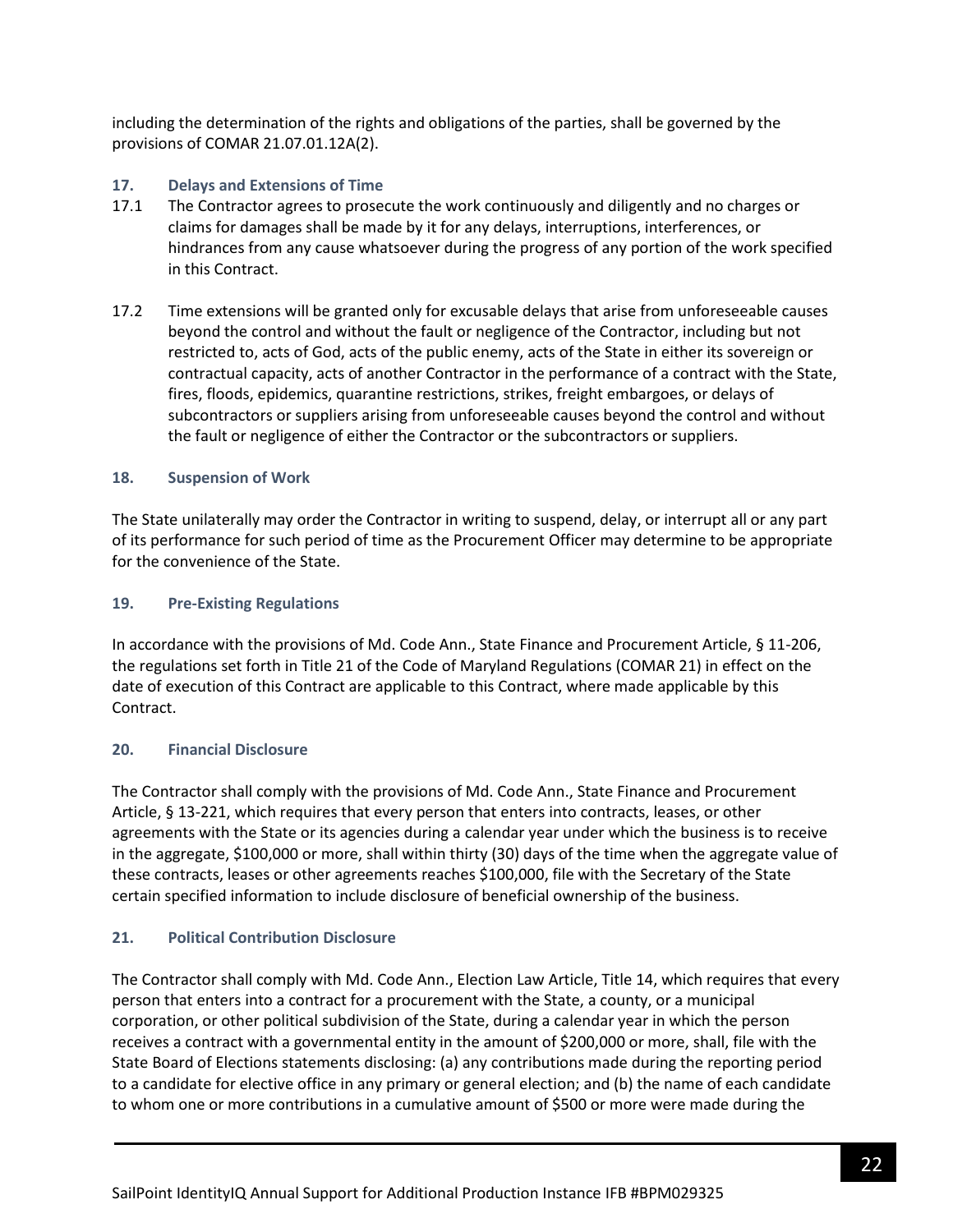reporting period. The statement shall be filed with the State Board of Elections: (a) before execution of a contract by the State, a county, a municipal corporation, or other political subdivision of the State, and shall cover the 24 months prior to when a contract was awarded; and (b) if the contribution is made after the execution of a contract, then twice a year, throughout the contract term, on: (i) February 5, to cover the six (6) month period ending January 31; and (ii) August 5, to cover the six (6) month period ending July 31. Additional information is available on the State Board of Elections website: http://www.elections.state.md.us/campaign\_finance/index.html.

### **22. Documents Retention and Inspection Clause**

The Contractor and subcontractors shall retain and maintain all records and documents relating to this Contract for a period of ten (10) years after final payment by the State hereunder or any applicable statute of limitations or federal retention requirements, whichever is longer, and shall make them available for inspection and audit by authorized representatives of the State, including the Procurement Officer or designee, at all reasonable times. All records related in any way to the Contract are to be retained for the entire time provided under this section. In the event of any audit, the Contractor shall provide assistance to the State, without additional compensation, to identify, investigate, and reconcile any audit discrepancies and/or variances. This Section 24 shall survive expiration or termination of the Contract.

### **23. Compliance with Laws**

The Contractor hereby represents and warrants that:

- 23.1 It is qualified to do business in the State and that it will take such action as, from time-to-time hereafter, may be necessary to remain so qualified;
- 23.2 It is not in arrears with respect to the payment of any monies due and owing the State, or any department or unit thereof, including but not limited to the payment of taxes and employee benefits, and that it shall not become so in arrears during the term of this Contract;
- 23.3 It shall comply with all federal, State and local laws, regulations, and ordinances applicable to its activities and obligations under this Contract; and
- 23.4 It shall obtain, at its expense, all licenses, permits, insurance, and governmental approvals, if any, necessary to the performance of its obligations under this Contract.

### **24. Cost and Price Certification**

By submitting cost or price information, the Contractor certifies to the best of its knowledge that the information submitted is accurate, complete, and current as of the date of its Bid/Proposal.

The price under this Contract and any change order or modification hereunder, including profit or fee, shall be adjusted to exclude any significant price increases occurring because the Contractor furnished cost or price information which, as of the date of its Bid/Proposal, was inaccurate, incomplete, or not current.

### **25. Subcontracting; Assignment**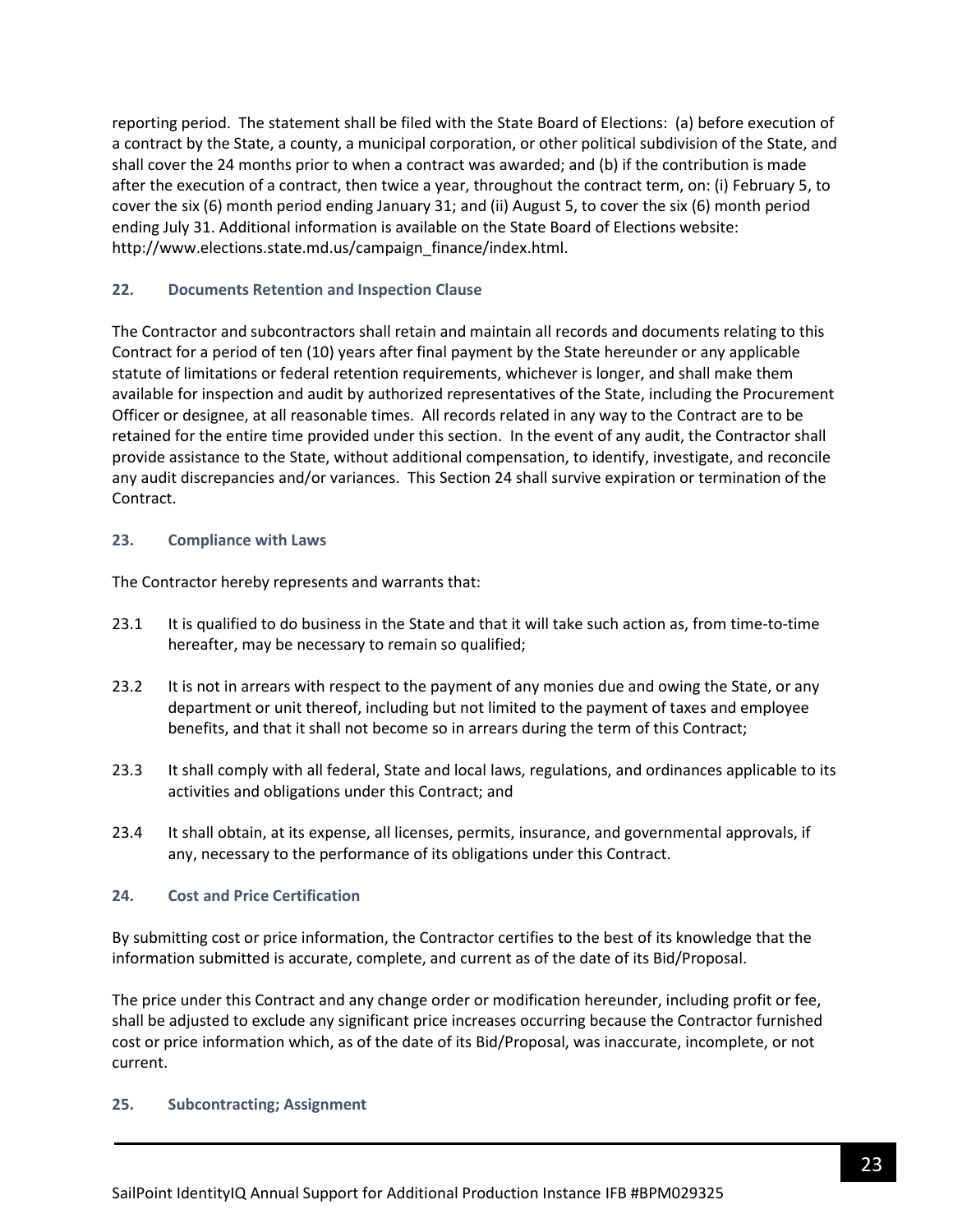The Contractor may not subcontract any portion of the services provided under this Contract without obtaining the prior written approval of the Procurement Officer, nor may the Contractor assign this Contract or any of its rights or obligations hereunder, without the prior written approval of the Procurement Officer provided, however, that a contractor may assign monies receivable under a contract after due notice to the State. Any subcontracts shall include such language as may be required in various clauses contained within this Contract, exhibits, and attachments. The Contract shall not be assigned until all approvals, documents, and affidavits are completed and properly registered. The State shall not be responsible for fulfillment of the Contractor's obligations to its subcontractors.

#### **26. Liability**

For breach of this Contract, negligence, misrepresentation, or any other contract or tort claim, Contractor shall be liable as follows:

- 26.1 For infringement of patents, copyrights, trademarks, service marks, and/or trade secrets, as provided in Section 5 of this Contract;
- 26.2 Without limitation for damages for bodily injury (including death) and damage to real property and tangible personal property; and
- 26.3 For all other claims, damages, losses, costs, expenses, suits, or actions in any way related to this Contract where liability is not otherwise set forth as being "without limitation", and regardless of the basis on which the claim is made, Contractor's liability shall not exceed 3 times the value of the Contract. Third-party claims arising under Section 6 ("Indemnification") of this Contract are included in this limitation of liability only if the State is immune from liability. Contractor's liability for third-party claims arising under Section 6 of this Contract, including for intellectual property infringement, bodily injury, damage to real property, and damage tangible personal property, shall be unlimited if the State is not immune from liability for claims arising under Section 6.

### **27. Commercial Nondiscrimination**

27.1 As a condition of entering into this Contract, Contractor represents and warrants that it will comply with the State's Commercial Nondiscrimination Policy, as described at Md. Code Ann., State Finance and Procurement Article, Title 19. As part of such compliance, Contractor may not discriminate on the basis of race, color, religion, ancestry or national origin, sex, age, marital status, sexual orientation, sexual identity, or on the basis of disability or other unlawful forms of discrimination in the solicitation, selection, hiring, or commercial treatment of subcontractors, vendors, suppliers, or commercial customers, nor shall Contractor retaliate against any person for reporting instances of such discrimination. Contractor shall provide equal opportunity for subcontractors, vendors, and suppliers to participate in all of its public sector and private sector subcontracting and supply opportunities, provided that this clause does not prohibit or limit lawful efforts to remedy the effects of marketplace discrimination that have occurred or are occurring in the marketplace. Contractor understands that a material violation of this clause shall be considered a material breach of this Contract and may result in termination of this Contract, disqualification of Contractor from participating in State contracts, or other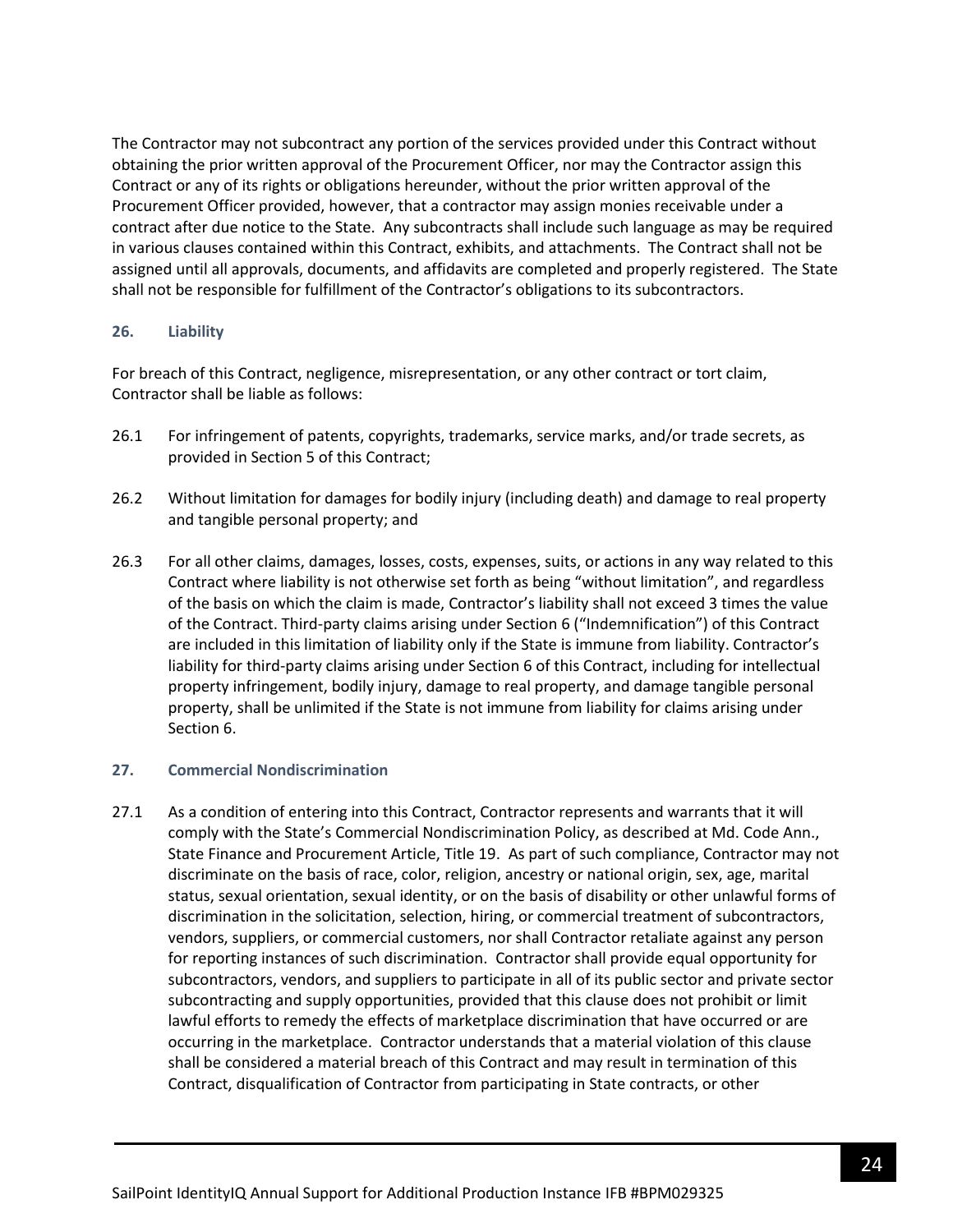sanctions. This clause is not enforceable by or for the benefit of, and creates no obligation to, any third party.

- 27.2 The Contractor shall include the above Commercial Nondiscrimination clause, or similar clause approved by the Department, in all subcontracts.
- 27.3 As a condition of entering into this Contract, upon the request of the Commission on Civil Rights, and only after the filing of a complaint against Contractor under Md. Code Ann., State Finance and Procurement Article, Title 19, as amended from time to time, Contractor agrees to provide within sixty (60) days after the request a complete list of the names of all subcontractors, vendors, and suppliers that Contractor has used in the past four (4) years on any of its contracts that were undertaken within the State of Maryland, including the total dollar amount paid by Contractor on each subcontract or supply contract. Contractor further agrees to cooperate in any investigation conducted by the State pursuant to the State's Commercial Nondiscrimination Policy as set forth at Md. Code Ann., State Finance and Procurement Article, Title 19, and to provide any documents relevant to any investigation that are requested by the State. Contractor understands that violation of this clause is a material breach of this Contract and may result in contract termination, disqualification by the State from participating in State contracts, and other sanctions.

#### **28. Contract Monitor and Procurement Officer**

The work to be accomplished under this Contract shall be performed under the direction of the Contract Monitor. All matters relating to the interpretation of this Contract shall be referred to the Procurement Officer for determination.

#### **29. Notices**

All notices hereunder shall be in writing and either delivered personally or sent by certified or registered mail, postage prepaid, as follows:

If to the State: Tracey D. Gamble Procurement Officer 750 E. Pratt Street, 6th Floor, Baltimore, MD 21202 410-547-8152 hix.procurement@maryland.gov

| If to the Contractor: |  |
|-----------------------|--|
|                       |  |

### **30. Federal Funds Requirements and Restrictions**

This Contract contains federal funds from the following source: Medicaid Funds, CFDA number 93.778. Execution of this Contract indicates Contractor's agreement with all federal funding terms and conditions that apply to contractors receiving federal funds from the above referenced source, including but not limited to those required by 45 C.F.R. § 75.335 and appendix II to Part 75 of Title 45 of the Code

\_\_\_\_\_\_\_\_\_\_\_\_\_\_\_\_\_\_\_\_\_\_\_\_\_\_\_\_\_\_\_\_\_\_\_\_\_\_\_\_\_ \_\_\_\_\_\_\_\_\_\_\_\_\_\_\_\_\_\_\_\_\_\_\_\_\_\_\_\_\_\_\_\_\_\_\_\_\_\_\_\_\_ \_\_\_\_\_\_\_\_\_\_\_\_\_\_\_\_\_\_\_\_\_\_\_\_\_\_\_\_\_\_\_\_\_\_\_\_\_\_\_\_\_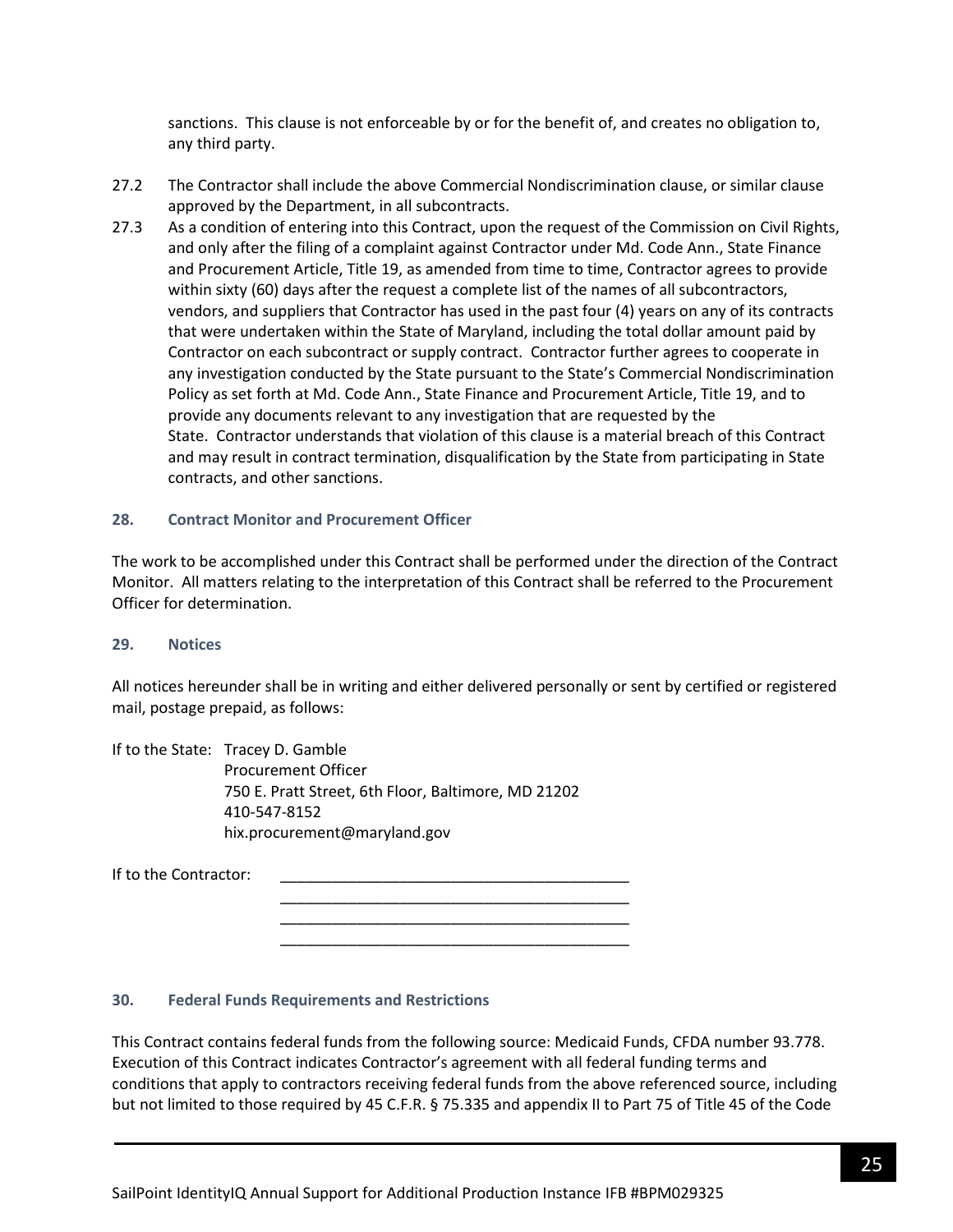of Federal Regulations and Attachment E of the IFB. Attachment E of the IFB is incorporated into this Contract pursuant to Section 2.1, above.

### **31. Miscellaneous**

- 31.1 Any provision of this Contract which contemplates performance or observance subsequent to any termination or expiration of this contract shall survive termination or expiration of this contract and continue in full force and effect.
- 31.2 If any term contained in this contract is held or finally determined to be invalid, illegal, or unenforceable in any respect, in whole or in part, such term shall be severed from this contract, and the remaining terms contained herein shall continue in full force and effect, and shall in no way be affected, prejudiced, or disturbed thereby.

[Signatures on next page(s)]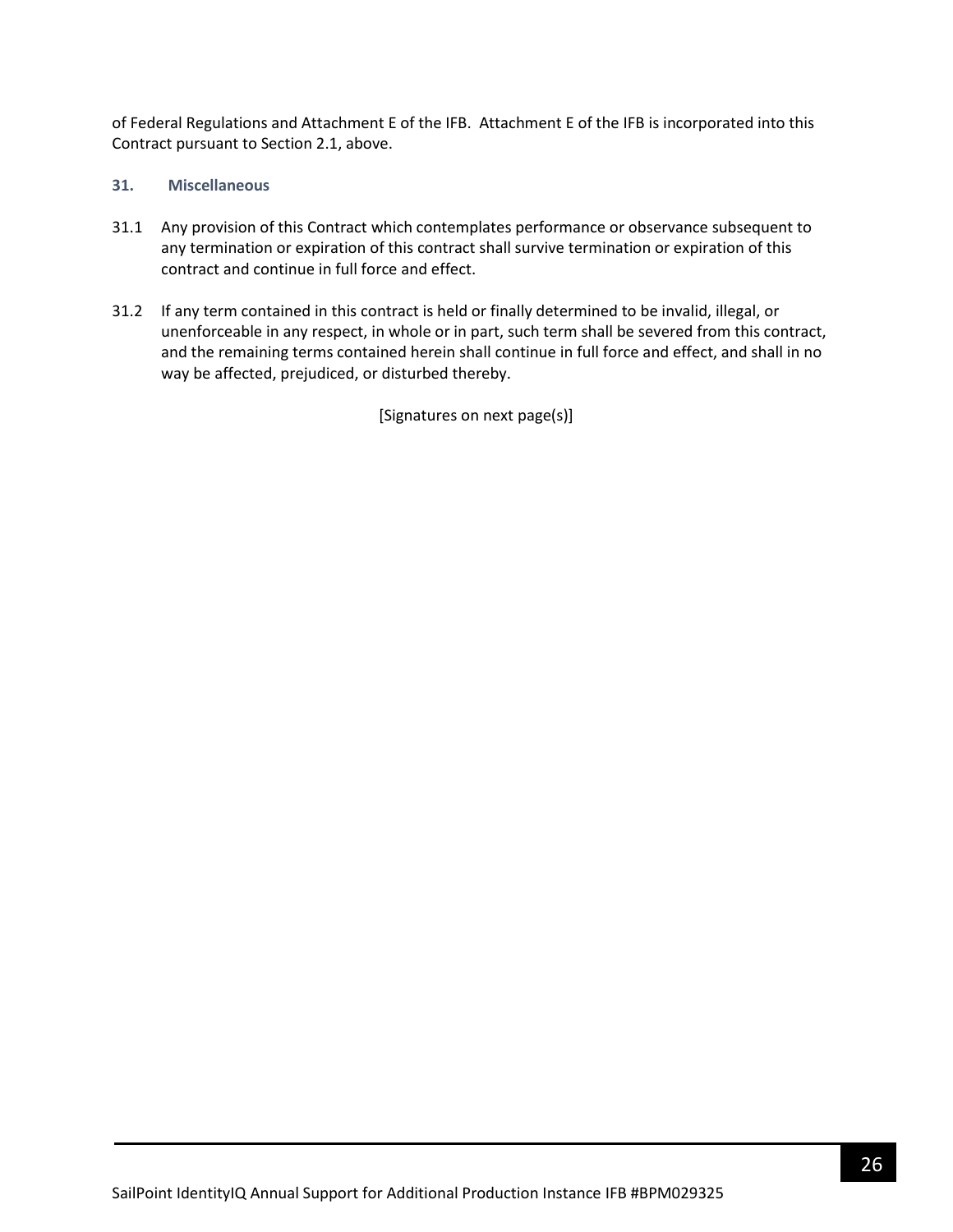[Signature page to SailPoint IdentityIQ Annual Support for Additional Production Instance]

**IN WITNESS THEREOF**, the parties have executed this Contract as of the date hereinabove set forth.

| <b>CONTRACTOR</b>                                                                              | MARYLAND HEALTH BENEFIT EXCHANGE                       |  |  |
|------------------------------------------------------------------------------------------------|--------------------------------------------------------|--|--|
| By                                                                                             | By: Michele Eberle, Executive Director<br>Or designee: |  |  |
| Title                                                                                          |                                                        |  |  |
| Date                                                                                           | Date                                                   |  |  |
| Approved for form and legal sufficiency<br>this $\qquad \qquad$ day of $\qquad \qquad$ , 2022. |                                                        |  |  |
| <b>Assistant Attorney General</b>                                                              |                                                        |  |  |

SailPoint IdentityIQ Annual Support for Additional Production Instance IFB #BPM029325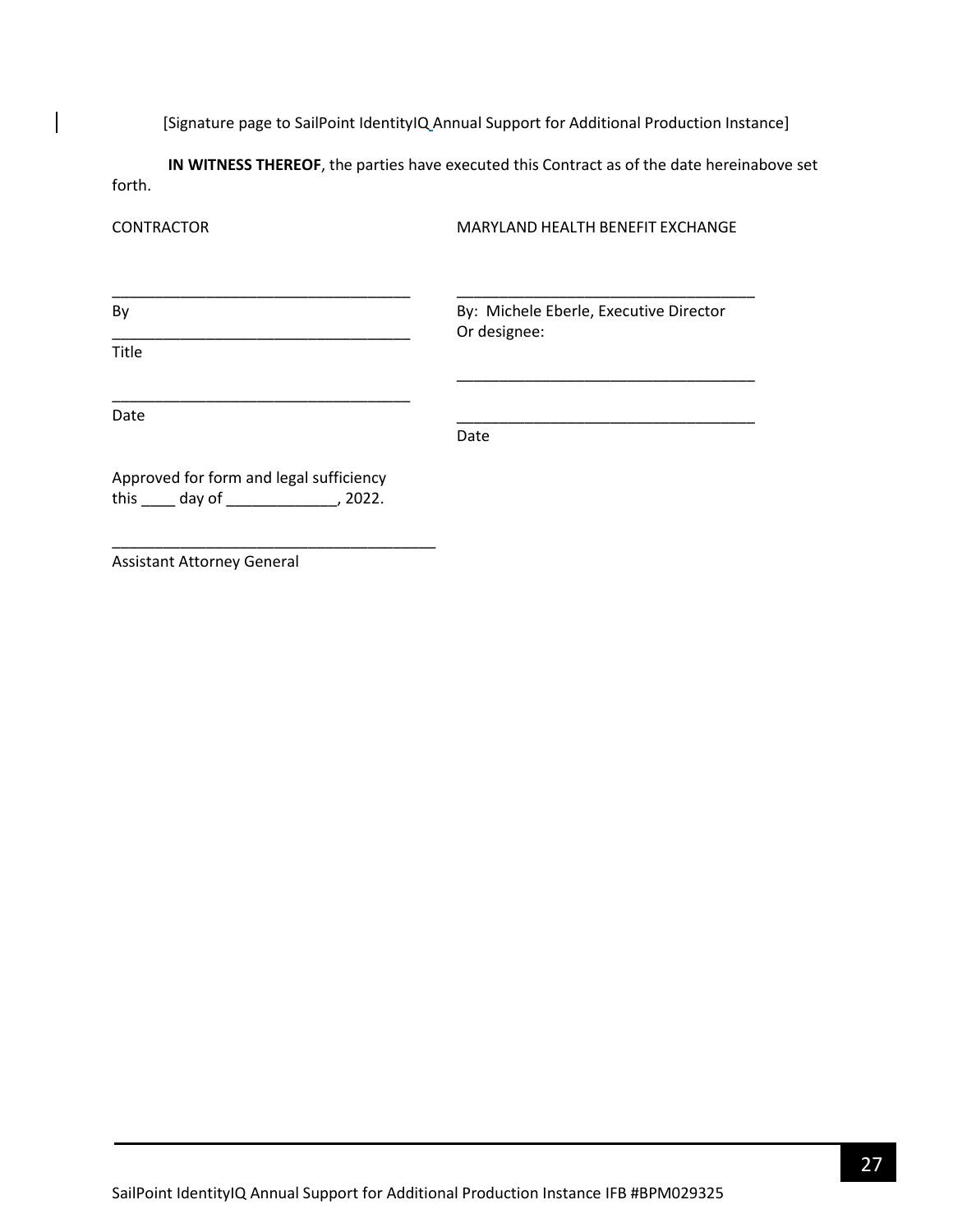### **ATTACHMENT B – BID/PROPOSAL AFFIDAVIT**

### <span id="page-27-0"></span>A. AUTHORITY

I hereby affirm that I, \_\_\_\_\_\_\_\_\_\_\_\_\_\_\_\_\_\_(name of affiant) am the \_\_\_\_\_\_\_\_\_\_\_\_\_\_(title) and duly authorized representative of \_\_\_\_\_\_\_\_\_\_\_\_\_(name of business entity) and that I possess the legal authority to make this affidavit on behalf of the business for which I am acting.

### B. CERTIFICATION REGARDING COMMERCIAL NONDISCRIMINATION

The undersigned Bidder/Offeror hereby certifies and agrees that the following information is correct: In preparing its Bid/Proposal on this project, the Bidder/Offeror has considered all Proposals submitted from qualified, potential subcontractors and suppliers, and has not engaged in "discrimination" as defined in § 19-103 of the State Finance and Procurement Article of the Annotated Code of Maryland. "Discrimination" means any disadvantage, difference, distinction, or preference in the solicitation, selection, hiring, or commercial treatment of a vendor, subcontractor, or commercial customer on the basis of race, color, religion, ancestry, or national origin, sex, age, marital status, sexual orientation, sexual identity, or on the basis of disability or any otherwise unlawful use of characteristics regarding the vendor's, supplier's, or commercial customer's employees or owners. "Discrimination" also includes retaliating against any person or other entity for reporting any incident of "discrimination". Without limiting any other provision of the solicitation on this project, it is understood that, if the certification is false, such false certification constitutes grounds for the State to reject the Bid/Proposal submitted by the Bidder/Offeror on this project, and terminate any contract awarded based on the Bid/Proposal. As part of its Bid/Proposal, the Bidder/Offeror herewith submits a list of all instances within the past 4 years where there has been a final adjudicated determination in a legal or administrative proceeding in the State of Maryland that the Bidder/Offeror discriminated against subcontractors, vendors, suppliers, or commercial customers, and a description of the status or resolution of that determination, including any remedial action taken. Bidder/Offeror agrees to comply in all respects with the State's Commercial Nondiscrimination Policy as described under Title 19 of the State Finance and Procurement Article of the Annotated Code of Maryland.

### B-1. CERTIFICATION REGARDING MINORITY BUSINESS ENTERPRISES.

The undersigned Bidder/Offeror hereby certifies and agrees that it has fully complied with the State Minority Business Enterprise Law, State Finance and Procurement Article, § 14-308(a)(2), Annotated Code of Maryland, which provides that, except as otherwise provided by law, a contractor may not identify a certified minority business enterprise in a Bid/Proposal and:

(1) Fail to request, receive, or otherwise obtain authorization from the certified minority business enterprise to identify the certified minority Proposal;

(2) Fail to notify the certified minority business enterprise before execution of the contract of its inclusion in the Bid/Proposal;

(3) Fail to use the certified minority business enterprise in the performance of the contract; or

(4) Pay the certified minority business enterprise solely for the use of its name in the Bid/Proposal.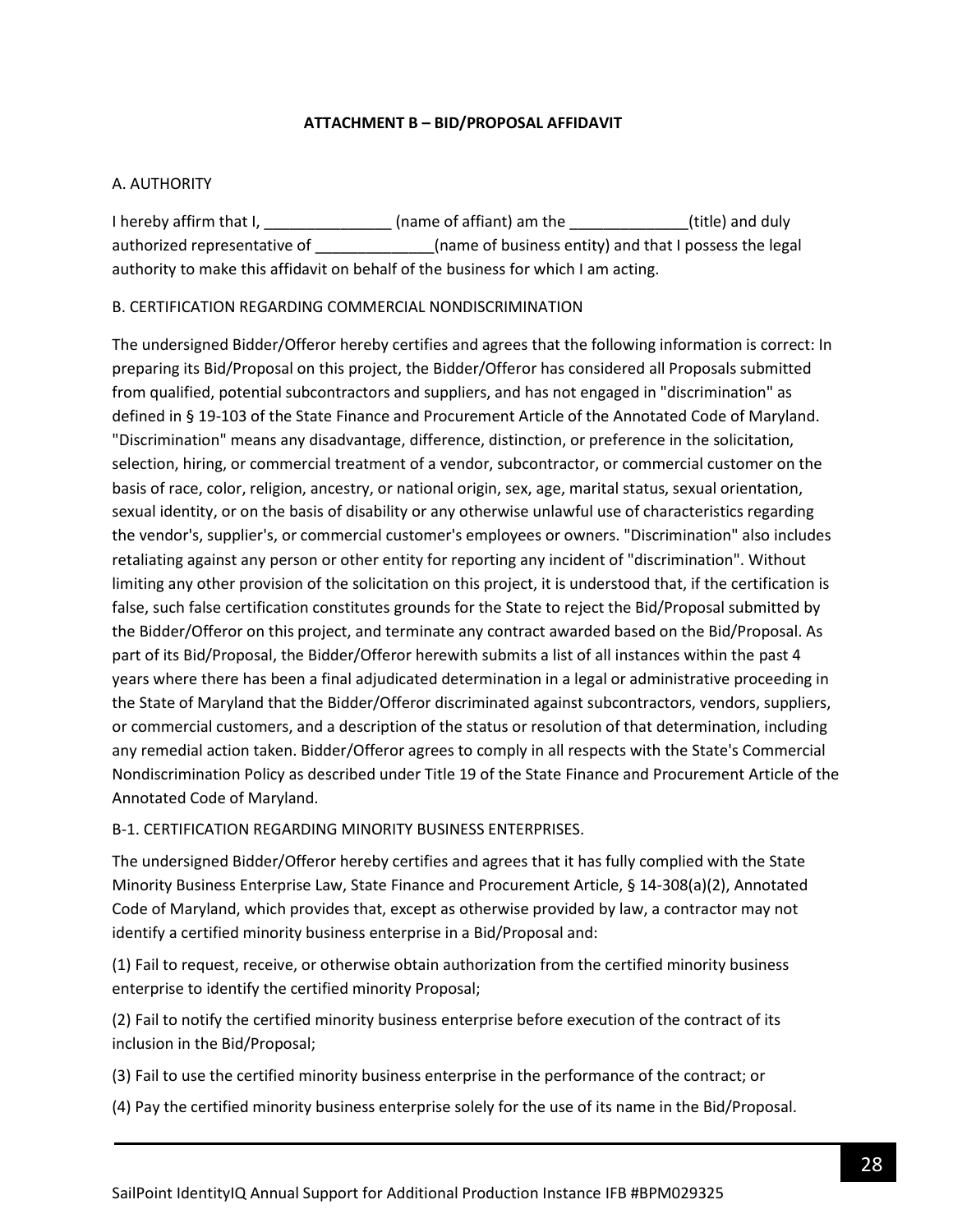Without limiting any other provision of the solicitation on this project, it is understood that if the certification is false, such false certification constitutes grounds for the State to reject the Bid/Proposal submitted by the Bidder/Offeror on this project, and terminate any contract awarded based on the Bid/Proposal.

B-2. CERTIFICATION REGARDING VETERAN-OWNED SMALL BUSINESS ENTERPRISES.

The undersigned Bidder/Offeror hereby certifies and agrees that it has fully complied with the State veteran-owned small business enterprise law, State Finance and Procurement Article, § 14-605, Annotated Code of Maryland, which provides that a person may not:

(1) Knowingly and with intent to defraud, fraudulently obtain, attempt to obtain, or aid another person in fraudulently obtaining or attempting to obtain public money, procurement contracts, or funds expended under a procurement contract to which the person is not entitled under this title;

(2) Knowingly and with intent to defraud, fraudulently represent participation of a veteran–owned small business enterprise in order to obtain or retain a Bid/Proposal preference or a procurement contract;

(3) Willfully and knowingly make or subscribe to any statement, declaration, or other document that is fraudulent or false as to any material matter, whether or not that falsity or fraud is committed with the knowledge or consent of the person authorized or required to present the declaration, statement, or document;

(4) Willfully and knowingly aid, assist in, procure, counsel, or advise the preparation or presentation of a declaration, statement, or other document that is fraudulent or false as to any material matter, regardless of whether that falsity or fraud is committed with the knowledge or consent of the person authorized or required to present the declaration, statement, or document;

(5) Willfully and knowingly fail to file any declaration or notice with the unit that is required by COMAR 21.11.12; or

(6) Establish, knowingly aid in the establishment of, or exercise control over a business found to have violated a provision of  $\S$  B-2(1)-(5) of this regulation.

C. AFFIRMATION REGARDING BRIBERY CONVICTIONS

I FURTHER AFFIRM THAT:

Neither I, nor to the best of my knowledge, information, and belief, the above business (as is defined in Section 16-101(b) of the State Finance and Procurement Article of the Annotated Code of Maryland), or any of its officers, directors, partners, controlling stockholders, or any of its employees directly involved in the business's contracting activities including obtaining or performing contracts with public bodies has been convicted of, or has had probation before judgment imposed pursuant to Criminal Procedure Article, § 6-220, Annotated Code of Maryland, or has pleaded nolo contendere to a charge of, bribery, attempted bribery, or conspiracy to bribe in violation of Maryland law, or of the law of any other state or federal law, except as follows (indicate the reasons why the affirmation cannot be given and list any conviction, plea, or imposition of probation before judgment with the date, court, official or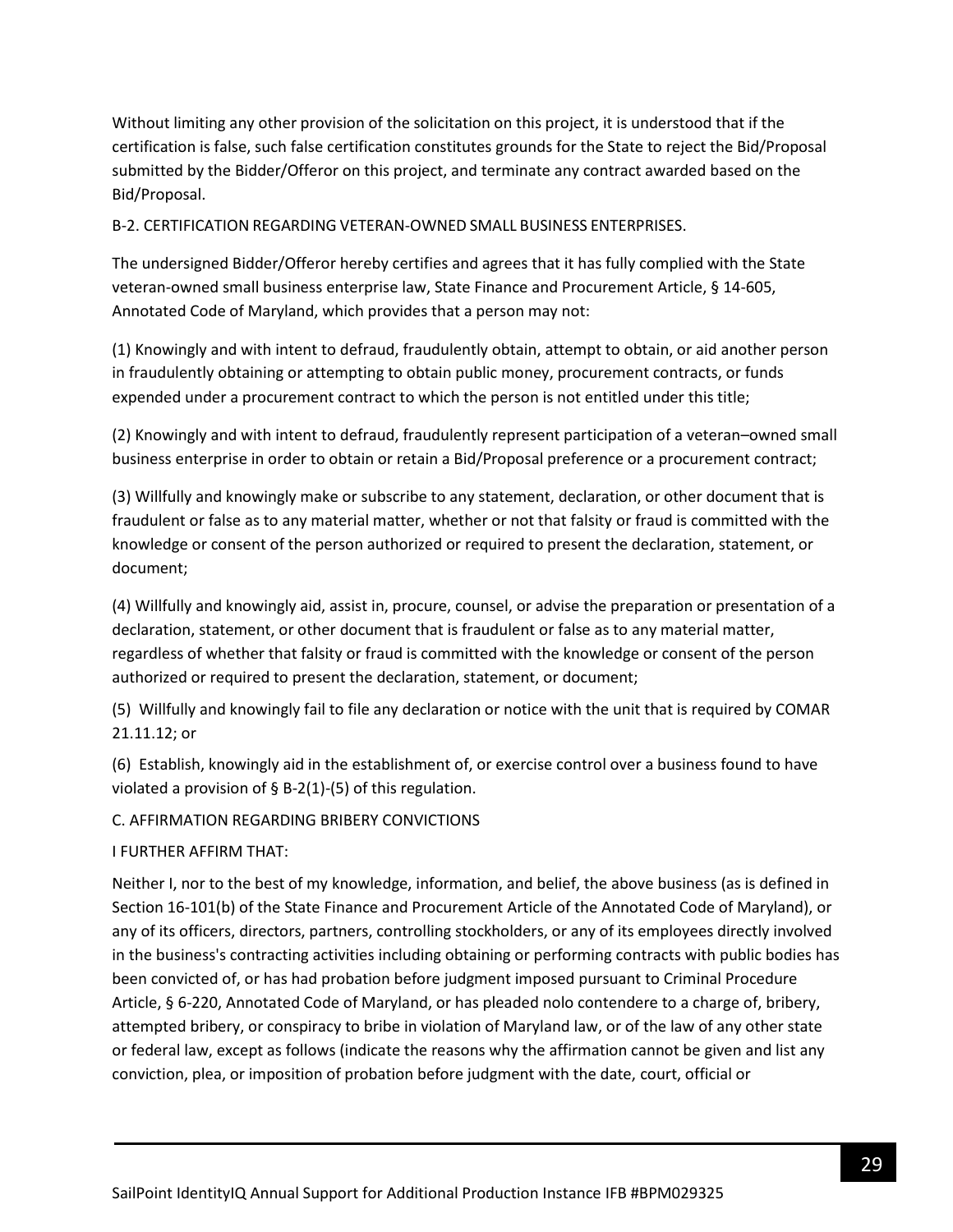administrative body, the sentence or disposition, the name(s) of person(s) involved, and their current positions and responsibilities with the business):

D. AFFIRMATION REGARDING OTHER CONVICTIONS

\_\_\_\_\_\_\_\_\_\_\_\_\_\_\_\_\_\_\_\_\_\_\_\_\_\_\_\_\_\_\_\_\_\_\_\_\_\_\_\_\_\_\_\_\_\_\_\_\_\_\_\_\_\_\_\_\_\_\_\_

\_\_\_\_\_\_\_\_\_\_\_\_\_\_\_\_\_\_\_\_\_\_\_\_\_\_\_\_\_\_\_\_\_\_\_\_\_\_\_\_\_\_\_\_\_\_\_\_\_\_\_\_\_\_\_\_\_\_\_\_

\_\_\_\_\_\_\_\_\_\_\_\_\_\_\_\_\_\_\_\_\_\_\_\_\_\_\_\_\_\_\_\_\_\_\_\_\_\_\_\_\_\_\_\_\_\_\_\_\_\_\_\_\_\_\_\_\_\_\_.

I FURTHER AFFIRM THAT:

Neither I, nor to the best of my knowledge, information, and belief, the above business, or any of its officers, directors, partners, controlling stockholders, or any of its employees directly involved in the business's contracting activities including obtaining or performing contracts with public bodies, has:

(1) Been convicted under state or federal statute of:

(a) A criminal offense incident to obtaining, attempting to obtain, or performing a public or private contract; or

(b) Fraud, embezzlement, theft, forgery, falsification or destruction of records or receiving stolen property;

(2) Been convicted of any criminal violation of a state or federal antitrust statute;

(3) Been convicted under the provisions of Title 18 of the United States Code for violation of the Racketeer Influenced and Corrupt Organization Act, 18 U.S.C. § 1961 et seq., or the Mail Fraud Act, 18 U.S.C. § 1341 et seq., for acts in connection with the submission of Bids/Proposals for a public or private contract;

(4) Been convicted of a violation of the State Minority Business Enterprise Law, § 14-308 of the State Finance and Procurement Article of the Annotated Code of Maryland;

(5) Been convicted of a violation of § 11-205.1 of the State Finance and Procurement Article of the Annotated Code of Maryland;

(6) Been convicted of conspiracy to commit any act or omission that would constitute grounds for conviction or liability under any law or statute described in subsections (1)—(5) above;

(7) Been found civilly liable under a state or federal antitrust statute for acts or omissions in connection with the submission of Bids/Proposals for a public or private contract;

(8) Been found in a final adjudicated decision to have violated the Commercial Nondiscrimination Policy under Title 19 of the State Finance and Procurement Article of the Annotated Code of Maryland with regard to a public or private contract;

(9) Been convicted of a violation of one or more of the following provisions of the Internal Revenue Code:

(a) §7201, Attempt to Evade or Defeat Tax;

(b) §7203, Willful Failure to File Return, Supply Information, or Pay Tax,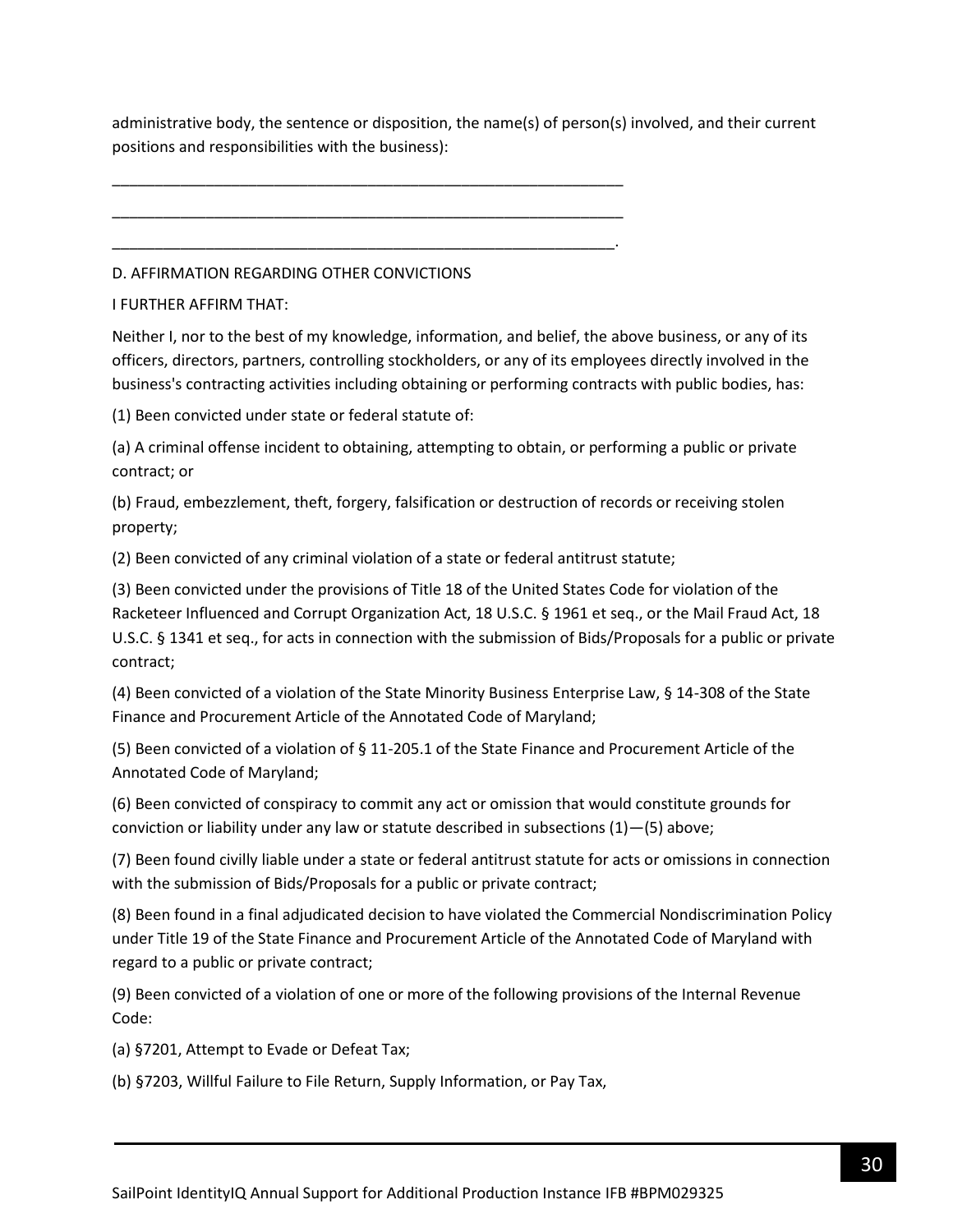(c) §7205, Fraudulent Withholding Exemption Certificate or Failure to Supply Information,

(d) §7205, Fraud and False Statements, or

(e) §7207, Fraudulent Returns, Statements, or Other Documents;

(10) Been convicted of a violation of 18 U.S.C. §286, Conspiracy to Defraud the Government with Respect to Claims, 18 U.S.C. §287, False, Fictitious, or Fraudulent Claims, or 18 U.S.C. §371, Conspiracy to Defraud the United States;

(11) Been convicted of a violation of the Tax-General Article, Title 13, Subtitle 7 or Subtitle 10, Annotated Code of Maryland;

(12) Been found to have willfully or knowingly violated State Prevailing Wage Laws as provided in the State Finance and Procurement Article, Title 17, Subtitle 2, Annotated Code of Maryland, if:

- (a) A court:
- (i) Made the finding; and
- (ii) Decision became final; or
- (b) The finding was:
- (i) Made in a contested case under the Maryland Administrative Procedure Act; and
- (ii) Not overturned on judicial review;

(13) Been found to have willfully or knowingly violated State Living Wage Laws as provided in the State Finance and Procurement Article, Title 18, Annotated Code of Maryland, if:

- (a) A court:
- (i) Made the finding; and
- (ii) Decision became final; or
- (b) The finding was:
- (i) Made in a contested case under the Maryland Administrative Procedure Act; and
- (ii) Not overturned on judicial review;

(14) Been found to have willfully or knowingly violated the Labor and Employment Article, Title 3, Subtitles 3, 4, or 5, or Title 5, Annotated Code of Maryland, if:

- (a) A court:
- (i) Made the finding; and
- (ii) Decision became final; or
- (b) The finding was:
- (i) Made in a contested case under the Maryland Administrative Procedure Act; and
- (ii) Not overturned on judicial review; or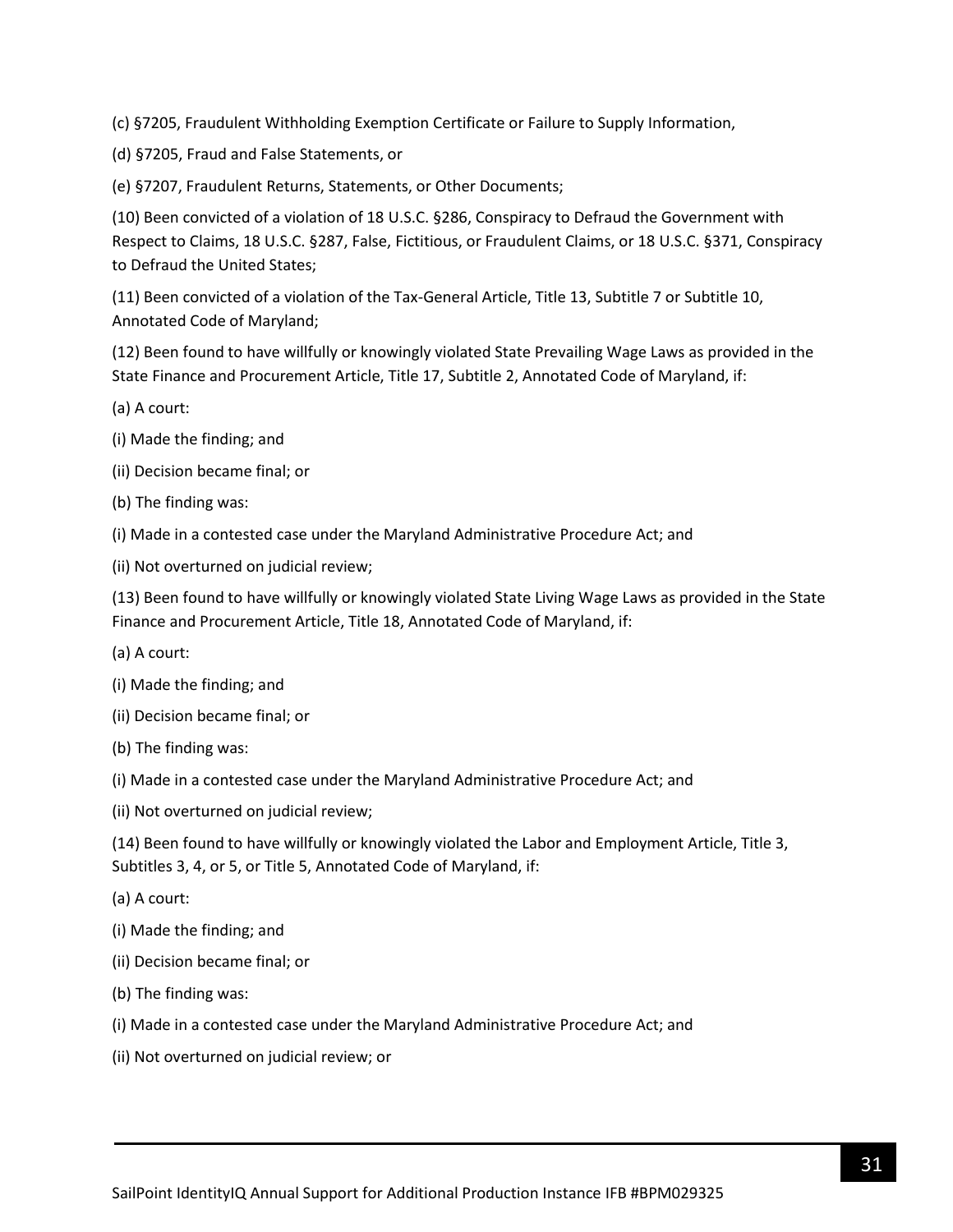(15) Admitted in writing or under oath, during the course of an official investigation or other proceedings, acts or omissions that would constitute grounds for conviction or liability under any law or statute described in §§ B and C and subsections  $D(1)$ — $(14)$  above, except as follows (indicate reasons why the affirmations cannot be given, and list any conviction, plea, or imposition of probation before judgment with the date, court, official or administrative body, the sentence or disposition, the name(s) of the person(s) involved and their current positions and responsibilities with the business, and the status of any debarment):

\_\_\_\_\_\_\_\_\_\_\_\_\_\_\_\_\_\_\_\_\_\_\_\_\_\_\_\_\_\_\_\_\_\_\_\_\_\_\_\_\_\_\_\_\_\_\_\_\_\_\_\_\_\_\_\_\_\_\_\_

\_\_\_\_\_\_\_\_\_\_\_\_\_\_\_\_\_\_\_\_\_\_\_\_\_\_\_\_\_\_\_\_\_\_\_\_\_\_\_\_\_\_\_\_\_\_\_\_\_\_\_\_\_\_\_\_\_\_\_\_

\_\_\_\_\_\_\_\_\_\_\_\_\_\_\_\_\_\_\_\_\_\_\_\_\_\_\_\_\_\_\_\_\_\_\_\_\_\_\_\_\_\_\_\_\_\_\_\_\_\_\_\_\_\_\_\_\_\_\_.

### E. AFFIRMATION REGARDING DEBARMENT

### I FURTHER AFFIRM THAT:

Neither I, nor to the best of my knowledge, information, and belief, the above business, or any of its officers, directors, partners, controlling stockholders, or any of its employees directly involved in the business's contracting activities, including obtaining or performing contracts with public bodies, has ever been suspended or debarred (including being issued a limited denial of participation) by any public entity, except as follows (list each debarment or suspension providing the dates of the suspension or debarment, the name of the public entity and the status of the proceedings, the name(s) of the person(s) involved and their current positions and responsibilities with the business, the grounds of the debarment or suspension, and the details of each person's involvement in any activity that formed the grounds of the debarment or suspension).

### F. AFFIRMATION REGARDING DEBARMENT OF RELATED ENTITIES

\_\_\_\_\_\_\_\_\_\_\_\_\_\_\_\_\_\_\_\_\_\_\_\_\_\_\_\_\_\_\_\_\_\_\_\_\_\_\_\_\_\_\_\_\_\_\_\_\_\_\_\_\_\_\_\_\_\_\_\_

\_\_\_\_\_\_\_\_\_\_\_\_\_\_\_\_\_\_\_\_\_\_\_\_\_\_\_\_\_\_\_\_\_\_\_\_\_\_\_\_\_\_\_\_\_\_\_\_\_\_\_\_\_\_\_\_\_\_\_\_

\_\_\_\_\_\_\_\_\_\_\_\_\_\_\_\_\_\_\_\_\_\_\_\_\_\_\_\_\_\_\_\_\_\_\_\_\_\_\_\_\_\_\_\_\_\_\_\_\_\_\_\_\_\_\_\_\_\_\_.

\_\_\_\_\_\_\_\_\_\_\_\_\_\_\_\_\_\_\_\_\_\_\_\_\_\_\_\_\_\_\_\_\_\_\_\_\_\_\_\_\_\_\_\_\_\_\_\_\_\_\_\_\_\_\_\_\_\_\_\_

\_\_\_\_\_\_\_\_\_\_\_\_\_\_\_\_\_\_\_\_\_\_\_\_\_\_\_\_\_\_\_\_\_\_\_\_\_\_\_\_\_\_\_\_\_\_\_\_\_\_\_\_\_\_\_\_\_\_\_\_

\_\_\_\_\_\_\_\_\_\_\_\_\_\_\_\_\_\_\_\_\_\_\_\_\_\_\_\_\_\_\_\_\_\_\_\_\_\_\_\_\_\_\_\_\_\_\_\_\_\_\_\_\_\_\_\_\_\_\_.

I FURTHER AFFIRM THAT:

(1) The business was not established, and it does not operate in a manner designed to evade the application of or defeat the purpose of debarment pursuant to Sections 16-101, et seq., of the State Finance and Procurement Article of the Annotated Code of Maryland; and

(2) The business is not a successor, assignee, subsidiary, or affiliate of a suspended or debarred business, except as follows (you must indicate the reasons why the affirmations cannot be given without qualification):

#### G. SUBCONTRACT AFFIRMATION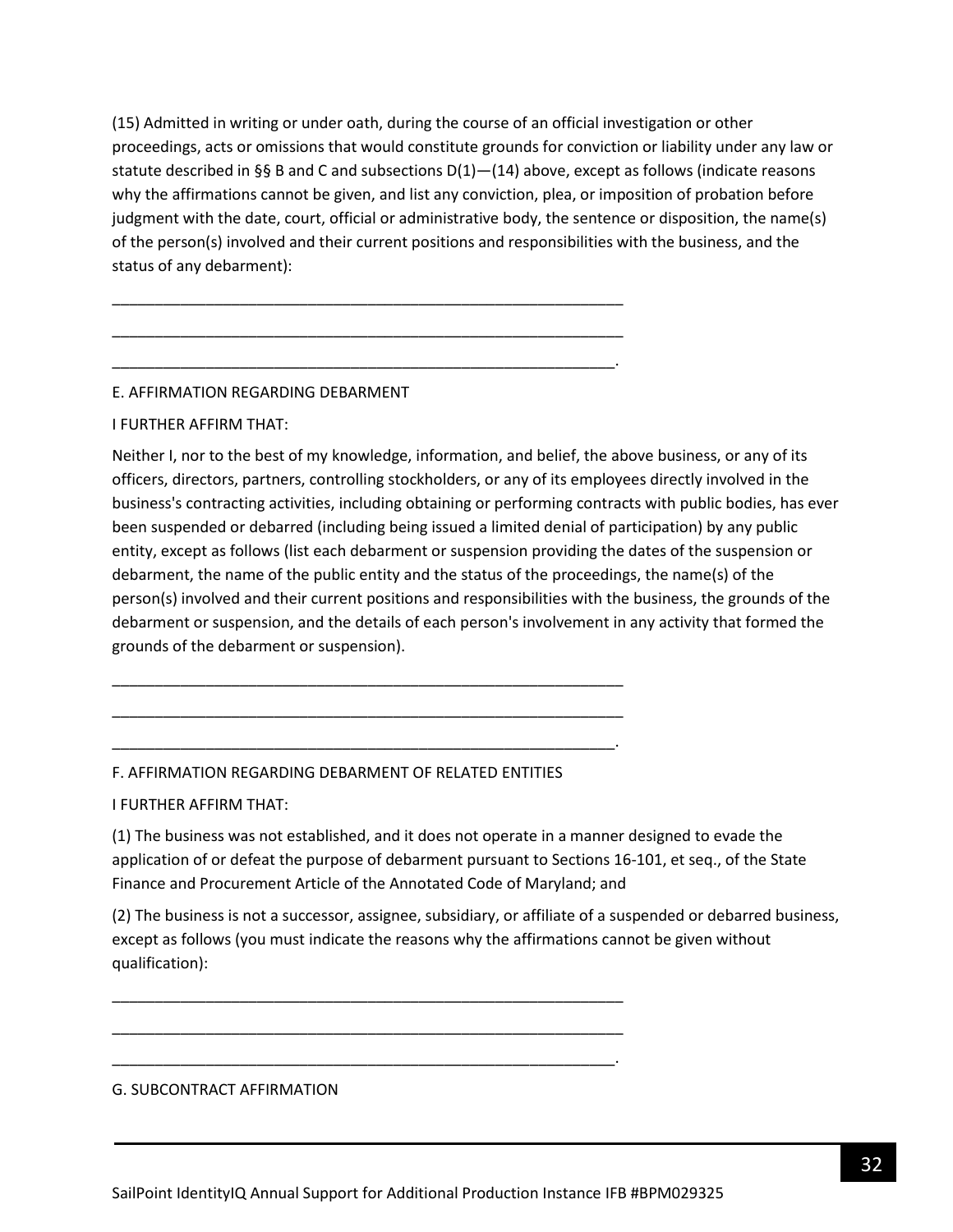### I FURTHER AFFIRM THAT:

Neither I, nor to the best of my knowledge, information, and belief, the above business, has knowingly entered into a contract with a public body under which a person debarred or suspended under Title 16 of the State Finance and Procurement Article of the Annotated Code of Maryland will provide, directly or indirectly, supplies, services, architectural services, construction related services, leases of real property, or construction.

## H. AFFIRMATION REGARDING COLLUSION

### I FURTHER AFFIRM THAT:

Neither I, nor to the best of my knowledge, information, and belief, the above business has:

(1) Agreed, conspired, connived, or colluded to produce a deceptive show of competition in the compilation of the accompanying Bid/Proposal that is being submitted;

(2) In any manner, directly or indirectly, entered into any agreement of any kind to fix the Bid/Proposal price of the Bidder/Offeror or of any competitor, or otherwise taken any action in restraint of free competitive bidding in connection with the contract for which the accompanying Bid/Proposal is submitted.

### I. CERTIFICATION OF TAX PAYMENT

### I FURTHER AFFIRM THAT:

Except as validly contested, the business has paid, or has arranged for payment of, all taxes due the State of Maryland and has filed all required returns and reports with the Comptroller of the Treasury, the State Department of Assessments and Taxation, and the Department of Labor, Licensing, and Regulation, as applicable, and will have paid all withholding taxes due the State of Maryland prior to final settlement.

### J. CONTINGENT FEES

# I FURTHER AFFIRM THAT:

The business has not employed or retained any person, partnership, corporation, or other entity, other than a bona fide employee, bona fide agent, bona fide salesperson, or commercial selling agency working for the business, to solicit or secure the Contract, and that the business has not paid or agreed to pay any person, partnership, corporation, or other entity, other than a bona fide employee, bona fide agent, bona fide salesperson, or commercial selling agency, any fee or any other consideration contingent on the making of the Contract.

# K. CERTIFICATION REGARDING INVESTMENTS IN IRAN

(1) The undersigned certifies that, in accordance with State Finance and Procurement Article, §17-705, Annotated Code of Maryland: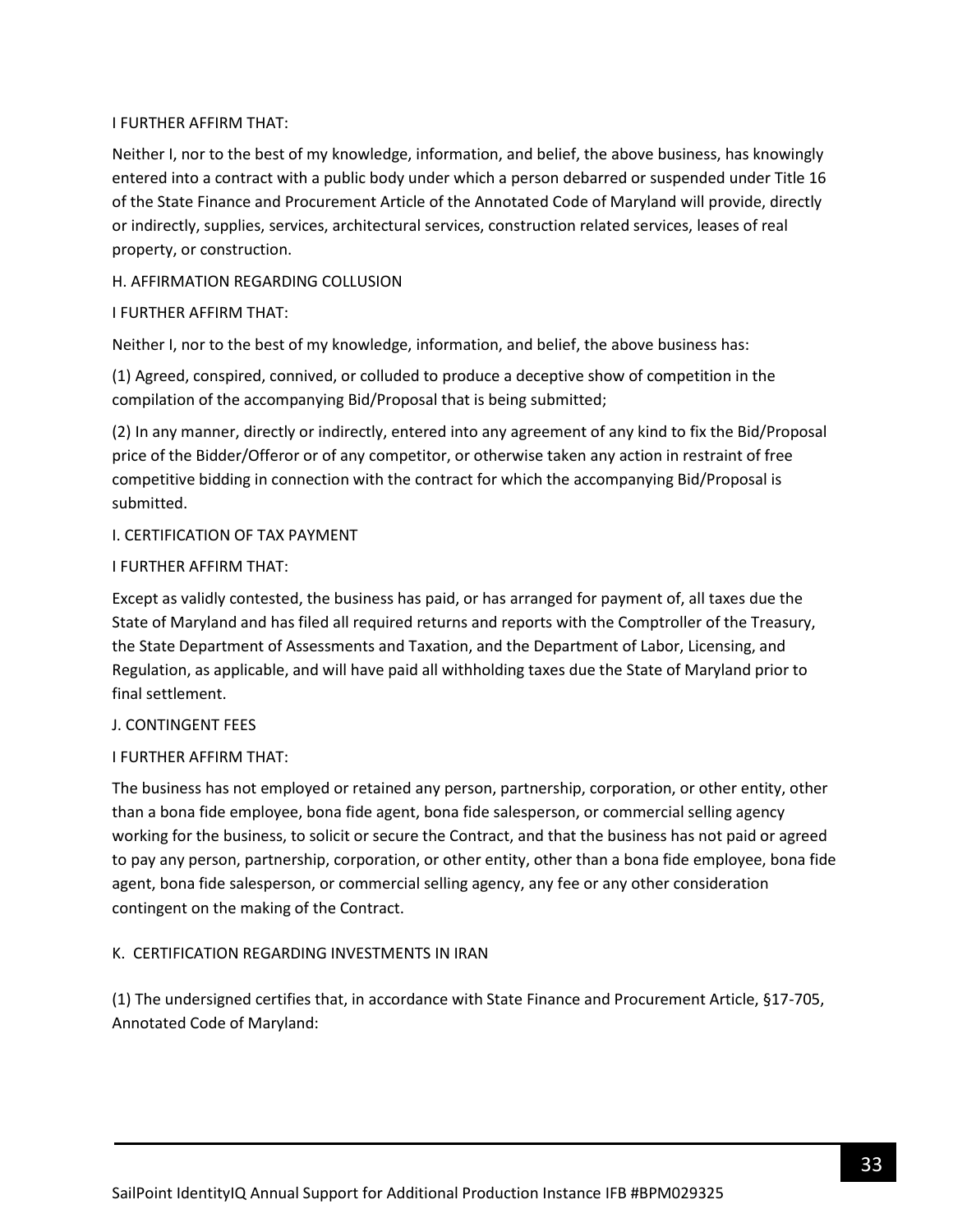(a) It is not identified on the list created by the Board of Public Works as a person engaging in investment activities in Iran as described in State Finance and Procurement Article, §17-702, Annotated Code of Maryland; and

(b) It is not engaging in investment activities in Iran as described in State Finance and Procurement Article, §17-702, Annotated Code of Maryland.

2. The undersigned is unable to make the above certification regarding its investment activities in Iran due to the following activities:

L. CONFLICT MINERALS ORIGINATED IN THE DEMOCRATIC REPUBLIC OF CONGO (FOR SUPPLIES AND SERVICES CONTRACTS)

# I FURTHER AFFIRM THAT:

The business has complied with the provisions of State Finance and Procurement Article, §14-413, Annotated Code of Maryland governing proper disclosure of certain information regarding conflict minerals originating in the Democratic Republic of Congo or its neighboring countries as required by federal law.

### M. I FURTHER AFFIRM THAT:

Any claims of environmental attributes made relating to a product or service included in the Bid or Proposal are consistent with the Federal Trade Commission's Guides for the Use of Environmental Marketing Claims as provided in 16 CFR §260, that apply to claims about the environmental attributes of a product, package, or service in connection with the marketing, offering for sale, or sale of such item or service.

# N. ACKNOWLEDGEMENT

I ACKNOWLEDGE THAT this Affidavit is to be furnished to the Procurement Officer and may be distributed to units of: (1) the State of Maryland; (2) counties or other subdivisions of the State of Maryland; (3) other states; and (4) the federal government. I further acknowledge that this Affidavit is subject to applicable laws of the United States and the State of Maryland, both criminal and civil, and that nothing in this Affidavit or any contract resulting from the submission of this Bid/Proposal shall be construed to supersede, amend, modify or waive, on behalf of the State of Maryland, or any unit of the State of Maryland having jurisdiction, the exercise of any statutory right or remedy conferred by the Constitution and the laws of Maryland with respect to any misrepresentation made or any violation of the obligations, terms and covenants undertaken by the above business with respect to (1) this Affidavit, (2) the contract, and (3) other Affidavits comprising part of the contract.

I DO SOLEMNLY DECLARE AND AFFIRM UNDER THE PENALTIES OF PERJURY THAT THE CONTENTS OF THIS AFFIDAVIT ARE TRUE AND CORRECT TO THE BEST OF MY KNOWLEDGE, INFORMATION, AND BELIEF.

Date:  $\frac{1}{\sqrt{1-\frac{1}{2}}}$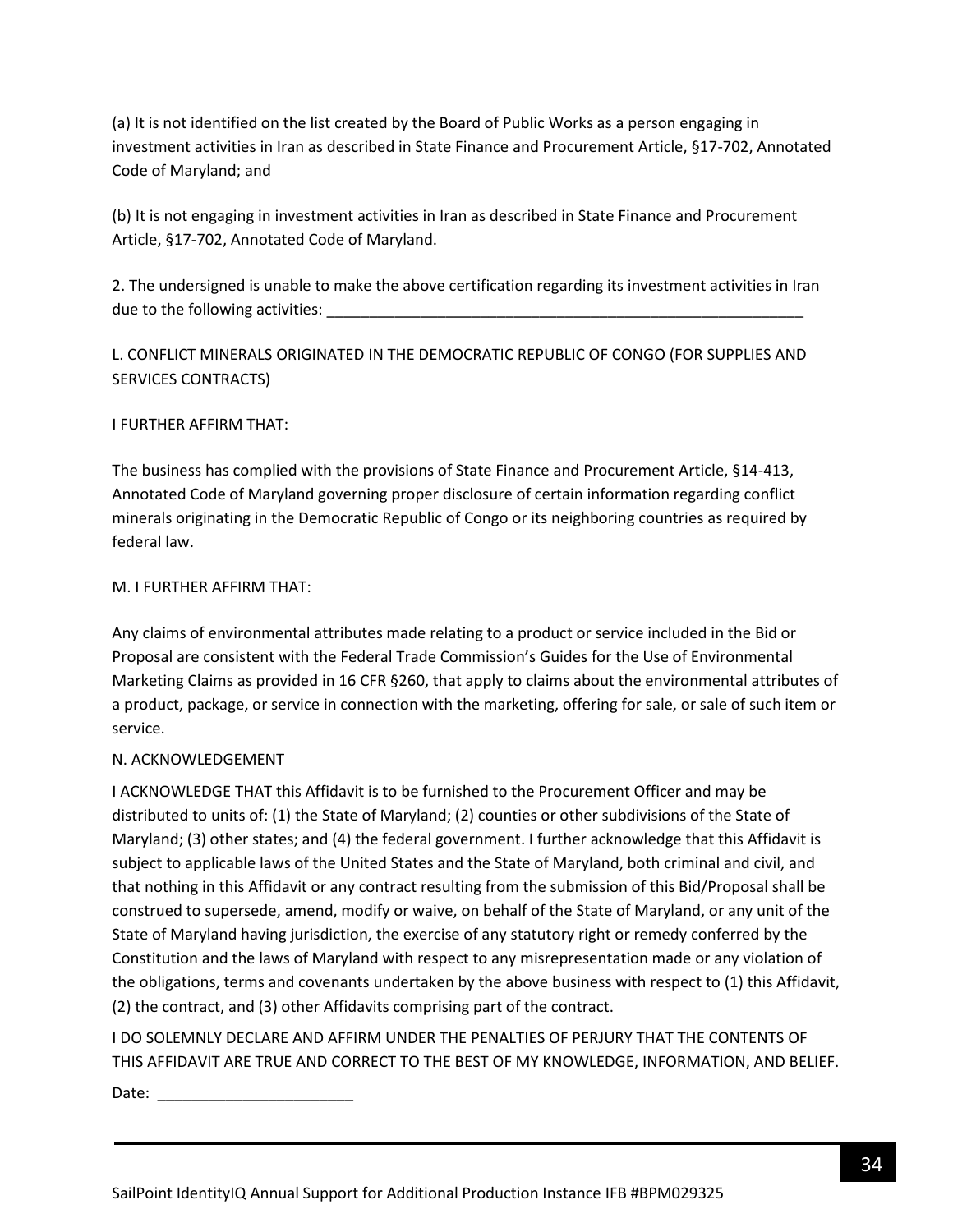By: \_\_\_\_\_\_\_\_\_\_\_\_\_\_\_\_\_\_\_\_\_\_\_\_\_\_\_\_\_\_\_\_\_\_ (print name of Authorized Representative and Affiant)

\_\_\_\_\_\_\_\_\_\_\_\_\_\_\_\_\_\_\_\_\_\_\_\_\_\_\_\_\_\_\_\_\_\_\_ (signature of Authorized Representative and Affiant)

**SUBMIT THIS AFFIDAVIT WITH BID**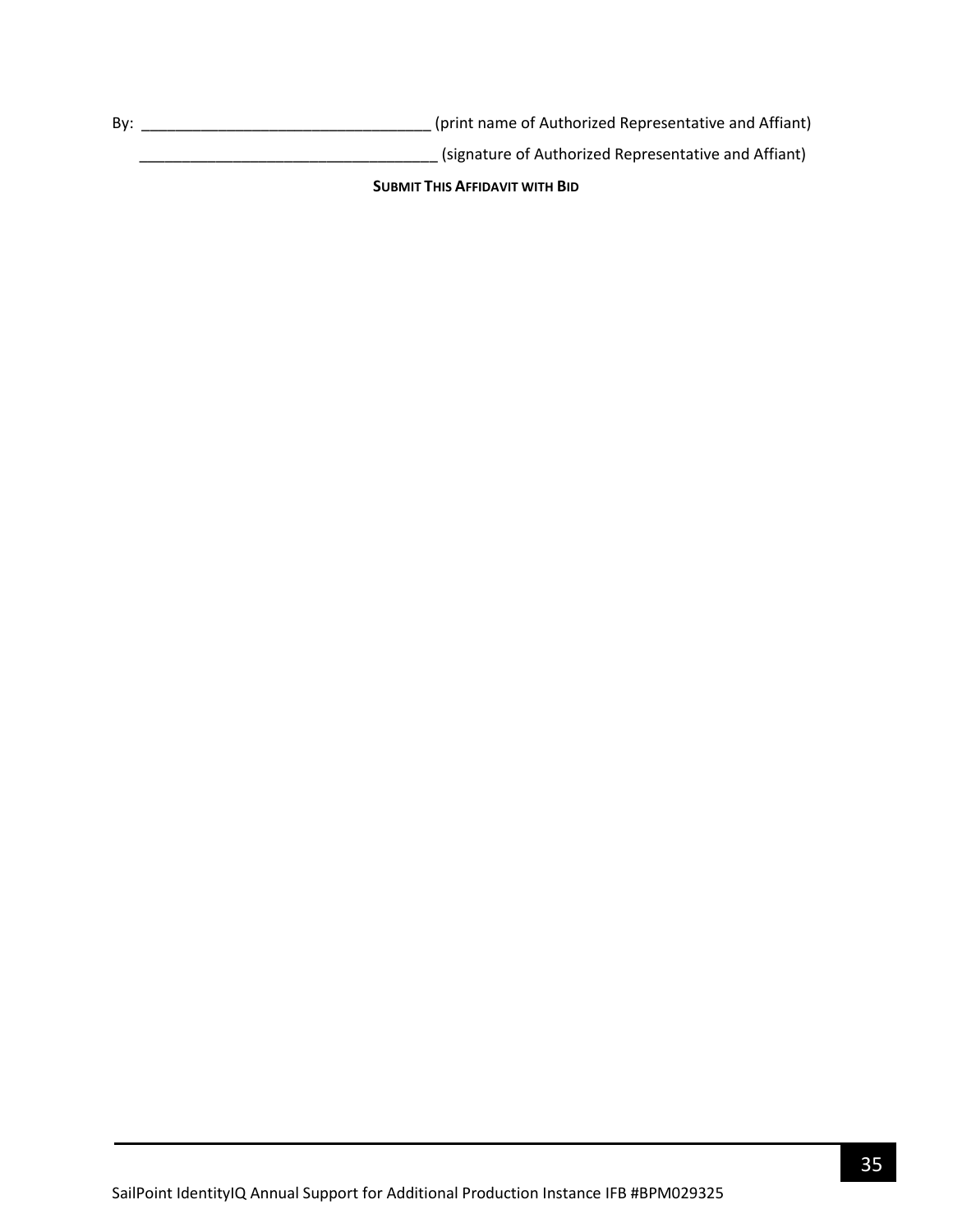### **ATTACHMENT C – CONTRACT AFFIDAVIT**

### <span id="page-35-0"></span>A. AUTHORITY

I hereby affirm that I, \_\_\_\_\_\_\_\_\_\_\_\_\_\_\_\_\_\_ (name of affiant) am the \_\_\_\_\_\_\_\_\_\_\_\_\_\_\_(title) and duly authorized representative of \_\_\_\_\_\_\_\_\_\_\_\_\_\_\_\_(name of business entity) and that I possess the legal authority to make this affidavit on behalf of the business for which I am acting.

# B. CERTIFICATION OF REGISTRATION OR QUALIFICATION WITH THE STATE DEPARTMENT OF ASSESSMENTS AND TAXATION

I FURTHER AFFIRM THAT:

The business named above is a (check applicable box):

- (1) Corporation  $\Box$  domestic or  $\Box$  foreign;
- (2) Limited Liability Company  $-\Box$  domestic or  $\Box$  foreign;
- (3) Partnership  $\Box$  domestic or  $\Box$  foreign;
- (4) Statutory Trust  $\Box$  domestic or  $\Box$  foreign;
- $(5)$   $\Box$  Sole Proprietorship.

and is registered or qualified as required under Maryland Law. I further affirm that the above business is in good standing both in Maryland and (IF APPLICABLE) in the jurisdiction where it is presently organized, and has filed all of its annual reports, together with filing fees, with the Maryland State Department of Assessments and Taxation. The name and address of its resident agent (IF APPLICABLE) filed with the State Department of Assessments and Taxation is:

| Name and Department ID |          |
|------------------------|----------|
| Number:                | Address: |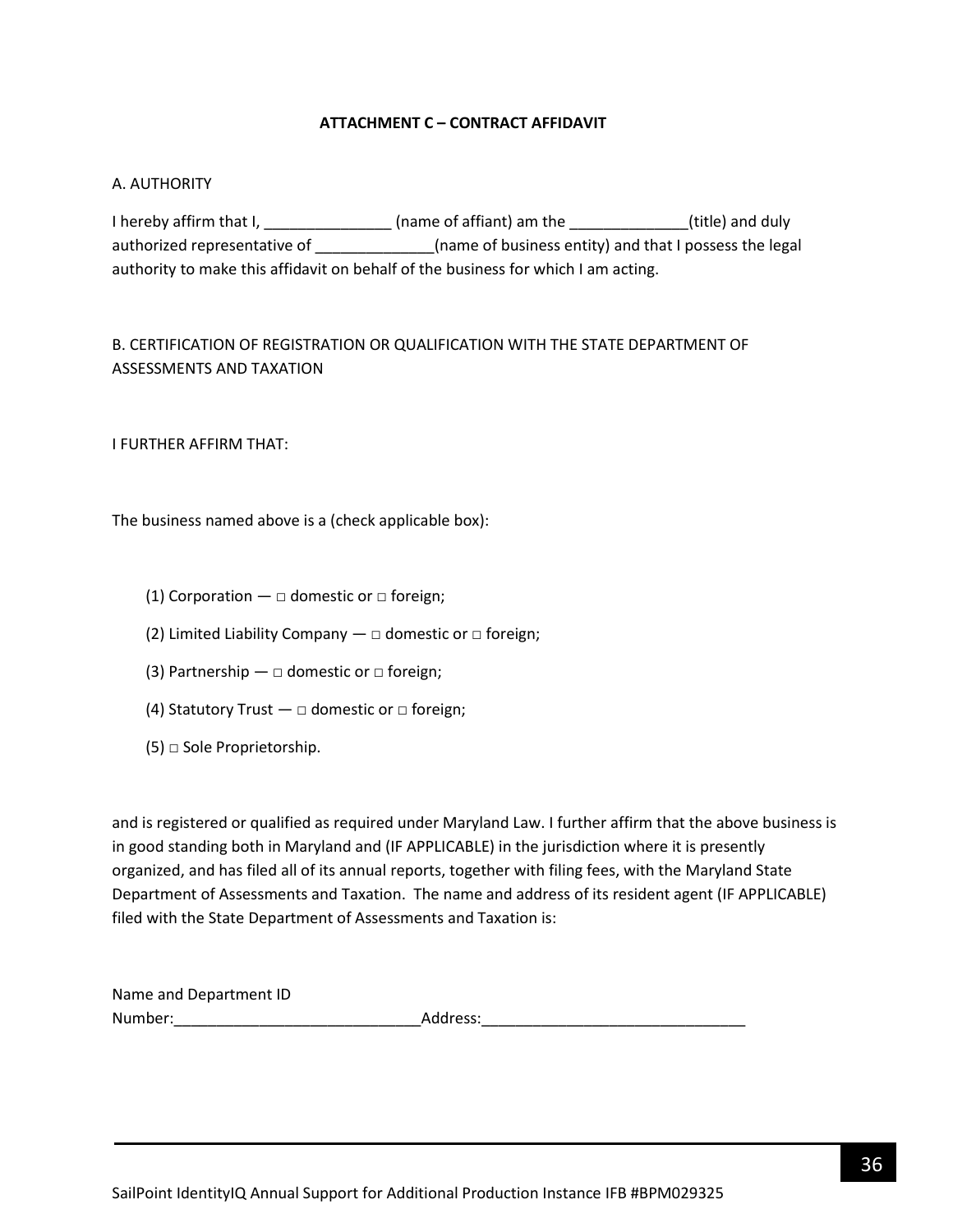and that if it does business under a trade name, it has filed a certificate with the State Department of Assessments and Taxation that correctly identifies that true name and address of the principal or owner as:

| Name and Department ID |          |
|------------------------|----------|
| Number:                | Address: |

### C. FINANCIAL DISCLOSURE AFFIRMATION

### I FURTHER AFFIRM THAT:

I am aware of, and the above business will comply with, the provisions of State Finance and Procurement Article, §13221, Annotated Code of Maryland, which require that every business that enters into contracts, leases, or other agreements with the State of Maryland or its agencies during a calendar year under which the business is to receive in the aggregate \$100,000 or more shall, within 30 days of the time when the aggregate value of the contracts, leases, or other agreements reaches \$100,000, file with the Secretary of State of Maryland certain specified information to include disclosure of beneficial ownership of the business.

### D. POLITICAL CONTRIBUTION DISCLOSURE AFFIRMATION

### I FURTHER AFFIRM THAT:

I am aware of, and the above business will comply with, Election Law Article, Title 14, Annotated Code of Maryland, which requires that every person that enters into a contract for a procurement with the State, a county, or a municipal corporation, or other political subdivision of the State, during a calendar year in which the person receives a contract with a governmental entity in the amount of \$200,000 or more, shall file with the State Board of Elections statements disclosing: (a) any contributions made during the reporting period to a candidate for elective office in any primary or general election; and (b) the name of each candidate to whom one or more contributions in a cumulative amount of \$500 or more were made during the reporting period. The statement shall be filed with the State Board of Elections: (a) before execution of a contract by the State, a county, a municipal corporation, or other political subdivision of the State, and shall cover the 24 months prior to when a contract was awarded; and (b) if the contribution is made after the execution of a contract, then twice a year, throughout the contract term, on: (i) February 5, to cover the six (6) month period ending January 31; and (ii) August 5, to cover the six (6) month period ending July 31.

# E. DRUG AND ALCOHOL-FREE WORKPLACE

(Applicable to all contracts unless the contract is for a law enforcement agency and the agency head or the agency head's designee has determined that application of COMAR 21.11.08 and this certification would be inappropriate in connection with the law enforcement agency's undercover operations.)

I CERTIFY THAT: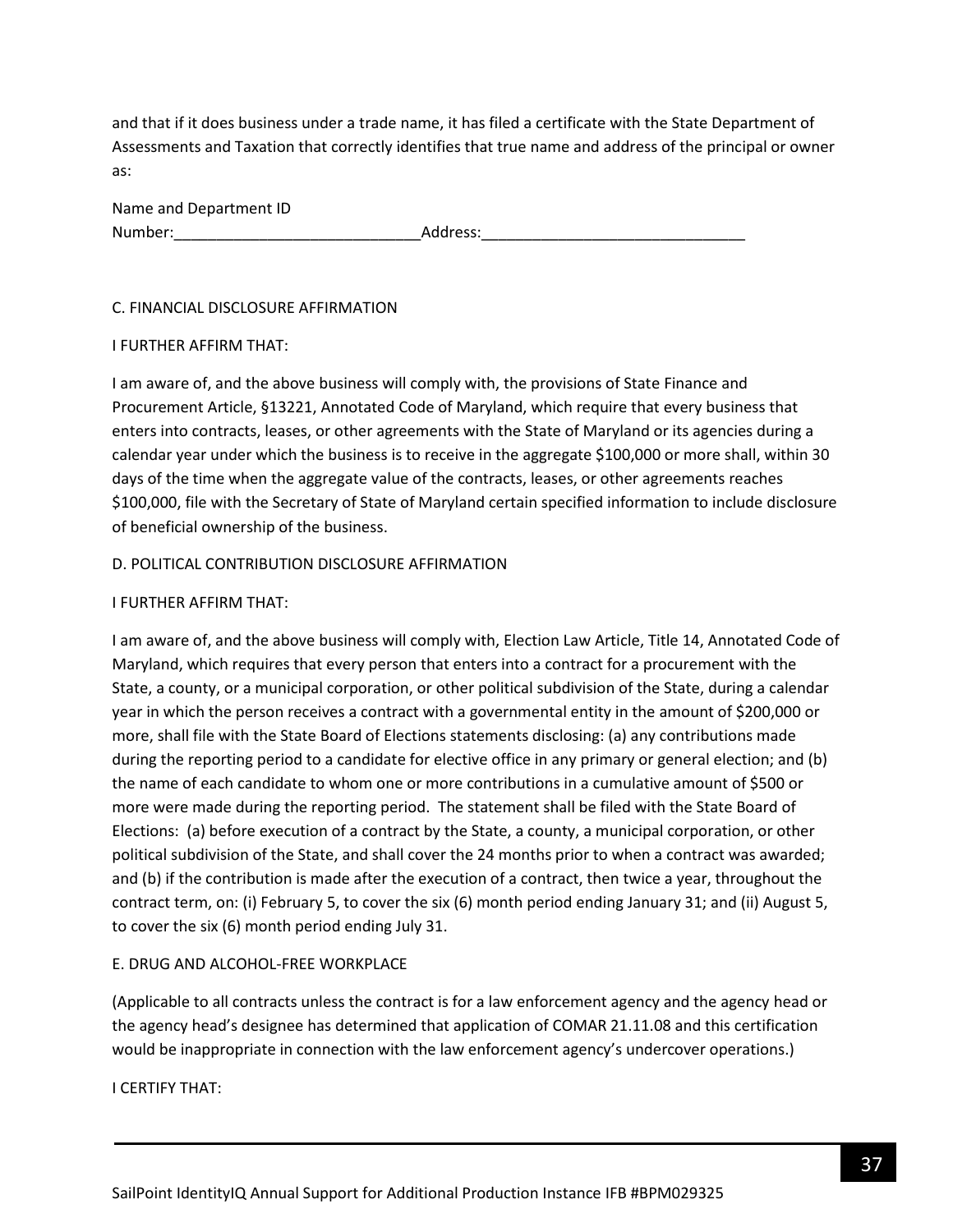(1) Terms defined in COMAR 21.11.08 shall have the same meanings when used in this certification.

(2) By submission of its Bid/Proposal, the business, if other than an individual, certifies and agrees that, with respect to its employees to be employed under a contract resulting from this solicitation, the business shall:

(a) Maintain a workplace free of drug and alcohol abuse during the term of the contract;

(b) Publish a statement notifying its employees that the unlawful manufacture, distribution, dispensing, possession, or use of drugs, and the abuse of drugs or alcohol is prohibited in the business' workplace and specifying the actions that will be taken against employees for violation of these prohibitions;

(c) Prohibit its employees from working under the influence of drugs or alcohol;

(d) Not hire or assign to work on the contract anyone who the business knows, or in the exercise of due diligence should know, currently abuses drugs or alcohol and is not actively engaged in a bona fide drug or alcohol abuse assistance or rehabilitation program;

(e) Promptly inform the appropriate law enforcement agency of every drug-related crime that occurs in its workplace if the business has observed the violation or otherwise has reliable information that a violation has occurred;

(f) Establish drug and alcohol abuse awareness programs to inform its employees about:

- (i) The dangers of drug and alcohol abuse in the workplace;
- (ii) The business's policy of maintaining a drug and alcohol free workplace;
- (iii) Any available drug and alcohol counseling, rehabilitation, and employee assistance programs; and
- (iv) The penalties that may be imposed upon employees who abuse drugs and alcohol in the workplace;

(g) Provide all employees engaged in the performance of the contract with a copy of the statement required by §E(2)(b), above;

(h) Notify its employees in the statement required by  $\Sigma(2)(b)$ , above, that as a condition of continued employment on the contract, the employee shall:

- (i) Abide by the terms of the statement; and
- (ii) Notify the employer of any criminal drug or alcohol abuse conviction for an offense occurring in the workplace not later than 5 days after a conviction;

(i) Notify the procurement officer within 10 days after receiving notice under  $\Sigma(2)(h)(ii)$ , above, or otherwise receiving actual notice of a conviction;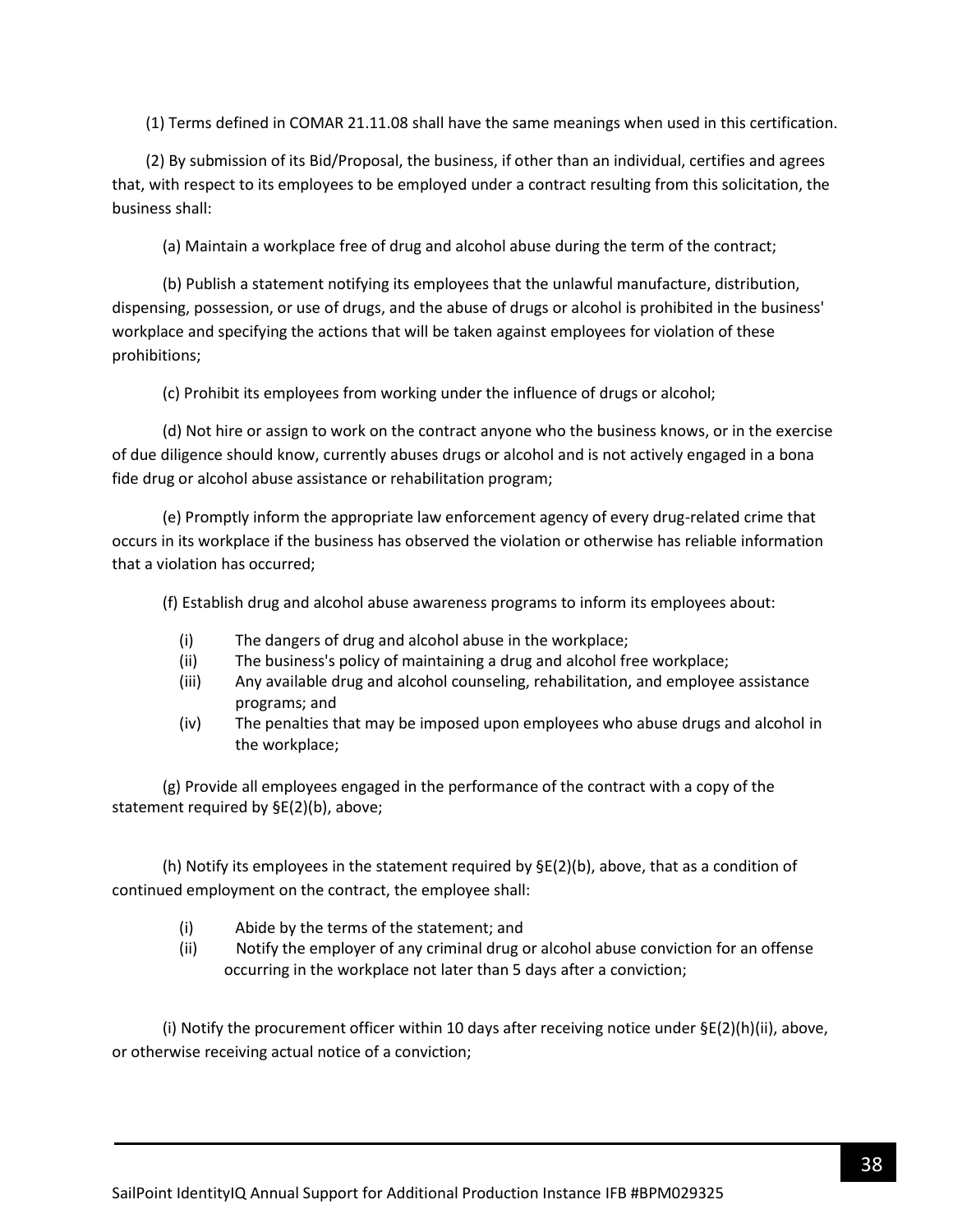(j) Within 30 days after receiving notice under §E(2)(h)(ii), above, or otherwise receiving actual notice of a conviction, impose either of the following sanctions or remedial measures on any employee who is convicted of a drug or alcohol abuse offense occurring in the workplace:

- (i) Take appropriate personnel action against an employee, up to and including termination; or
- (ii) Require an employee to satisfactorily participate in a bona fide drug or alcohol abuse assistance or rehabilitation program; and

(k) Make a good faith effort to maintain a drug and alcohol-free workplace through implementation of §E(2)(a)—(j), above.

(3) If the business is an individual, the individual shall certify and agree as set forth in  $\S E(4)$ , below, that the individual shall not engage in the unlawful manufacture, distribution, dispensing, possession, or use of drugs or the abuse of drugs or alcohol in the performance of the contract.

(4) I acknowledge and agree that:

(a) The award of the contract is conditional upon compliance with COMAR 21.11.08 and this certification;

(b) The violation of the provisions of COMAR 21.11.08 or this certification shall be cause to suspend payments under, or terminate the contract for default under COMAR 21.07.01.11 or 21.07.03.15, as applicable; and

(c) The violation of the provisions of COMAR 21.11.08 or this certification in connection with the contract may, in the exercise of the discretion of the Board of Public Works, result in suspension and debarment of the business under COMAR 21.08.03.

# F. CERTAIN AFFIRMATIONS VALID

# I FURTHER AFFIRM THAT:

To the best of my knowledge, information, and belief, each of the affirmations, certifications, or acknowledgements contained in that certain Bid/Proposal Affidavit dated \_\_\_\_\_\_\_\_\_\_, 20224 \_\_\_\_, and executed by me for the purpose of obtaining the contract to which this Exhibit is attached remains true and correct in all respects as if made as of the date of this Contract Affidavit and as if fully set forth herein.

I DO SOLEMNLY DECLARE AND AFFIRM UNDER THE PENALTIES OF PERJURY THAT THE CONTENTS OF THIS AFFIDAVIT ARE TRUE AND CORRECT TO THE BEST OF MY KNOWLEDGE, INFORMATION, AND BELIEF.

Date: \_\_\_\_\_\_\_\_\_\_\_\_\_\_\_

By: the same of Authorized Representative and Affiant) and  $\overline{B}$  (printed name of Authorized Representative and Affiant)

\_\_\_\_\_\_\_\_\_\_\_\_\_\_\_\_\_\_\_\_\_\_\_\_\_\_\_\_\_\_\_\_\_ (signature of Authorized Representative and Affiant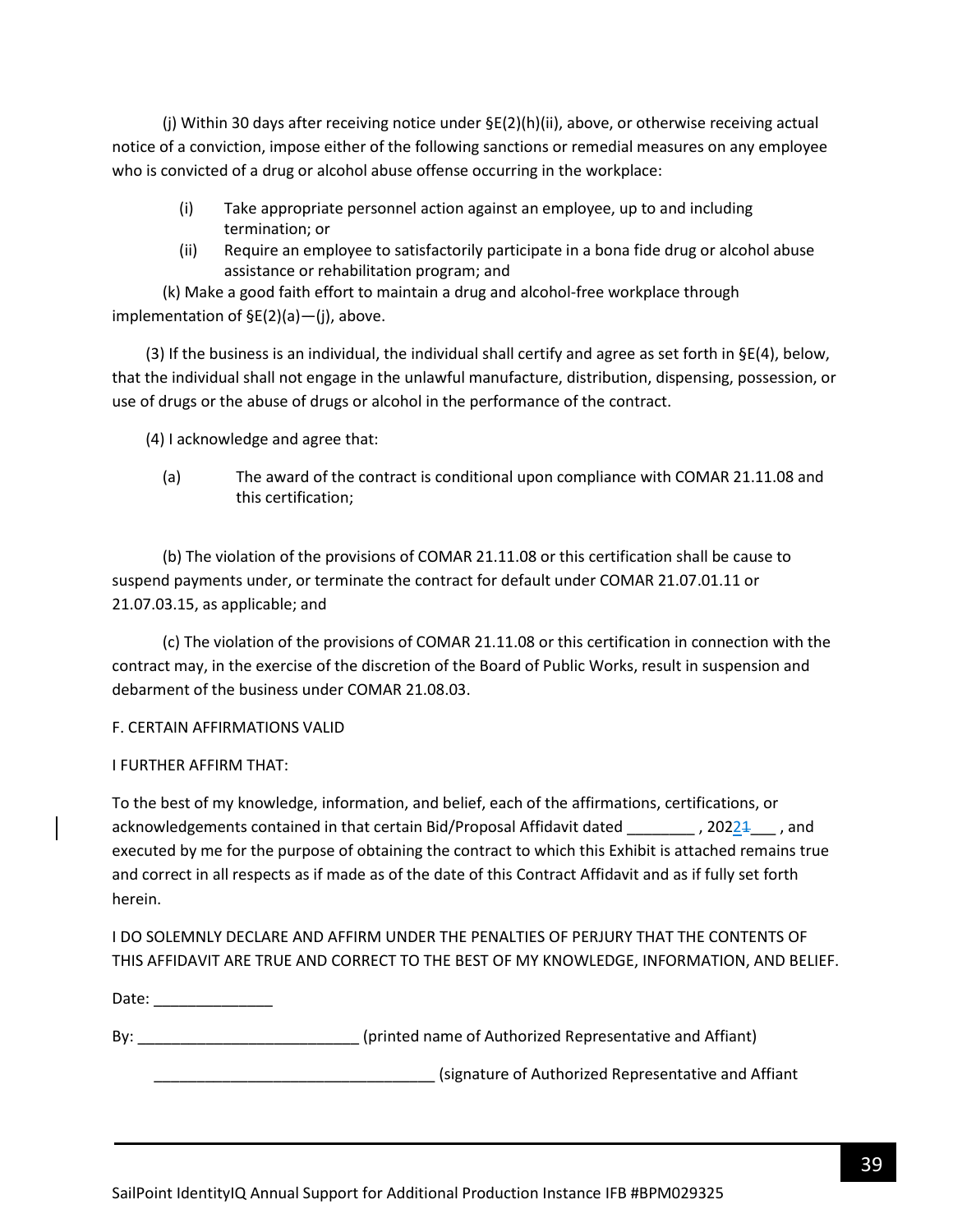### **ATTACHMENT D – BID PRICING INSTRUCTIONS**

In order to assist Bidders in the preparation of their Bid and to comply with the requirements of this solicitation, Bid Pricing Instructions and a Bid Form have been prepared. Bidders shall submit their Bid on the Bid Form in accordance with the instructions on the Bid Form and as specified herein. Do not alter the Bid Form or the Bid Form may be rejected. The Bid Form is to be signed and dated, where requested, by an individual who is authorized to bind the Bidder to the prices entered on the Bid Form. The Bid Form is used to calculate the Bidder's TOTAL BID PRICE. Follow these instructions carefully when completing your Bid Form:

- A) All Unit and Extended Prices must be clearly entered in dollars and cents, e.g., \$24.15. Make your decimal points clear and distinct.
- B) All Unit Prices must be the actual price per unit the State will pay for the specific item or service identified in this IFB and may not be contingent on any other factor or condition in any manner.
- C) All calculations shall be rounded to the nearest cent, i.e., .344 shall be .34 and .345 shall be .35.
- D) Any goods or services required through this IFB and proposed by the vendor at **No Cost to the State** must be clearly entered in the Unit Price, if appropriate, and Extended Price with **\$0.00**.
- E) Every blank in every Bid Form shall be filled in. Any blanks may result in the Bid being regarded as non-responsive and thus rejected. Any changes or corrections made to the Bid Form by the Bidder prior to submission shall be initialed and dated.
- F) Except as instructed on the Bid Form, nothing shall be entered on or attached to the Bid Form that alters or proposes conditions or contingencies on the prices. Alterations and/or conditions usually render the Bid non-responsive, which means it will be rejected.
- G) It is imperative that the prices included on the Bid Form have been entered correctly and calculated accurately by the Bidder and that the respective total prices agree with the entries on the Bid Form. Any incorrect entries or inaccurate calculations by the Bidder will be treated as provided in COMAR 21.05.03.03E and 21.05.02.12 and may cause the Bid to be rejected.
- H) If option years are included, Bidders must submit pricing for each option year. Any option to renew will be exercised at the sole discretion of the State and will comply with all terms and conditions in force at the time the option is exercised. If exercised, the option period shall be for a period identified in the IFB at the prices entered in the Bid Form.
- I) All Bid prices entered below are to be fully loaded prices that include all costs/expenses associated with the provision of services as required by the IFB. The Bid price shall include, but is not limited to, all: labor, profit/overhead, general operating, administrative, and all other expenses and costs necessary to perform the work set forth in the solicitation. No other amounts will be paid to the Contractor. If labor rates are requested, those amounts shall be fully loaded rates; no overtime amounts will be paid.
- J) Unless indicated elsewhere in the IFB, sample amounts used for calculations on the Bid Form are typically estimates for bidding purposes only. The Department does not guarantee a minimum or maximum number of units or usage in the performance of this Contract.
- K) Failure to adhere to any of these instructions may result in the Bid being determined non-responsive and rejected by the Department.

The Bid shall contain all price information in the format specified on these pages. Complete the Bid Form only as provided in the Bid Pricing Instructions. Do not amend, alter or leave blank any items on the Bid Form. If option years are included, Bidders must submit Bids for each option year. Failure to adhere to any of these instructions may result in the bid being determined non-responsive and rejected by the Department.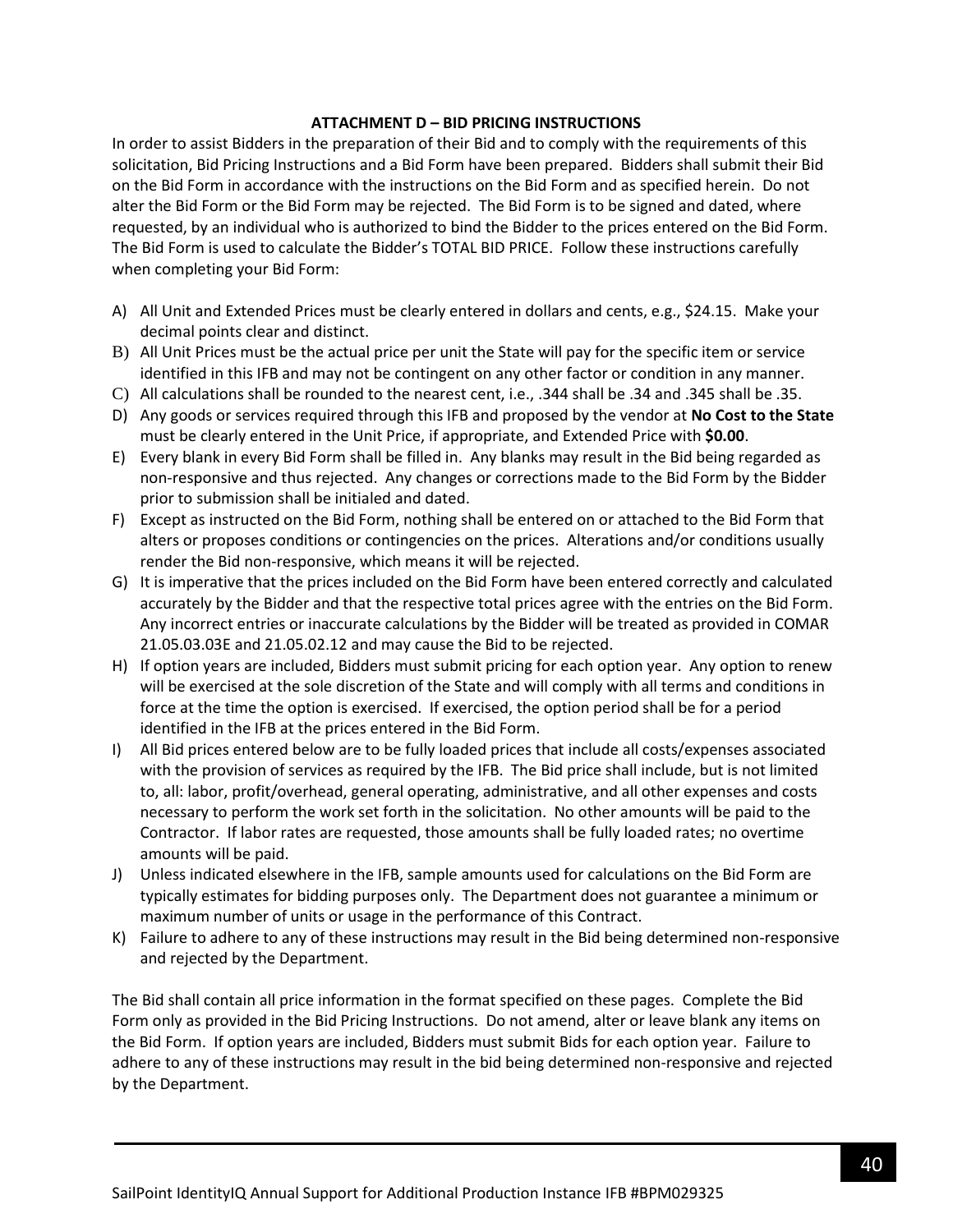# **ATTACHMENT D – BID PRICE FORM SailPoint IdentityIQ Annual Support for Additional Production Instance IFB # BPM029325**

<span id="page-40-0"></span> $\overline{\phantom{a}}$ 

| <b>Product Description</b>                                                                                          | Part Number                          | Quantity     | <b>Unit Price</b> | <b>Total Price</b> |
|---------------------------------------------------------------------------------------------------------------------|--------------------------------------|--------------|-------------------|--------------------|
| IdentityIQ Annual<br>Support for<br>Additional<br><b>Production Instance</b><br><b>Twelve Month</b><br>Subscription | <b>IIQ SPT-ADDL</b><br><b>SUP NZ</b> | $\mathbf{1}$ | \$                | \$                 |
| IdentityIQ Annual<br>Support for<br>Additional<br><b>Production Instance</b><br><b>Twelve Month</b><br>Subscription | <b>IIQ SPT-ADDL</b><br><b>SUP NZ</b> | $\mathbf{1}$ | \$                | \$                 |
| IdentityIQ Annual<br>Support for<br>Additional<br><b>Production Instance</b><br><b>Twelve Month</b><br>Subscription | <b>IIQ SPT-ADDL</b><br><b>SUP NZ</b> | $\mathbf{1}$ | \$                | \$                 |
| <b>Total Price for 2022</b><br>$-2025$                                                                              |                                      |              |                   | \$                 |
| *BASIS FOR AWARD<br>Submitted By:                                                                                   |                                      |              |                   |                    |
|                                                                                                                     |                                      |              |                   |                    |
| Printed Name and Title:                                                                                             |                                      |              |                   |                    |
|                                                                                                                     |                                      |              |                   |                    |
|                                                                                                                     |                                      |              |                   |                    |
|                                                                                                                     |                                      |              |                   |                    |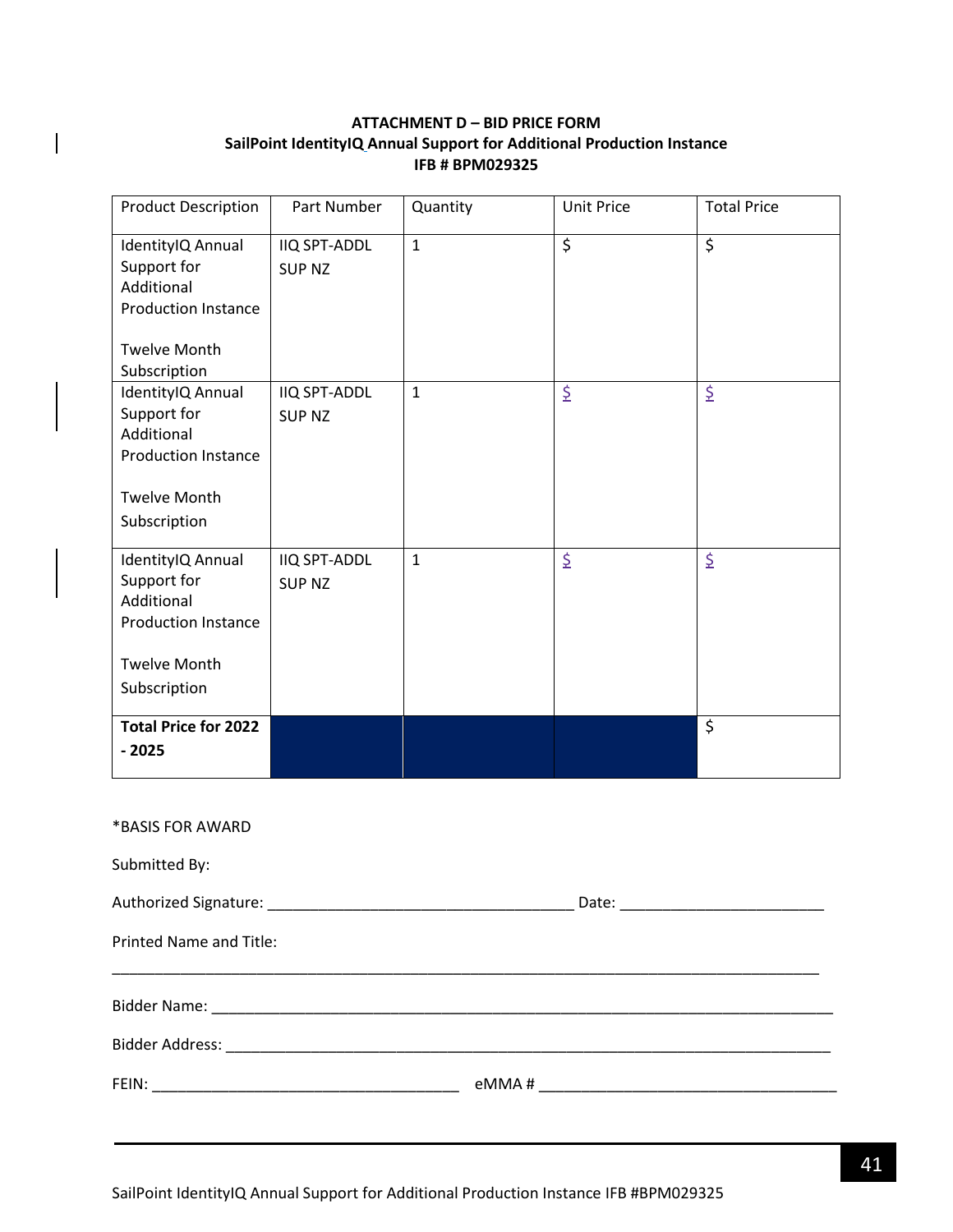| Bidder Contact Information: Telephone: () | $\hspace{0.05cm} \ldots$ | Fax: (<br>$- -$ |
|-------------------------------------------|--------------------------|-----------------|
| E-mail:                                   |                          |                 |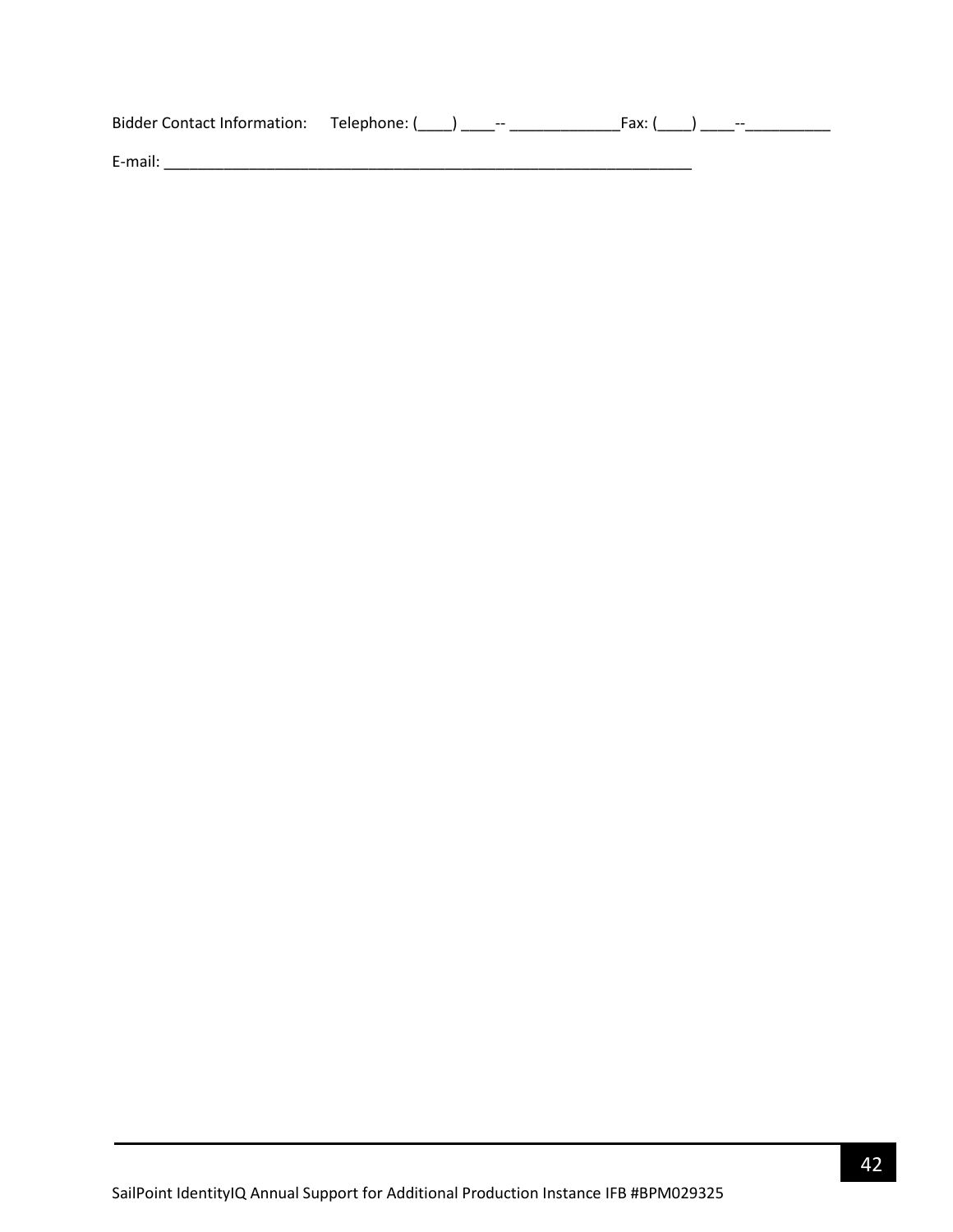#### **ATTACHMENT E – FEDERAL FUNDS ATTACHMENT**

[Reference, among other provisions, 45 C.F.R. § 75.335]

<span id="page-42-0"></span>In addition to other provisions required by the IFB and Contract related to the federal funds that may be included in any Contract to be awarded as a result of this IFB, the following provisions are applicable:

A. Contracts for more than the simplified acquisition threshold currently set at \$150,000, which is the inflation adjusted amount determined by the Civilian Agency Acquisition Council and the Defense Acquisition Regulations Council (Councils) as authorized by 41 U.S.C. 1908, must address administrative, contractual, or legal remedies in instances where contractors violate or breach contract terms, and provide for such sanctions and penalties as appropriate.

B. All contracts in excess of \$10,000 must address termination for cause and for convenience by the non-Federal entity including the manner by which it will be affected and the basis for settlement.

C. Debarment and Suspension (Executive Orders 12549 and 12689) (see 2 CFR 180.220 and 45 CFR 75.212) A party listed on the government-wide exclusions in the System for Award Management (SAM), in accordance with the OMB guidelines at 2 CFR part 180 that implement Executive Orders 12549 (3 CFR part 1986 Comp., p. 189) and 12689 (3 CFR part 1989 Comp., p. 235), "Debarment and Suspension" is not eligible for award under this IFB. SAM Exclusions contains the names of parties debarred, suspended, or otherwise excluded by agencies, as well as parties declared ineligible under statutory or regulatory authority other than Executive Order 12549. Any Contractor awarded a Contract as a result of this IFB is responsible for ensuring that any party with which it subcontracts is not debarred or suspended and is in full compliance with the executive orders and federal regulations cited in this paragraph.

D. Byrd Anti-Lobbying Amendment (31 U.S.C. 1352)—Contractors that apply or bid for an award exceeding \$100,000 must file the required attached certification. Each tier (including the Contractor and any subcontractor(s)) certifies to the tier above that it will not and has not used federal appropriated funds to pay any person or organization for influencing or attempting to influence an officer or employee of any agency, a member of Congress, officer or employee of Congress, or an employee of a member of Congress in connection with obtaining any federal contract, grant or any other award covered by 31 U.S.C. 1352. Each tier must also disclose any lobbying with non-federal funds that takes place in connection with obtaining any Federal award. Such disclosures are forwarded from tier to tier up to the non-federal awardee (which, in this case, is the State of Maryland).

1. *Form and rule*: All prospective and present contractors and subcontractors (this includes all levels of funding) who receive more than \$100,000 in federal funds must submit the attached form "Certification Against Lobbying." It assures, generally, that contractors and subcontractors receiving federal funds will not lobby federal entities with federal funds, and that, as is required, they will disclose other lobbying on form SF-111.

2. *Form and instructions*: "Form LLL, Disclosure of Lobbying Activities" must be submitted by those receiving more than \$100,000 in federal funds, to disclose any lobbying of federal entities (a) with profits from federal contracts or (b) funded with nonfederal funds.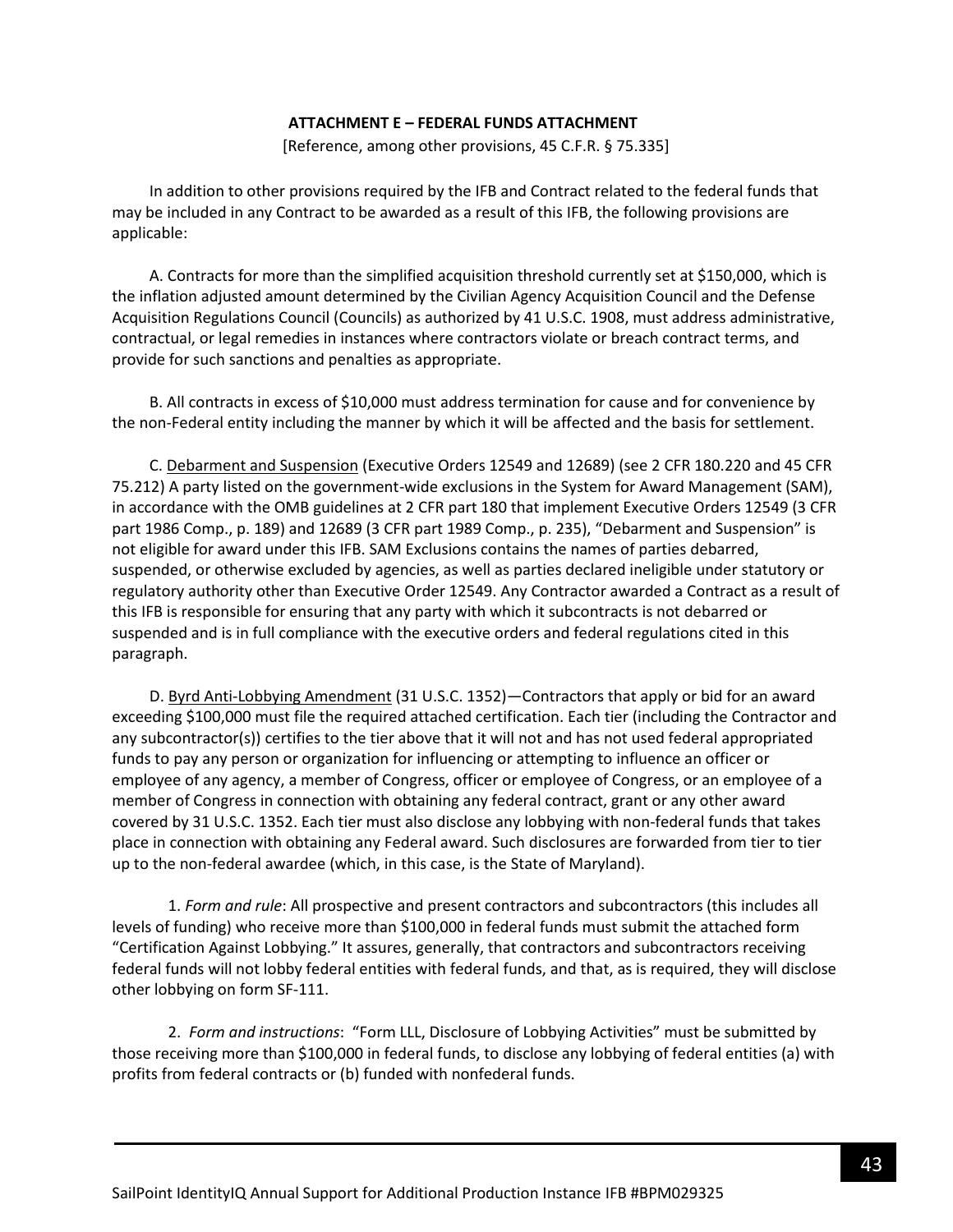E. Section 504 of the Rehabilitation Act of 1973. Any Contractor awarded a Contract as a result of this RFP certifies that it will comply with Section 504 of the Rehabilitation Act of 1973, as amended (29 U.S.C. § 791 *et seq.*), and all regulations promulgated thereunder. Section 504 prohibits discrimination on the basis of handicap in all federally assisted programs and activities. It requires the analysis and making of any changes needed in three general areas of operation— programs, activities, and facilities and employment. It states, among other things, that: *Grantees that provide health ... services should undertake tasks such as ensuring emergency treatment for the hearing impaired and making certain that persons with impaired sensory or speaking skills are not denied effective notice with regard to benefits, services, and waivers of rights or consents to treatments*.

F. Age Discrimination Act of 1975. Any Contractor awarded a Contract as a result of this IFB certifies that it shall not discriminate on the basis of Age, according to the requirements of the Age Discrimination Act of 1975.

G. Title VI of the Civil Rights Act of 1964. Any Contractor awarded a Contract are a result of this IFB certifies that it shall comply with Title VI of the Civil Rights Act of 1964 and shall not discriminate in participation by race, color, or national origin.

H. Section 1557 of the ACA. Any Contractor awarded a Contract as a result of this IFB certifies that it shall comply with Section 1557 of the Affordable Care Act (42 U.S.C. § 18116) and any regulations promulgated thereunder. Section 1557 prohibits discrimination on the basis of race, color, national origin, sex, age, or disability in certain health programs or activities. Section 1557 further provides that, except as provided in Title I or the Patient Protection and Affordable Care Act (as amended, the ACA), an individual shall not, on the grounds prohibited under Title VI of the Civil Rights Act of 1964, Title IX of the Education Amendments of 1972, the Age Discrimination Act of 1975, or Section 504 of the Rehabilitation Act of 1973, be excluded from participation in, be denied the benefits of, or be subjected to discrimination under any health program or activity, any part of which is receiving federal financial assistance or any program or activity that is administered by any entity (such as MHBE) established under Title I of the ACA.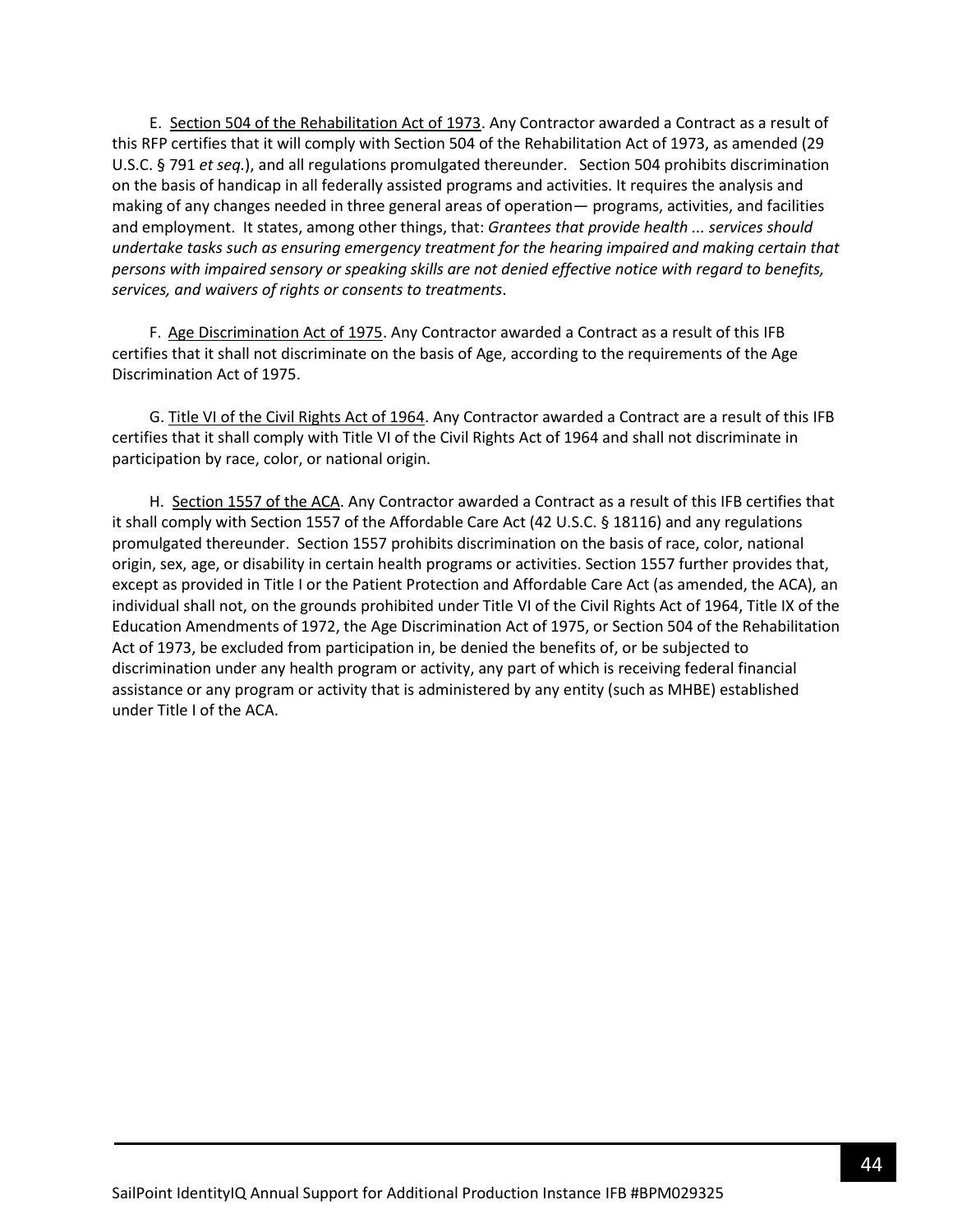### **ATTACHMENT E-1 – CERTIFICATION AGAINST LOBBYING**

### **U.S. Department of Health and Human Services**

## **CERTIFICATION REGARDING LOBBYING**

Certification for Contracts, Grants, Loans, and Cooperative Agreements

<span id="page-44-0"></span>The undersigned certifies, to the best of his or her knowledge and belief, that:

(1) No Federal appropriated funds have been paid or will be paid, by or on behalf of the undersigned, to any person for influencing or attempting to influence an officer or employee of any agency, a Member of Congress, an officer or employee of Congress, or an employee of a Member of Congress in connection with the awarding of any Federal contract, the making of any Federal grant, the making of any Federal loan, the entering into of any cooperative agreement, and the extension, continuation, renewal, amendment, or modification of any Federal contract, grant, loan, or cooperative agreement.

(2) If any funds other than Federal appropriated funds have been paid or will be paid to any person for influencing or attempting to influence an officer or employee of any agency, a Member of Congress, an officer or employee of Congress, or an employee of a Member of Congress in connection with this Federal contract, grant, loan, or cooperative agreement, the undersigned shall complete and submit Standard Form-LLL, "Disclosure Form to Report Lobbying," in accordance with its instructions.

(3) The undersigned shall require that the language of this certification be included in the award documents for all sub-awards at all tiers (including subcontracts, sub-grants, and contracts under grants, loans, and cooperative agreements) and that all sub-recipients shall certify and disclose accordingly.

This certification is a material representation of fact upon which reliance was placed when this transaction was made or entered into. Submission of this certification is a prerequisite for making or entering into this transaction imposed by Section 1352, title 31, U.S. Code. Any person who fails to file the required certification shall be subject to a civil penalty of not less than \$10,000 and not more than \$100,000 for each such failure.

| Award No.                                                   | <b>Organizational Entry</b>       |
|-------------------------------------------------------------|-----------------------------------|
| Name and Title of Official Signing for Organizational Entry | Telephone No. Of Signing Official |
| Signature of Above Official                                 | Date Signed                       |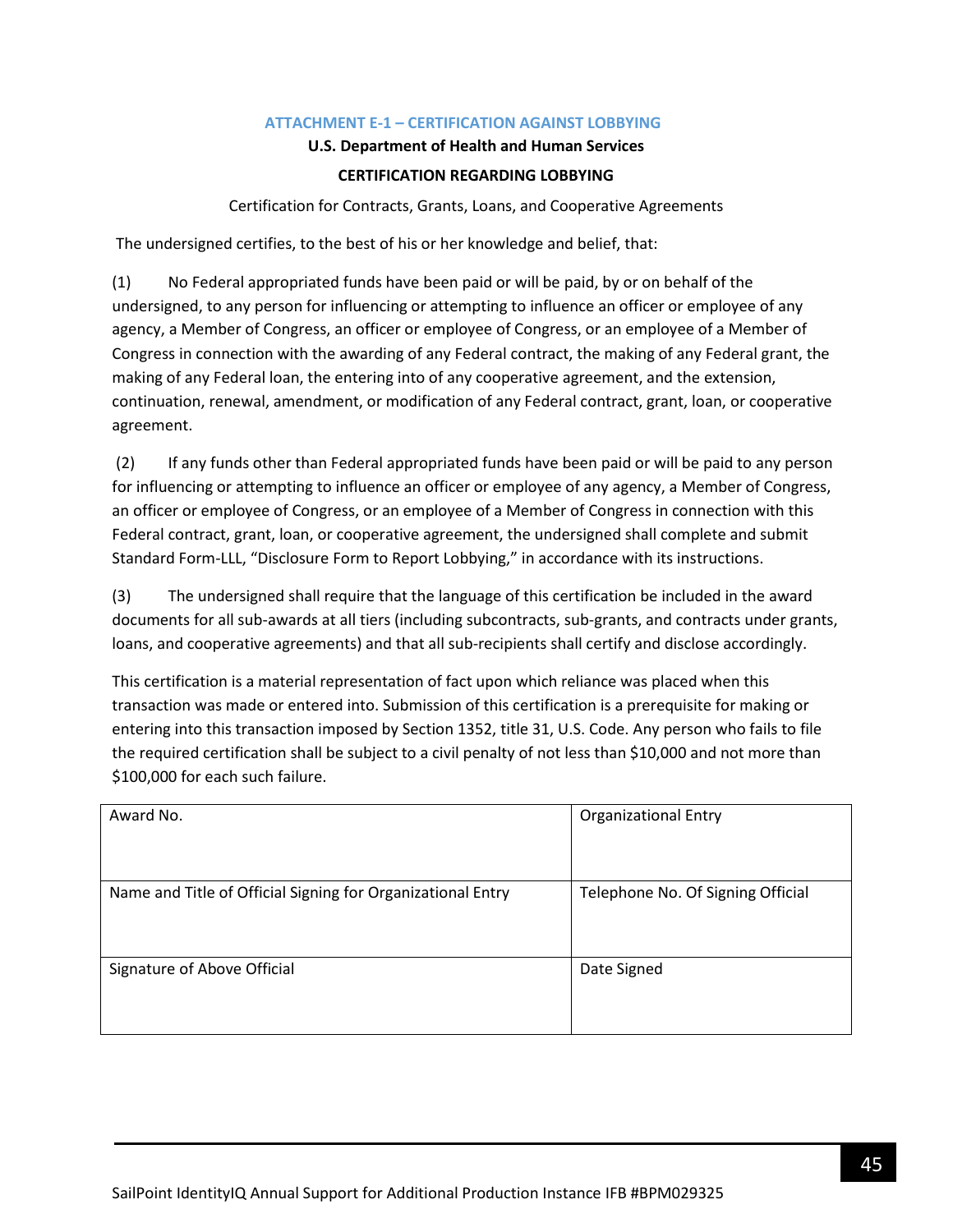### **ATTACHMENT E-2**

# **DISCLOSURE OF LOBBYING ACTIVITIES**

# **Complete this form to disclose lobbying activities pursuant to 31 U.S.C. 1352**

| 1. Type of Federal Action:                                                                       | 2. Status of Federal Action: |                                                      | 3. Report Type:                                  |
|--------------------------------------------------------------------------------------------------|------------------------------|------------------------------------------------------|--------------------------------------------------|
| a. Contract                                                                                      | a. Bid/offer/application     |                                                      | a. Initial filing                                |
| b. Grant                                                                                         | b. Initial award             |                                                      | b. Material change                               |
| c. Cooperative                                                                                   | c. Post-award                |                                                      |                                                  |
| Agreement                                                                                        |                              |                                                      | For Material Change Only:                        |
| d. Loan                                                                                          |                              |                                                      | Year ________ quarter ________                   |
| e. Loan guarantee                                                                                |                              |                                                      | Date of last report _________                    |
| f. Loan insurance                                                                                |                              |                                                      |                                                  |
| 4. Name and Address of Reporting Entity:                                                         |                              |                                                      | 5. If Reporting Entity in No. 4 is a Subawardee, |
|                                                                                                  |                              | <b>Enter Name and Address of Prime:</b>              |                                                  |
|                                                                                                  |                              |                                                      |                                                  |
| $\Box$ Prime $\Box$ Subawardee Tier ______, if                                                   |                              |                                                      |                                                  |
| known:                                                                                           |                              | Congressional District, if known:                    |                                                  |
| Congressional District, if known:                                                                |                              |                                                      |                                                  |
| 6. Federal Department/Agency:                                                                    |                              |                                                      | 7. Federal Program Name/Description:             |
|                                                                                                  |                              |                                                      |                                                  |
|                                                                                                  |                              | CFDA Number, if applicable:                          |                                                  |
| 8. Federal Action Number, if known:                                                              |                              | 9. Award Amount, if known:                           |                                                  |
|                                                                                                  |                              |                                                      |                                                  |
|                                                                                                  |                              | \$                                                   |                                                  |
| 10. a. Name and Address of Lobbying                                                              |                              |                                                      | b. Individuals Performing Services (including    |
| Registrant                                                                                       |                              | address if different from No. 10a) (last name, first |                                                  |
| (if individual, last name, first name, MI):                                                      |                              | name, MI):                                           |                                                  |
|                                                                                                  |                              |                                                      |                                                  |
|                                                                                                  |                              |                                                      |                                                  |
| 11. Amount of Payment (check all that apply)                                                     |                              |                                                      | 13. Type of Payment (check all that apply)       |
| $\zeta$ $\Box$ $\Box$ actual $\Box$ planned                                                      |                              | $\Box$ a. retainer                                   |                                                  |
|                                                                                                  |                              | $\Box$ b. one-time                                   |                                                  |
| 12. Form of Payment (check all that apply)                                                       |                              | $\Box$ c. commission                                 |                                                  |
|                                                                                                  |                              | $\Box$ d. contingent fee                             |                                                  |
| $\Box$ b. in-kind, specify:<br>$\Box$ a. cash                                                    |                              | $\Box$ e. deferred                                   |                                                  |
| nature                                                                                           |                              | $\Box$ f. other; specify:                            |                                                  |
| value:                                                                                           |                              |                                                      |                                                  |
| 14. Brief Description of Services Performed or to be Performed and Date(s) of Service, including |                              |                                                      |                                                  |
| officer(s), employee(s), or Member(s) contacted, for Payment Indicated in Item 11:               |                              |                                                      |                                                  |
|                                                                                                  |                              |                                                      |                                                  |
|                                                                                                  |                              |                                                      |                                                  |
|                                                                                                  |                              |                                                      |                                                  |
|                                                                                                  |                              |                                                      |                                                  |
| (attach Continuation Sheet(s) SF-LLLA, if necessary)                                             |                              |                                                      |                                                  |
|                                                                                                  |                              |                                                      |                                                  |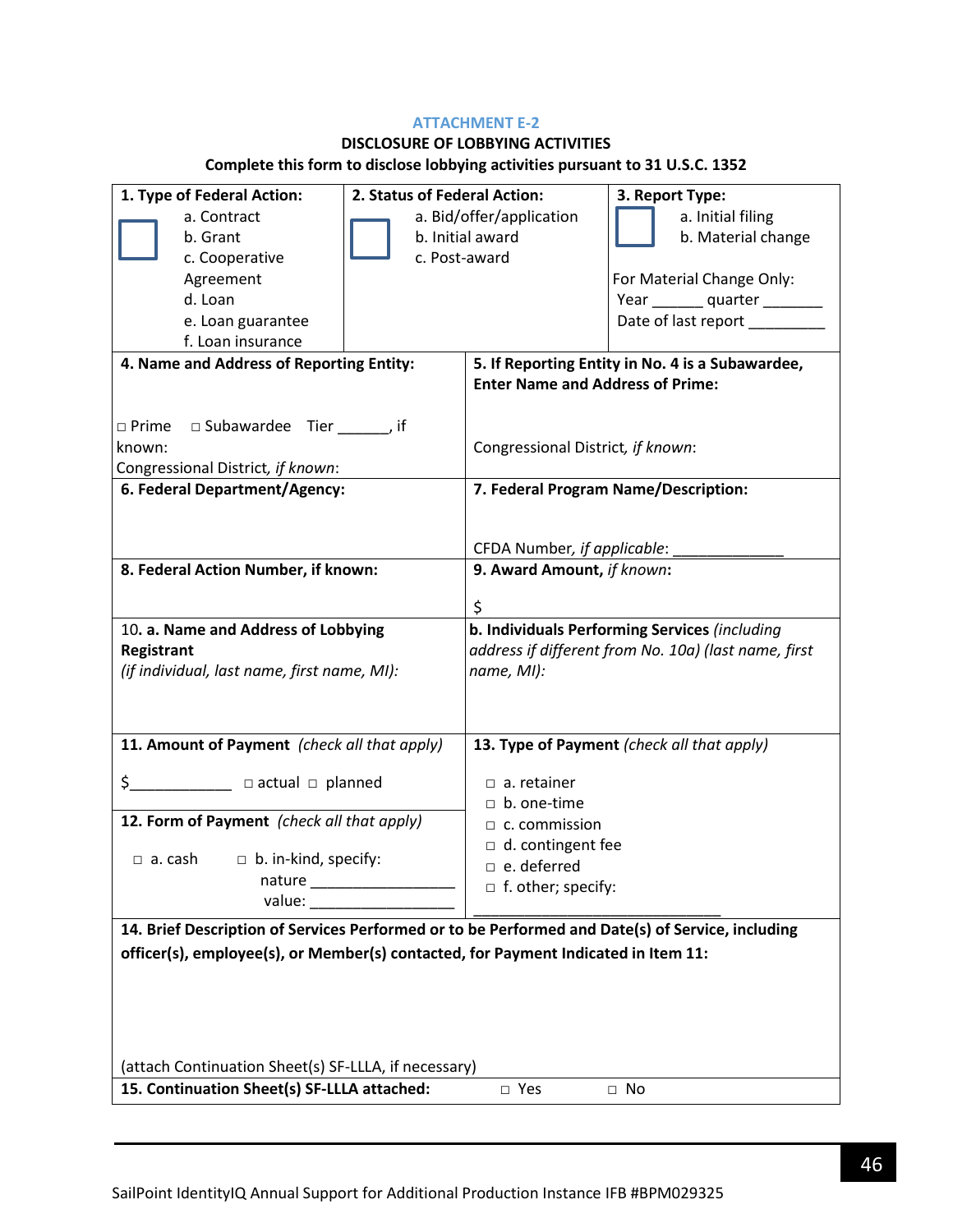| 16. Information requested through this form is<br>authorized by title 31 U.S.C. Section 1352. This<br>disclosure of lobbying activities is a material                                                                                                                                                                                                                                                                                  | Signature:                                                         |  |
|----------------------------------------------------------------------------------------------------------------------------------------------------------------------------------------------------------------------------------------------------------------------------------------------------------------------------------------------------------------------------------------------------------------------------------------|--------------------------------------------------------------------|--|
| representation of fact upon which reliance was<br>placed by the tier above when this transaction<br>was made or entered into. This disclosure is<br>required pursuant to 31 U.S.C. 1352. This<br>information will be available for public<br>inspection. Any person who fails to file the<br>required disclosure shall be subject to a civil<br>penalty of not less than\$10,000 and not more<br>than \$100,000 for each such failure. | Print Name:                                                        |  |
|                                                                                                                                                                                                                                                                                                                                                                                                                                        | Title:                                                             |  |
|                                                                                                                                                                                                                                                                                                                                                                                                                                        | Telephone No.:<br>Date:                                            |  |
| <b>Federal Use Only</b>                                                                                                                                                                                                                                                                                                                                                                                                                | Authorized for Local Reproduction<br>Standard Form LLL (Rev. 7-97) |  |

### **INSTRUCTIONS FOR COMPLETION OF SF-LLL, DISCLOSURE OF LOBBYING ACTIVITIES**

This disclosure form shall be completed by the reporting entity, whether sub-awardee or prime Federal recipient, at the initiation or receipt of a covered Federal action, or a material change to a previous filing, pursuant to title 31 U.S.C. Section 1352. The filing of a form is required for each payment or agreement to make payment to any lobbying entity for influencing or attempting to influence an officer or employee of any agency, a Member of Congress, an officer or employee of Congress, or an employee of a Member of Congress in connection with a covered Federal action. Complete all items that apply for both the initial filing and material change report. Refer to the implementing guidance published by the Office of Management and Budget for additional information.

1. Identify the type of covered Federal action for which lobbying activity is and/or has been secured to influence the outcome of a covered Federal action.

2. Identify the status of the covered Federal action.

3. Identify the appropriate classification of this report. If this is a follow-up report caused by a material change to the information previously reported, enter the year and quarter in which the change occurred. Enter the date of the last previously submitted report by this reporting entity for this covered Federal action.

4. Enter the full name, address, city, State and zip code of the reporting entity. Include Congressional District, if known. Check the appropriate classification of the reporting entity that designates if it is, or expects to be, a prime or sub-award recipient. Identify the tier of the sub-awardee, e.g., the first sub-awardee of the prime is the 1st tier. Sub-awards include but are not limited to subcontracts, sub-grants and contract awards under grants.

5. If the organization filing the report in item 4 checks "Sub-awardee," then enter the full name, address, city, State and zip code of the prime Federal recipient. Include Congressional District, if known.